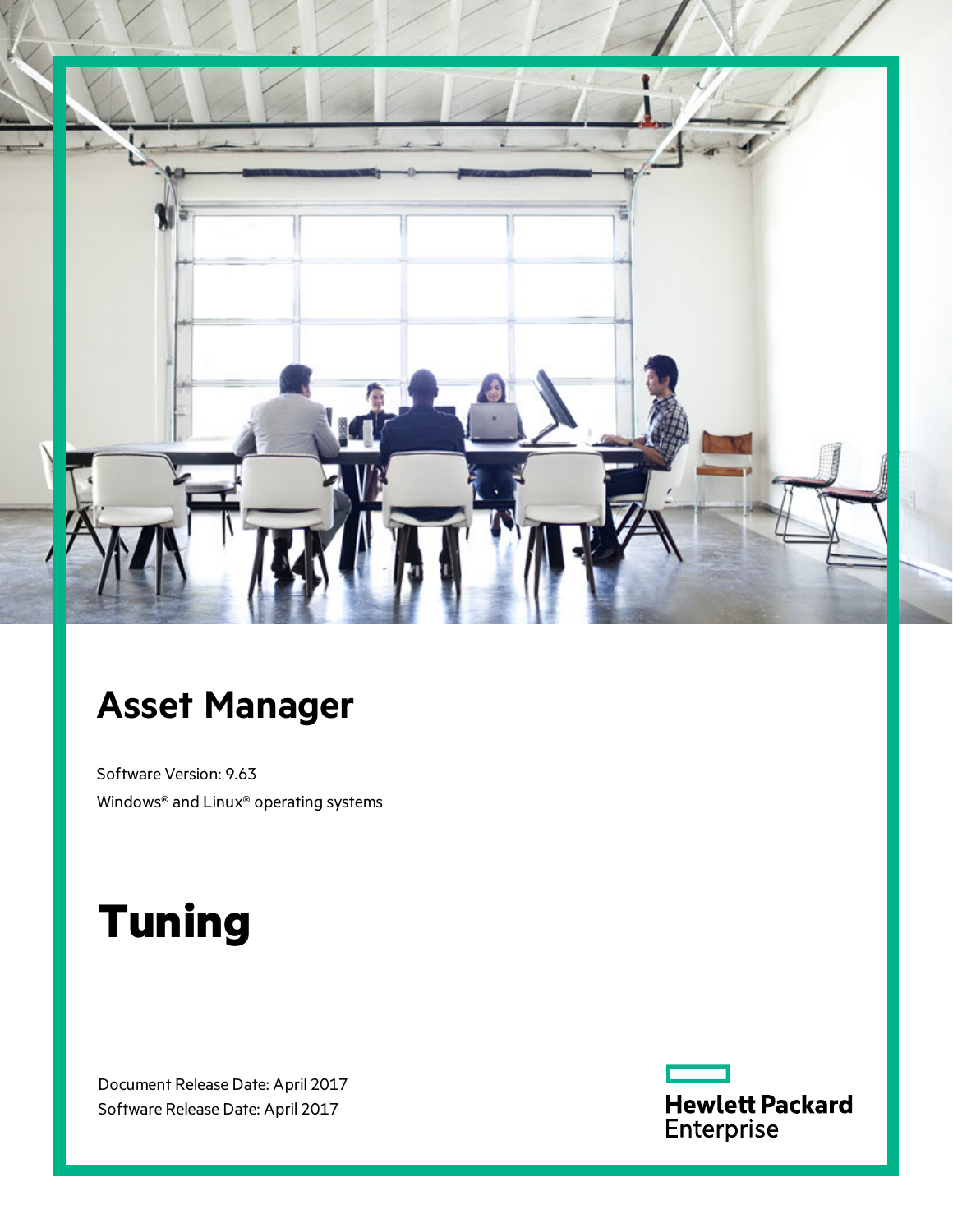### Legal Notices

#### Warranty

The only warranties for Hewlett Packard Enterprise products and services are set forth in the express warranty statements accompanying such products and services. Nothing herein should be construed as constituting an additional warranty. Hewlett Packard Enterprise shall not be liable for technical or editorial errors or omissions contained herein. The information contained herein is subject to change without notice.

### Restricted Rights Legend

Confidential computer software. Valid license from Hewlett Packard Enterprise required for possession, use or copying. Consistent with FAR 12.211 and 12.212, Commercial Computer Software, Computer Software Documentation, and Technical Data for Commercial Items are licensed to the U.S. Government under vendor's standard commercial license.

### Copyright Notice

© 1994 - 2017 Hewlett Packard Enterprise Development LP

### Trademark Notices

Adobe™ is a trademark of Adobe Systems Incorporated.

Microsoft® and Windows® are U.S. registered trademarks of Microsoft Corporation.

UNIX® is a registered trademark of The Open Group.

This product includes an interface of the 'zlib' general purpose compression library, which is Copyright © 1995-2002 Jean-loup Gailly and Mark Adler.

### Documentation Updates

To check for recent updates or to verify that you are using the most recent edition of a document, go to: <https://softwaresupport.hpe.com/>.

This site requires that you register for an HP Passport and to sign in. To register for an HP Passport ID, click **Register** on the HPE Software Support site or click **Create an Account** on the HP Passport login page.

You will also receive updated or new editions if you subscribe to the appropriate product support service. Contact your HPE sales representative for details.

### Support

Visit the HPE Software Support site at: <https://softwaresupport.hpe.com/>.

Most of the support areas require that you register as an HP Passport user and to sign in. Many also require a support contract. To register for an HP Passport ID, click **Register** on the HPE Support site or click **Create an Account** on the HP Passport login page.

To find more information about access levels, go to: <https://softwaresupport.hpe.com/web/softwaresupport/access-levels>.

**HPE Software Solutions Now** accesses the HPSW Solution and Integration Portal website. This site enables you to explore HPE Product Solutions to meet your business needs, includes a full list of Integrations between HPE Products, as well as a listing of ITIL Processes. The URL for this website is [https://softwaresupport.hpe.com/km/KM01702731.](https://softwaresupport.hpe.com/km/KM01702731)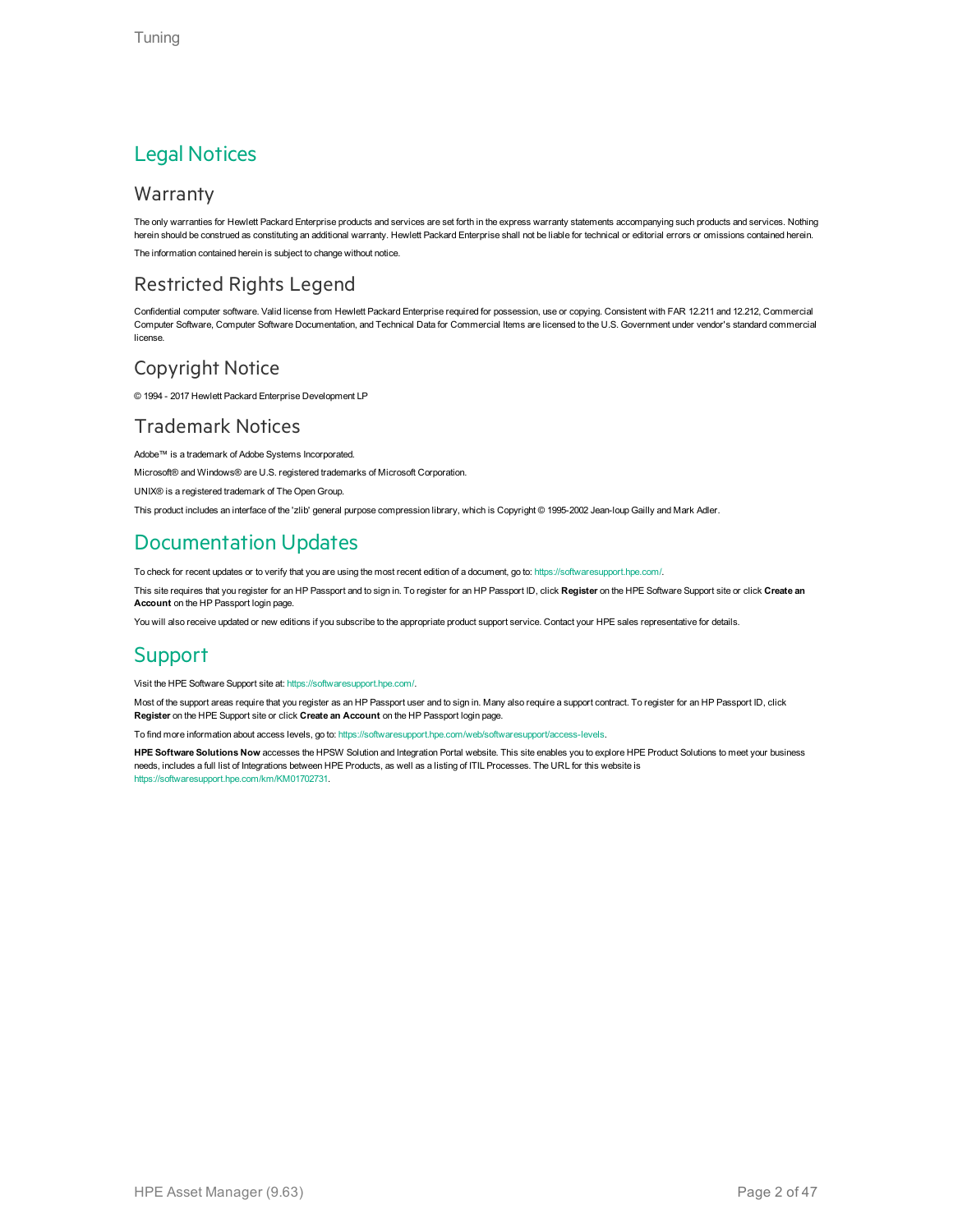## **Contents**

| Chapter 3: Tuning the database | 21 |
|--------------------------------|----|
|                                |    |
|                                |    |
|                                |    |
|                                |    |
|                                |    |
|                                |    |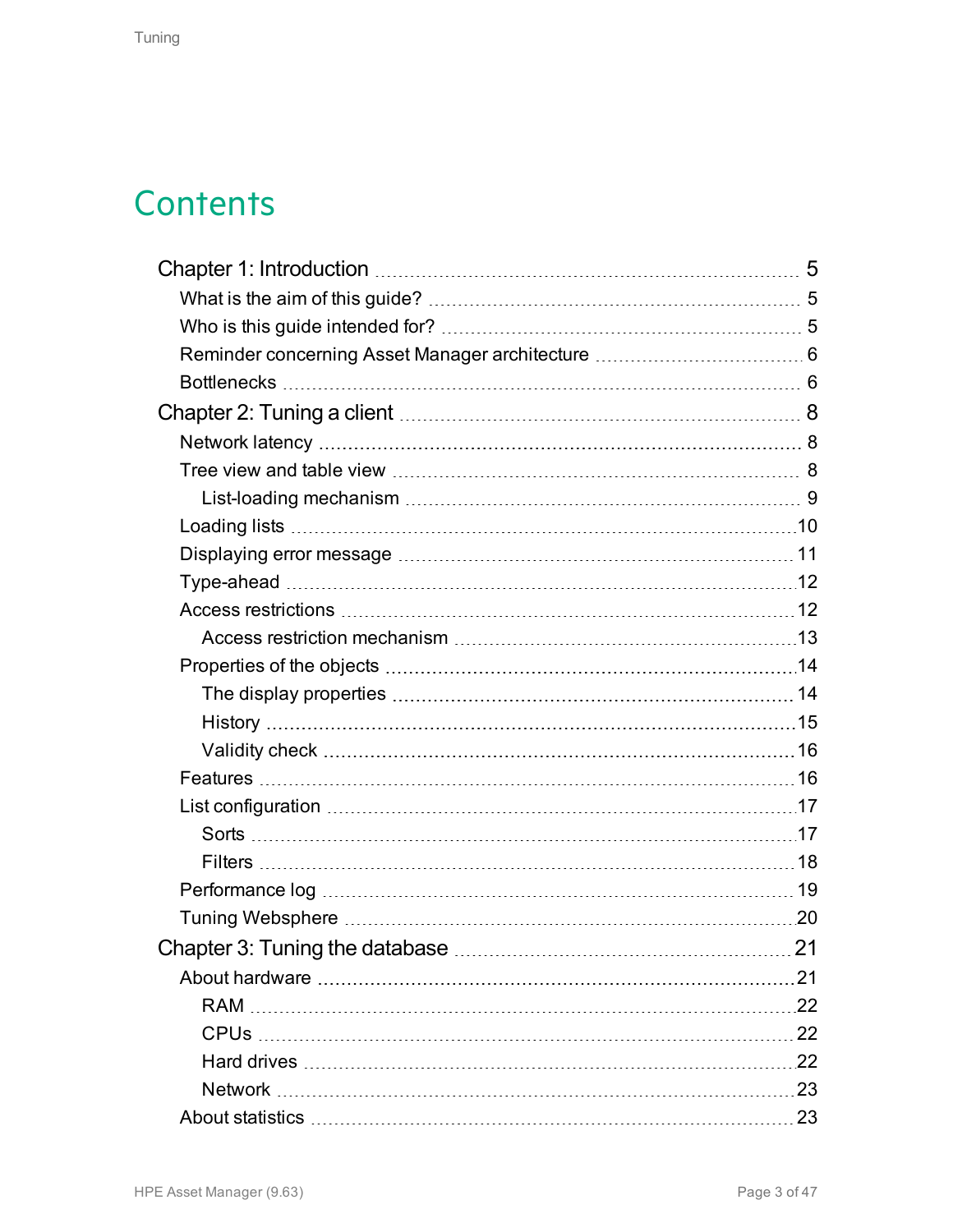| 23  |
|-----|
| 24  |
|     |
| 25  |
| 25  |
|     |
|     |
| -34 |
|     |
|     |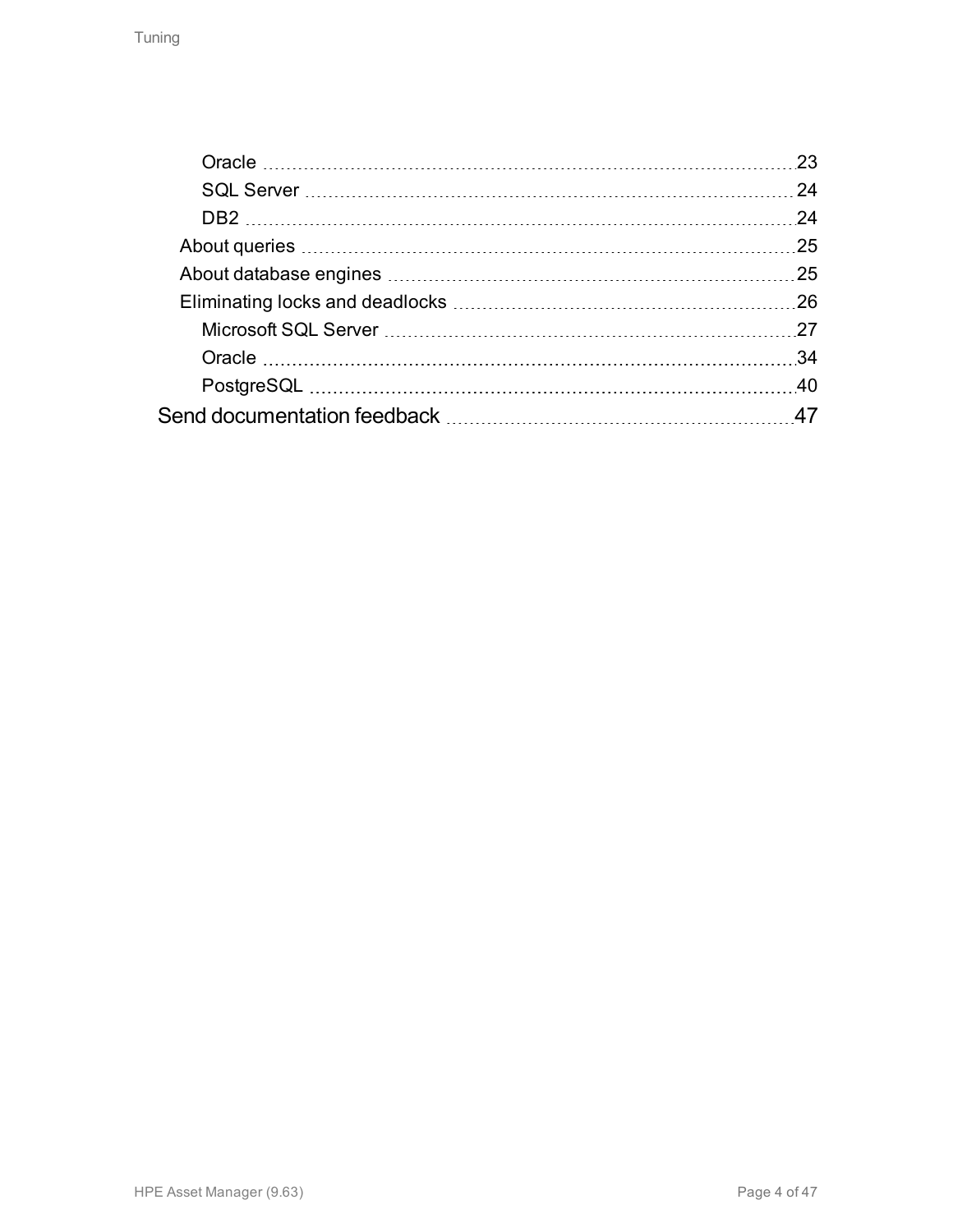## <span id="page-4-0"></span>Chapter 1: Introduction

### <span id="page-4-1"></span>What is the aim of this guide?

This guide describes tuning strategies for Asset Manager. In particular, it deals with certain techniques to reduce bottlenecks caused by:

- $\bullet$  The network.
- The database server.
- The Asset Manager client.
- The database engine.

## <span id="page-4-2"></span>Who is this guide intended for?

This guide is mainly intended for Asset Manager administrators and database administrators. It contains information and procedures, which if misinterpreted, misapplied or implemented badly may provoke a range of problems from performance issues to data corruption.

**Caution:** This document is intended to assist administrators in identifying and resolving performance-related issues within the software and database. However, it is not a comprehensive database-tuning guide, and although it is intended to contain as much information about tuning as possible, it is not guaranteed that the subjects mentioned herein are the only tuning options available. Also, HPE cannot be held liable for any damages or data loss incurred as a result of improper use of the information provided herein. If you do not fully understand a procedure or how a procedure will impact your installation or information system, you are advised not to execute the procedure. As always, HPE recommends that you perform a complete backup of your system and installation before making any major changes to it.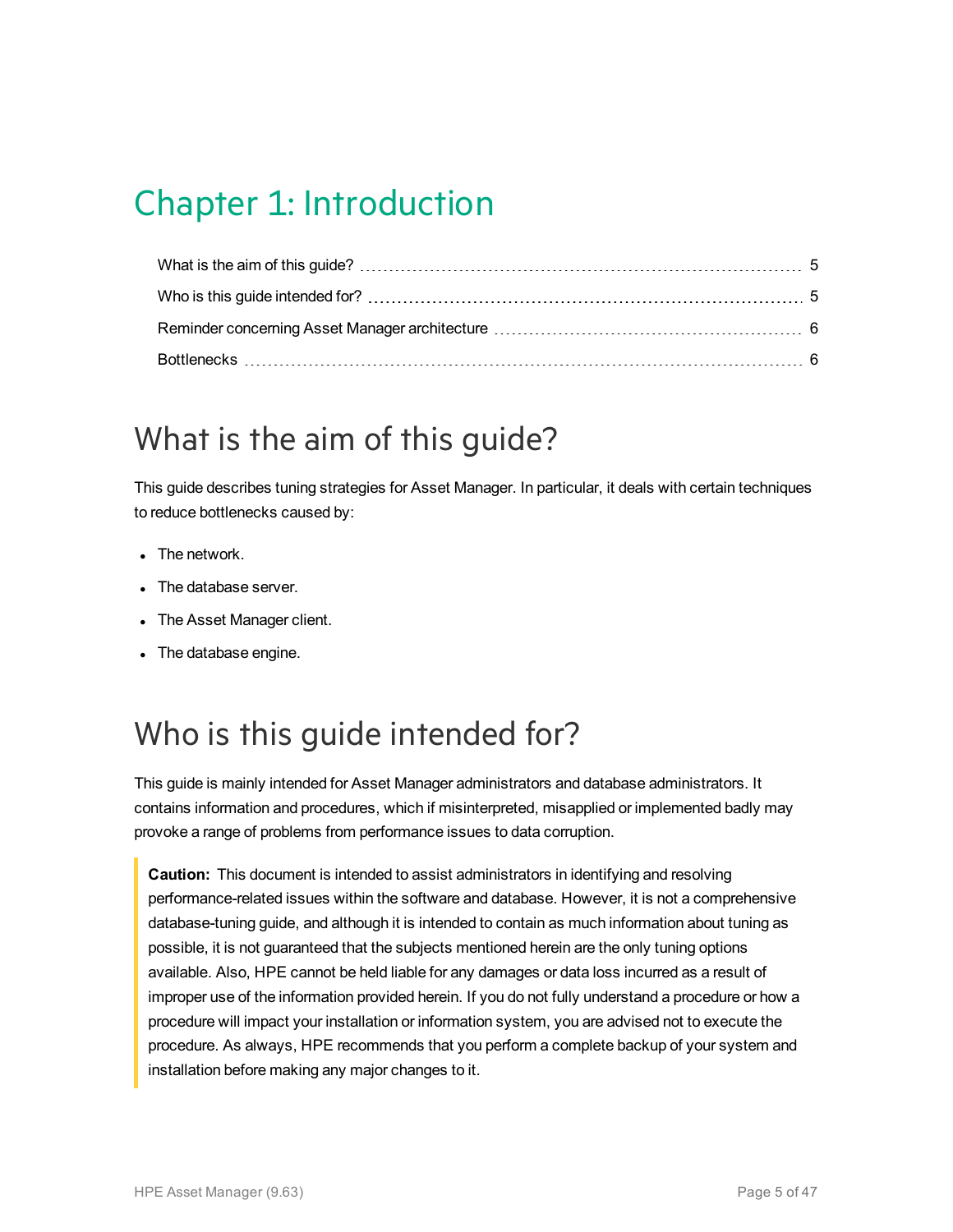### <span id="page-5-0"></span>Reminder concerning Asset Manager architecture

Asset Manager relies on a two-tier architecture. The Asset Manager client connects directly to the database and falls into the category of what is usually named a "fat" client. A "fat" client resides completely on the client computer. The advantage of this kind of architecture is better performance on a fast LAN. The disadvantage is that the performance gets geometrically worse on a slow network. What this means is if your network latency is twice as bad as the recommended (10 milliseconds), your actual performance decrease will be approximately four times worse.

One of Asset Manager's key components is Asset Manager Automated Process Manager. Asset Manager Automated Process Manager does not exchange any data with the client. It connects to the database separately, and performs all of the background tasks that require regular triggering and/or monitoring. For example: an alarm that is set for a contract's end date and that issues an email message 30 days before that date. Asset Manager Automated Process Manager also processes workflows, calculates rents, and validates the authorization code in the database. Most of the tuning suggestions made in this guide do not apply to Asset Manager Automated Process Manager.

### <span id="page-5-1"></span>**Bottlenecks**

There are basically four areas of Asset Manager where a performance bottleneck can occur: the network, the client, the database server, and the database engine.

Network bottlenecks usually occur when you are utilizing Asset Manager on a slower network than it was designed to utilize.

Client bottlenecks are often actually database or network bottlenecks. Usually what happens is that the queries take a long time to return data (either because of a slow network or a long database response time). Database server bottlenecks occur when the hardware that the database server is running on is insufficient for the implementation of Asset Manager. Typically this is not a problem area because most implementations analyze their requirements in advance and make sure that the hardware is good enough, but once in a while this can be a problem.

Database engine bottlenecks are the most common. What happens in this case is the database engine is not able to respond rapidly to the queries being sent to it. This can happen for a variety of different reasons; poor database tuning, complex queries, bad optimizer choices, or insufficient resources...

**Note:** One thing to remember is just because you have a powerhouse of a server doesn't mean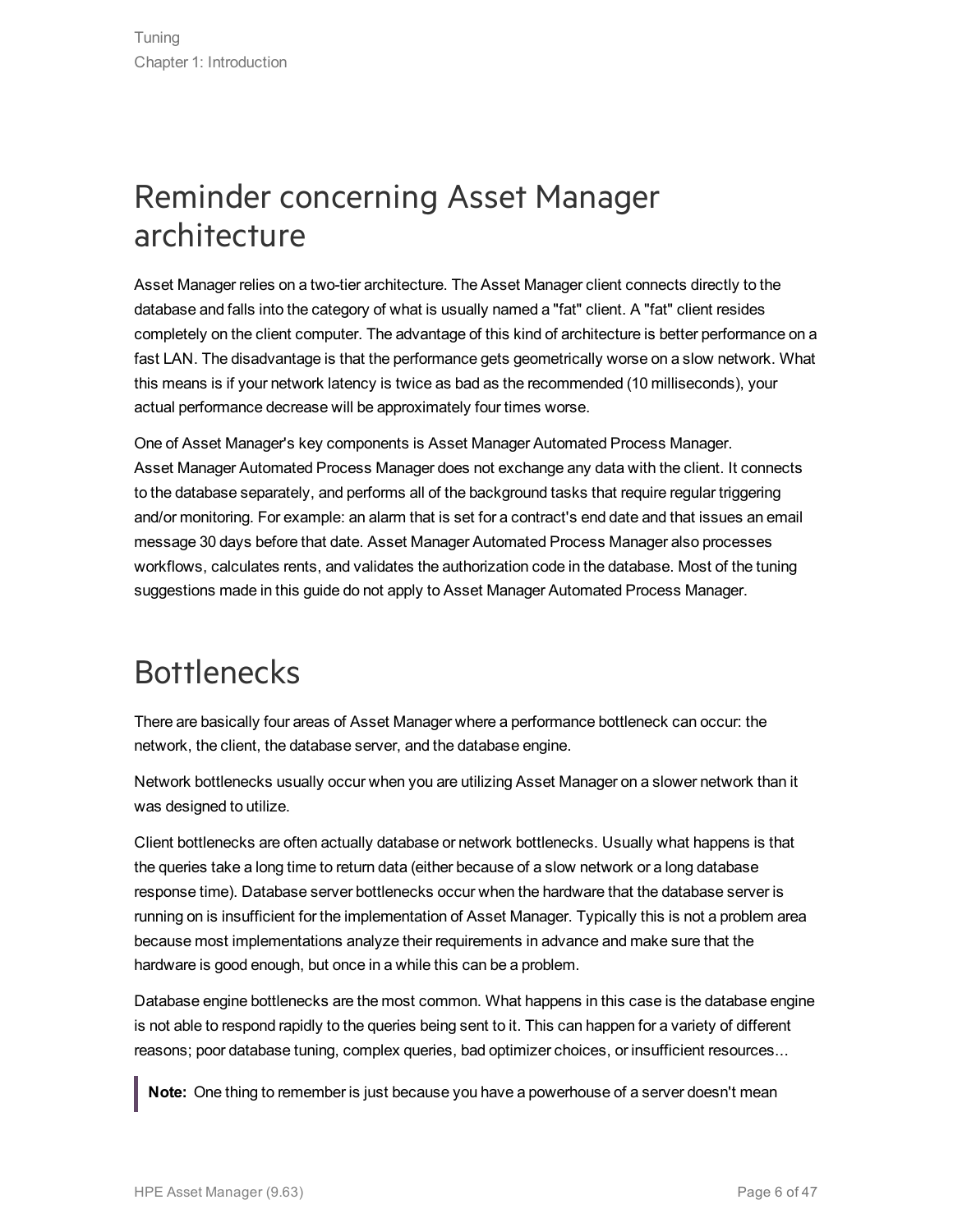that the database is configured to take advantage of all of that power. Also, if you have several different applications sharing a single database server, that means the resources are going to be split among them, and that can affect performance.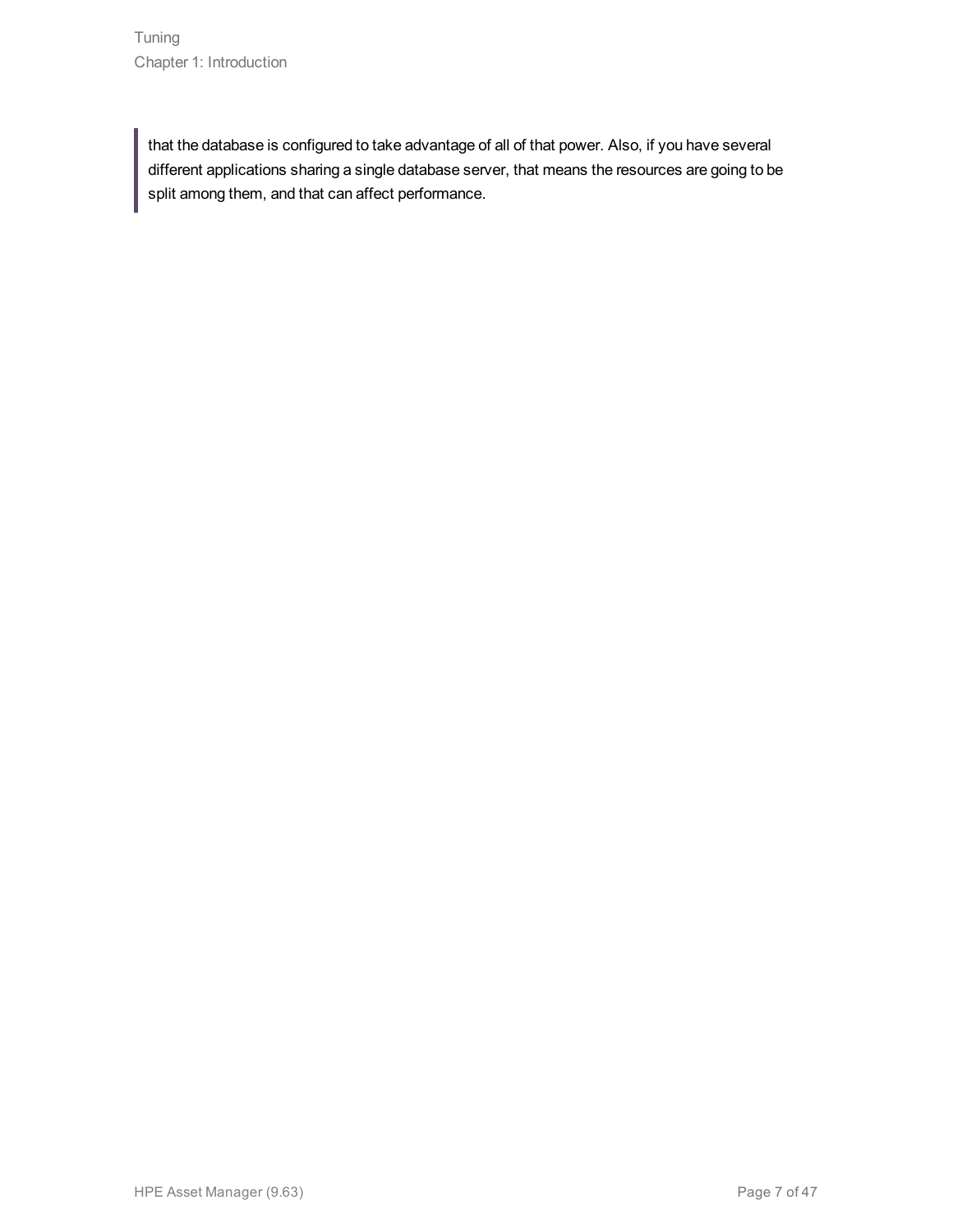## <span id="page-7-0"></span>Chapter 2: Tuning a client

This chapter explores the different performance-optimization strategies for Asset Manager. It discusses certain internal mechanisms of Asset Manager that can impact performance and provides troubleshooting tips.

### <span id="page-7-1"></span>Network latency

As mentioned above, the network has a direct impact on application performance. The recommended network latency for Asset Manager is 10 milliseconds or less.

### <span id="page-7-2"></span>Tree view and table view

List-loading [mechanism](#page-8-0) [9](#page-8-0)

Asset Manager enables you to view records in two distinct modes:

• A tree view of the records. This view shows you the hierarchy of the table, thus allowing you to unfold the different leaves and easily view the parent-child relationships being maintained in that table. Any table that has a **FullName** field can be viewed in tree view. Some examples are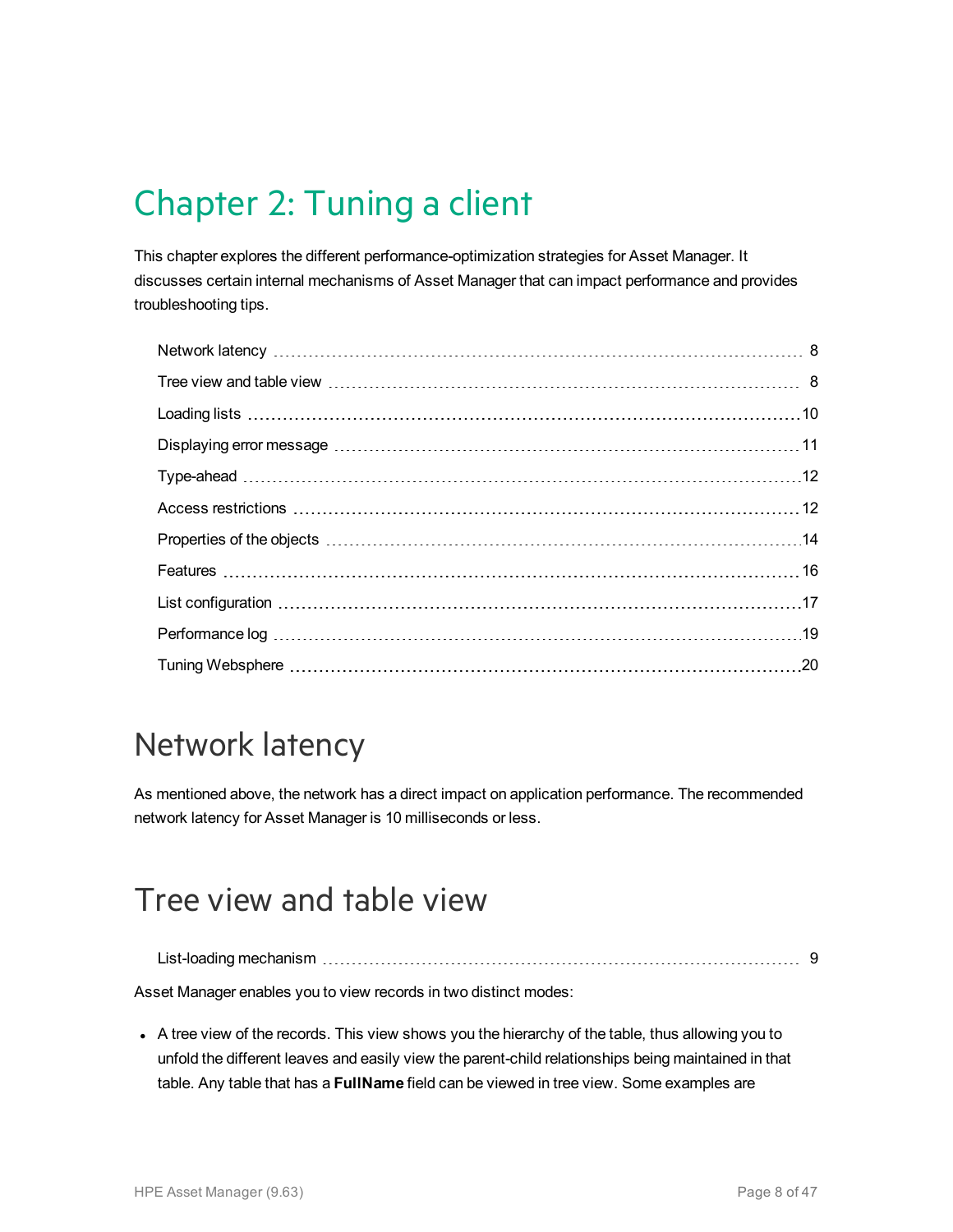**Employees/Departments** (amEmplDept), **Portfolio Items** (amPortfolio), **Locations (amLocation)**, and so on.

• A list view of the records without any hierarchy information.

The way the tree view list is built is very costly in terms of performance. If you are on a fast network with a table that is not very large, tree view will work fine. But the larger the table and the slower the network, the worse that performance is going to get.

Two tuning methods are immediately available to you:

- 1. Viewing the tables in the list view if the network is slow and/or the table is of considerable size.
- 2. Modifying the default display parameters of hierarchic lists so that they are initially collapsed. This speeds up the initial screen load. To do this, set the **Initially collapsed** option in Asset Manager to **Yes**. (**Edit/ Options/ Lists/ Main lists** and **Edit/ Options/ Lists/ Other lists**).

### <span id="page-8-0"></span>List-loading mechanism

When the **Initially collapsed** option is enabled, Asset Manager uses the following mechanism to display the lists (the following example concerns the opening of the **Departments and Employees** table in tree view):

1. Asset Manager sends a query to recover all the records at the top of the hierarchy (those for which the **sLvl** field is set to **0**) and whose **Full name** (**FullName**) field is greater than the first record in the list. The query sent to the database is the following:

SELECT E1.lIconId, E1.lEmplDeptId, E1.MrMrs, E1.Name, E1.FirstName, E1.Title, E1.Phone, E1.Fax, E1.FullName FROM amEmplDept E1 WHERE E1.sLvl=0 AND E1.FullName >='/Admin,,ADMIN/' ORDER BY E1.FullName

2. When a branch is unfolded, a new query is sent to the database. This query recovers the records directly underneath and whose full name contains the name of the parent. For example (in this case, the Taltek branch of the tree is unfolded):

SELECT E1.lIconId, E1.lEmplDeptId, E1.MrMrs, E1.Name, E1.FirstName, E1.Title, E1.Phone, E1.Fax, E1.FullName FROM amEmplDept E1 WHERE E1.FullName LIKE '/Taltek/%' ESCAPE '\\' AND E1.sLvl=1 ORDER BY E1.FullName Each time a branch is unfolded, a query of this type is sent by Asset Manager. If the record you are looking for is lower down in the tree, the amount of queries sent to the database is increased.

On the other hand, the same table opened in list view results in one single query as follows: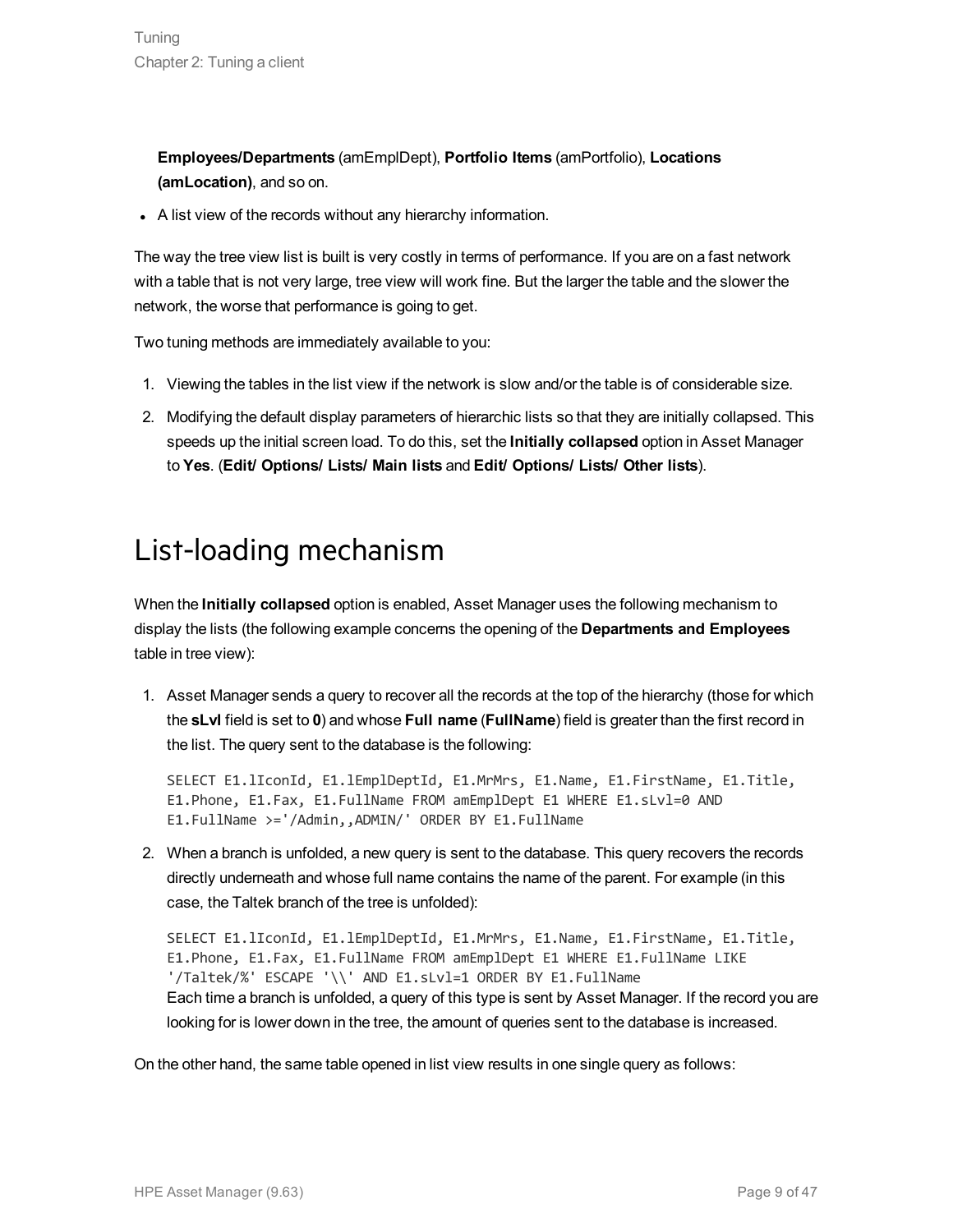SELECT E1.lIconId, E1.lEmplDeptId, E1.MrMrs, E1.Name, E1.FirstName, E1.Title, E1.Phone, E1.Fax, E1.FullName FROM amEmplDept E1 ORDER BY E1.lEmplDeptId

All the records returned by the query are used to populate the list, the size of which is limited as defined in the Asset Manager options.

## <span id="page-9-0"></span>Loading lists

Several options are available to define the number of records initially loaded in a list. By reducing or limiting this number, you can improve the response time when displaying a list. The options in question are located in the **Edit/ Options/ Lists/ Main lists** and **Edit/ Options/ Lists/ Other lists** sections. The available options are:

- <sup>l</sup> **Do not load for longer than**: This option defines the maximum time (in milliseconds) during which Asset Manager tries to populate the list. When this time is overrun, the operation is suspended and the list is populated with those records recovered. By default, this value is set to 5000 milliseconds.
- <sup>l</sup> **Do not load more than**: This option defines the maximum number of records loaded in a list. By default, 200 records are loaded.

**Note:** This number also corresponds to the number of additional records that are loaded when clicking the + icon next to list.

The default values of these two options are appropriate for the vast majority of cases. However, in specific circumstances when the list configuration is complex, these values may not suit you in terms of performance. If performance issues are encountered displaying lists, you may wish to:

- <sup>l</sup> Reduce the value of the **Do not load more than** option to 30 or 50, for example.
- <sup>l</sup> Change the value of the **FetchingArraySize** parameter in Asset Manager. This parameter specifies the number of records recovered by Asset Manager in each network packet. For performance reasons, this value must be the same as that defined in the **Do not load more than** plus one. For example, if the value of the **Do not load more than** option is 200, the **FetchingArraySize** parameter must be set to 201. This increment accounts for the NULL record, which is returned in the results of the query but not displayed by Asset Manager.

To modify the value of the **FetchingArraySize** parameter:

a. Load the **amdb.ini** file in a text editor, the default path of **amdb.ini** is as follows.

For Windows: *<System Drive>:\ProgramData\HPHPE\AssetManager\conf*

For other operating systems, search for "Available .ini, .cfg and .res Files" in Asset Manager Help Center.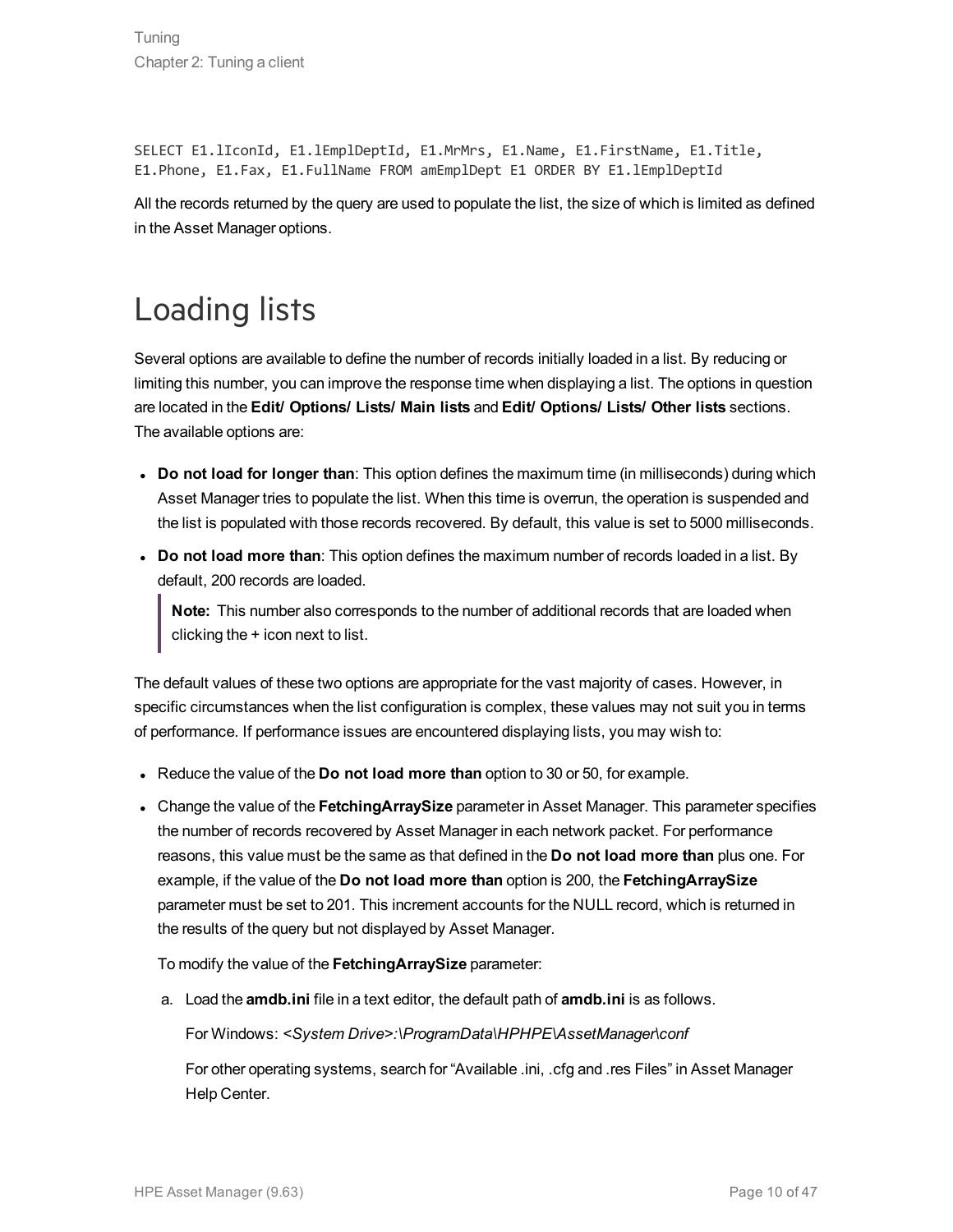Tuning Chapter 2: Tuning a client

> b. In the section corresponding to the declaration of the database connection, find the **FetchingArraySize** parameter. The following is an example for the **AMDemo96en** database:

```
[AMDemo96en]
Engine=SQLAnywhere
Location=AMDemo96en
EngineLogin=itam
```

```
EnginePassword=7BC2423F1B1F6A42E2B3A27E396F52C3A9AD6828582AED88DAC2F53E9A369B
C03E6393911903124254200200
ReadOnly=0
CacheSize=5120000
FetchingArraySize=201
AmApiDll=C:\PROGRA~1\HPE\ASSETM~1\ASSETM~2\bin\aamapi96.dll
```
c. Modify the value of the parameter and save your changes.

**Note:** Changing this parameter may also prove useful when Asset Manager is used over a WAN (Wide Area Network).

Another option to adjust the performance is **Lists/ Refresh all data when any record is modified**. By default, this option is enabled, and Asset Manager refreshes all list data whenever a record is modified. To improve the performance, you can disable this option and press F5 to manually refresh data.

### <span id="page-10-0"></span>Displaying error message

Asset Manager provides options to enable you to customize the display of the error messages ( the result returned by the **Err.Raise (<Error number>, <Error message>, [Hide system error])** function).

For both Windows and Web client,

- <sup>l</sup> If **[Hide system error]** is set to '1', the function hides the unwanted system error message (the 'error in Line number' information).
- . If it is set to '0', the function returns full information.

Based on this implementation, the Web client goes a step further by providing another option **Error.Message.Display.FullText** in the **C:\Program Files\HPE\Asset Manager 9.63 xx\webtier\package.properties** file.

<sup>l</sup> If **Error.Message.Display.FullText** is set to **FALSE**, a **+/-** icon appears so that you can collapse/fold the error message.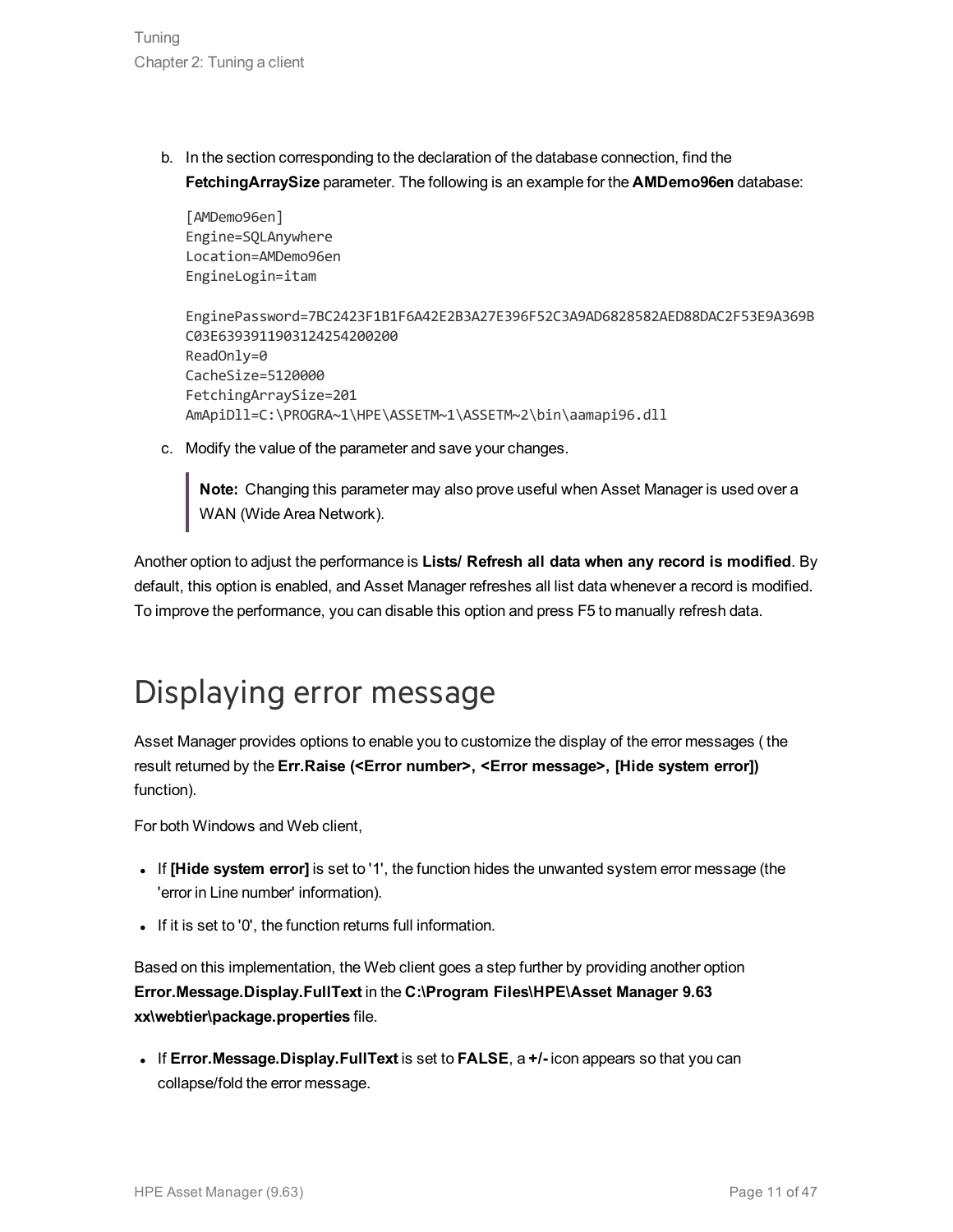<sup>l</sup> If it is set to **TRUE**, then all of the information defined by the **Err.Raise()** function is displayed.

## <span id="page-11-0"></span>Type-ahead

By default, Asset Manager uses type-ahead functionality to help users populate a link field. It works by waiting for a certain amount of time (which by default is after 500 milliseconds, or half a second) after a user stops typing in a link field, and then queries the database to find the first record that matches what the user has typed so far.

Most of the time this can be very handy; for instance, if you're typing in a person's name as a user of a portfolio item, it can help you populate the link after typing only a few letters of the person's last name. The bad side, however, is that once the type-ahead starts to execute the user will have to wait until the query finishes before they can continue to type. In situations where there is a slow network or where the table the link connects to is large, this can be very time-consuming. In these cases it is recommended to disable type-ahead. To do this:

- 1. Select the **Edit/ Options/ Navigation/ Selection of linked records/ Type-ahead after** menu,
- 2. Click the number next to this option.
- 3. Change it to a very large number (for example 1,000,000) to prevent type-ahead from ever being triggered,
- 4. Click **OK**.

### <span id="page-11-1"></span>Access restrictions

An access restriction is part of an Asset Manager user profile. It corresponds to a record filter on a table. For example, you can make sure that technicians only have access to the assets in their own department.

Because they are a designed to provide row-level security, access restrictions are commonly used, and rightly so. However, because they affect the query that gets sent to the database when a user opens a screen, a poorly written or poorly defined access restriction can cause all kinds of performance issues.

Access restrictions are always in the context of a specific table, and are broken down into two areas: Read and Write. Read access restrictions prevent users from seeing a particular set of records. By corollary, they also prevent users from modifying certain sets of records. Write access restrictions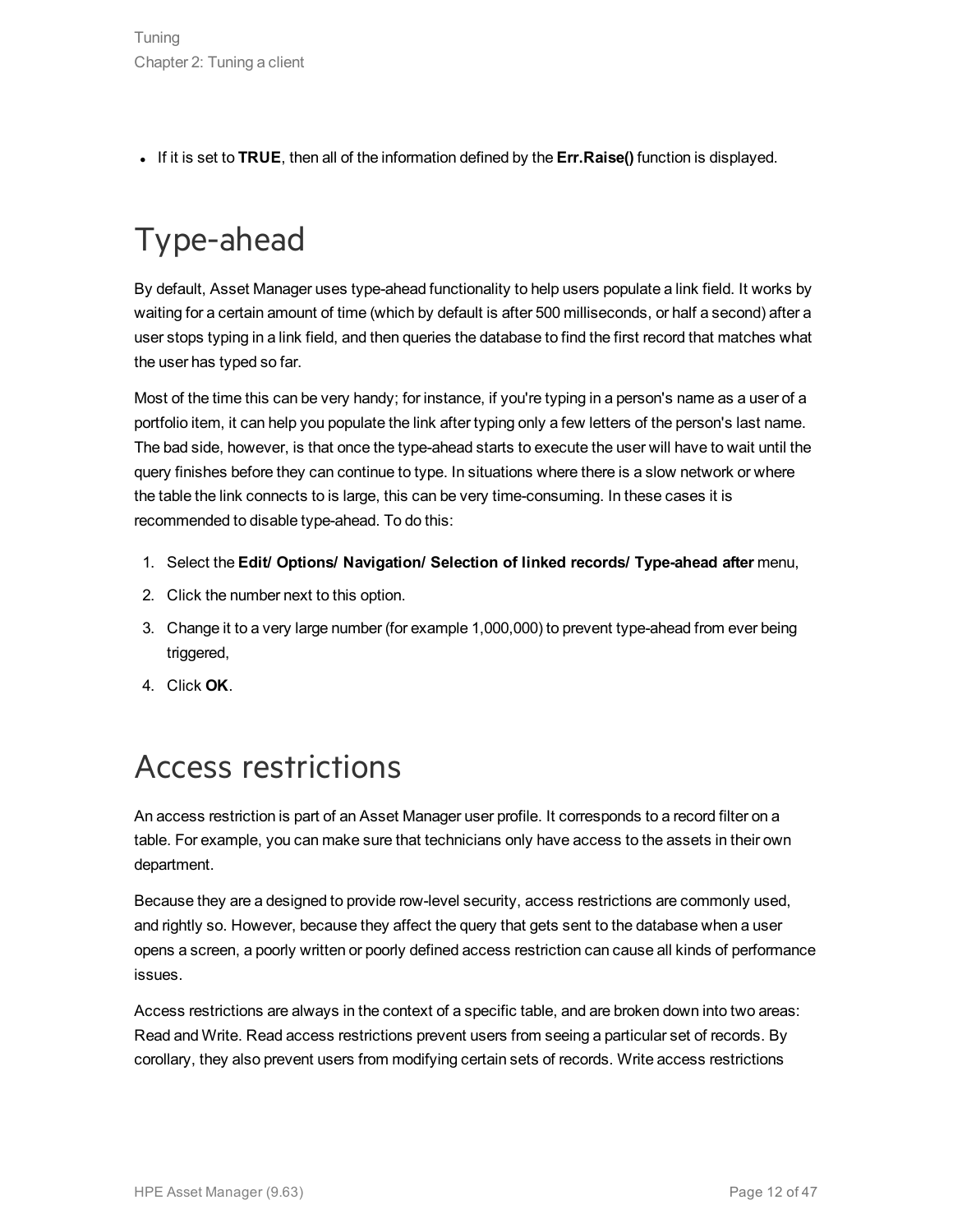<span id="page-12-0"></span>prevent users from modifying certain records. They do not affect their ability to read any data in the record, they simply receive an error message whenever they try to make a change to that record.

### Access restriction mechanism

• Read restrictions are applied via a WHERE clause added to the query sent to the database. For example, you have an access restriction that a user may only view cost centers for which they are the supervisor. The query sent is as follows:

```
SELECT
 C1.lCostId,
  C1.Title,
  C1.AcctNo
FROM
  amCostCenter C1,
  amEmplDept amEmplDept_CurrentUser
WHERE
  amEmplDept CurrentUser.lEmplDeptId = C1.1SupervId
AND amEmplDept CurrentUser.lEmplDeptId = 25323
ORDER BY C1.lCostId
```
This typical and simple case is not very costly in performance terms. But if the query is more complex, and in particular if it contains one or more sub-queries, the database engine will take more time in processing and sending the result to Asset Manager, which will result in a slower display. Once more, the size of the table concerned by the query plays an important role.

• Write restrictions work in a slightly different way. When a user tries to modify a record in a table with one or more write access restrictions, Asset Manager sends a separate SELECT query to the database specifying the access restriction in the WHERE clause. If the record that the user is trying to modify is not returned, a message informs the user that they do not have the required permissions and the changes are cancelled at the database level. If the record is returned, an UPDATE statement is sent to the database and the modifications are validated. The network traffic is potentially twice as high (a test query plus a modification query). In addition, as for read restrictions, the complexity of the queries and the size of the tables concerned also plays a role in reduced performance.

**Note:** It is therefore crucial to carefully analyze how you require access restrictions to be applied and to implemented them in the most succinct and rational manner possible.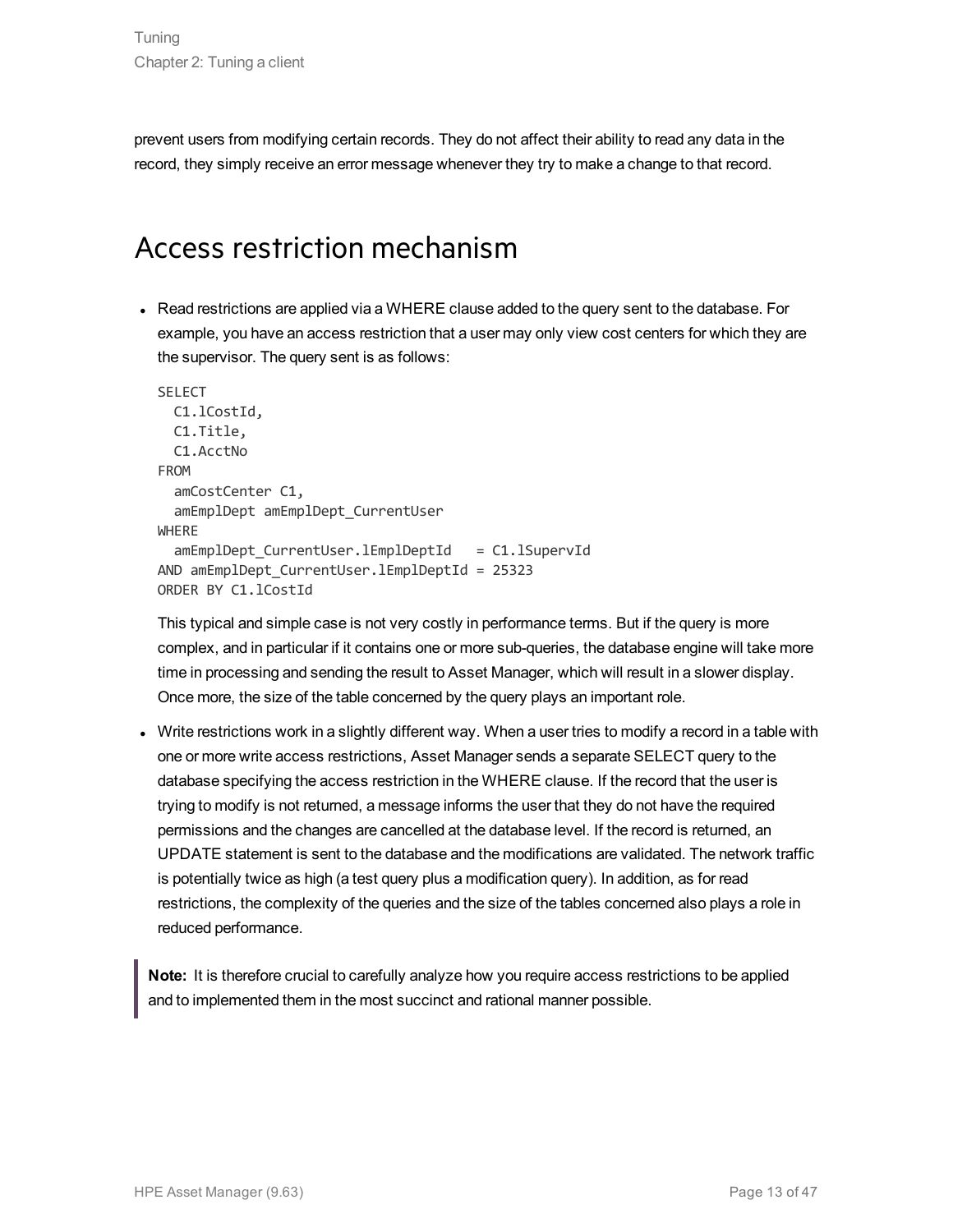### <span id="page-13-0"></span>Properties of the objects

The properties of database objects (fields, links...) may have a significant impact on performance.

<span id="page-13-1"></span>**Note:** These properties can been seen via the **Configure object** shortcut menu or by using Asset Manager Application Designer.

### The display properties

The Asset Manager database objects, fields and links in particular, have properties that determine how they are displayed. These properties are as follows:

- **Mandatory**: The label of this field is shown in red and the field must be populated in order to be able to validate the record.
- <sup>l</sup> **Read only**: The field is grayed out.
- Irrelevant: The field is not displayed.

These properties may be set to the following values:

- Yes
- $\blacksquare$  No
- Script

In this last case, an interpreted Basic script determines the final value of the property.

A value of Yes or No for a property does not impact performance because it is not required to be evaluated. This is not the case for a script. When a script is loaded or updated, all the scripts associated with the record are executed. Simple scripts that work on local data are relatively transparent in terms of performance. On the other hand, scripts that query the database (for example, when using AmDbGetLong() type functions) will generate queries and have a direct impact on performance. It is the same when the value of a field or a remote link is referenced in a script, for example: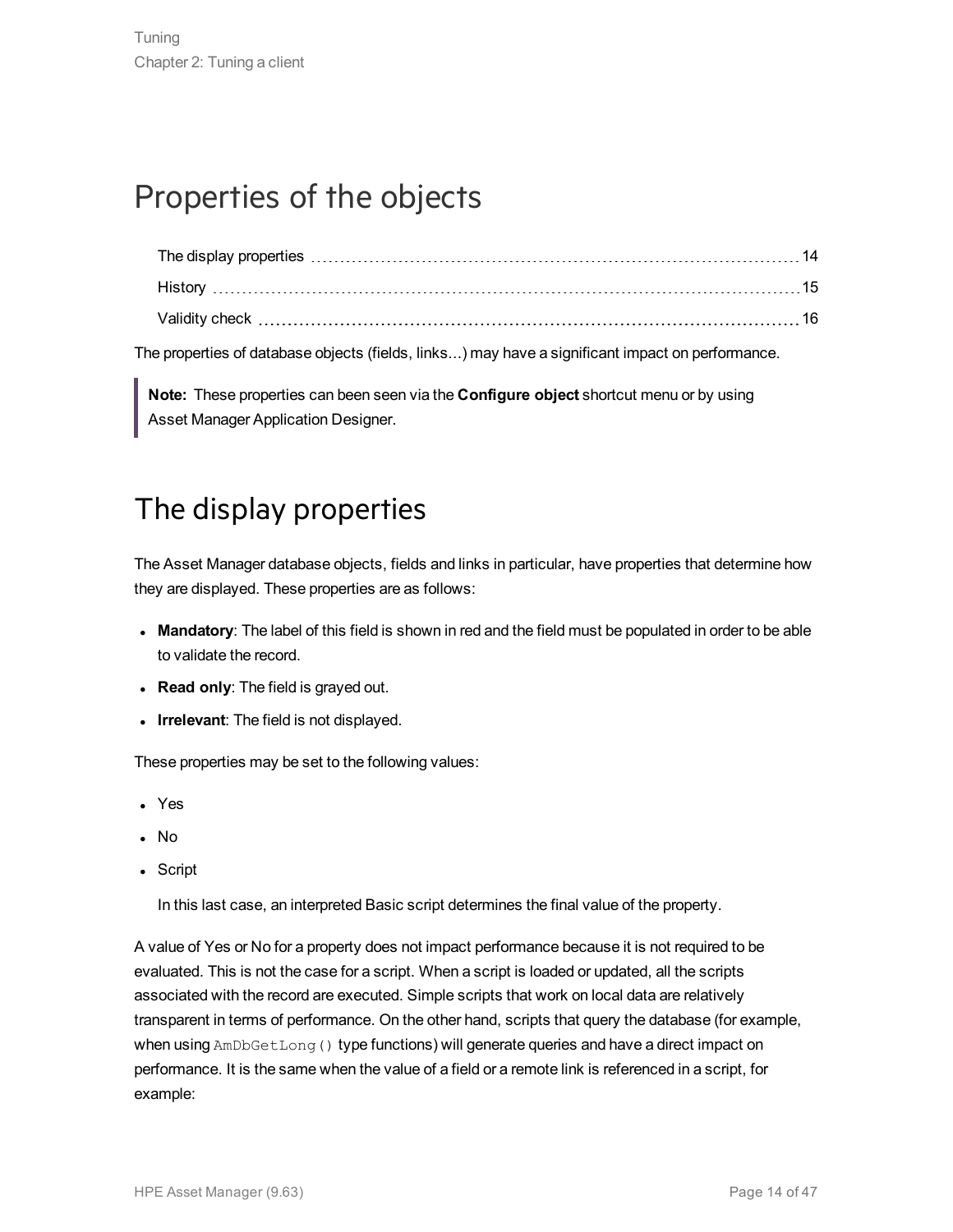[CostCenter.Supervisor.Location.City]

To resume:

- $\bullet$  Analyze clearly the need to script a property,
- Bear in mind that all scripts that perform database queries may impact performance,
- <span id="page-14-0"></span>• Optimize your scripts for efficiency.

### **History**

Asset Manager makes it possible to keep history of modifications made to database objects. This functionality is controlled by the **Keep history** property of fields and links. The history mechanism is as follows:

- 1. A user modifies a record. If any object concerned by this modification has a **Keep history** properties that evaluates to 1 (that is, it is set to **Yes** or a script returns the value 1), the history agent is triggered.
- 2. The history agent creates a record in the History table (**amHistory**) storing both the old and new values of the object.

As for the **Mandatory**, **Read only** and **Irrelevant** properties mentioned previously, the **Keep history** property may cause performance issues if a complex script (querying the database) is associated with it. Another impact on performance is directly linked to the fact that an insert statement is sent to the database for each historized object. Ideally, if the number of historized objects is limited this will not cause any particular problems. This is not the case when dozens of historized objects are modified. Another factor in reduced performance is linked to the fact that the amount of time it takes for the query to complete is directly related to the size of the table. The more records there are in the table, the longer it takes. And typically if someone is keeping history on several fields, the amHistory table can get very, very large, in some cases upwards of 10 million rows.

We therefore recommend:

- For best performance, only keep history on essential fields. Do not historize fields systematically.
- Choose an amount of time after which you can delete history. You can write a workflow to delete history after 6 months, for example.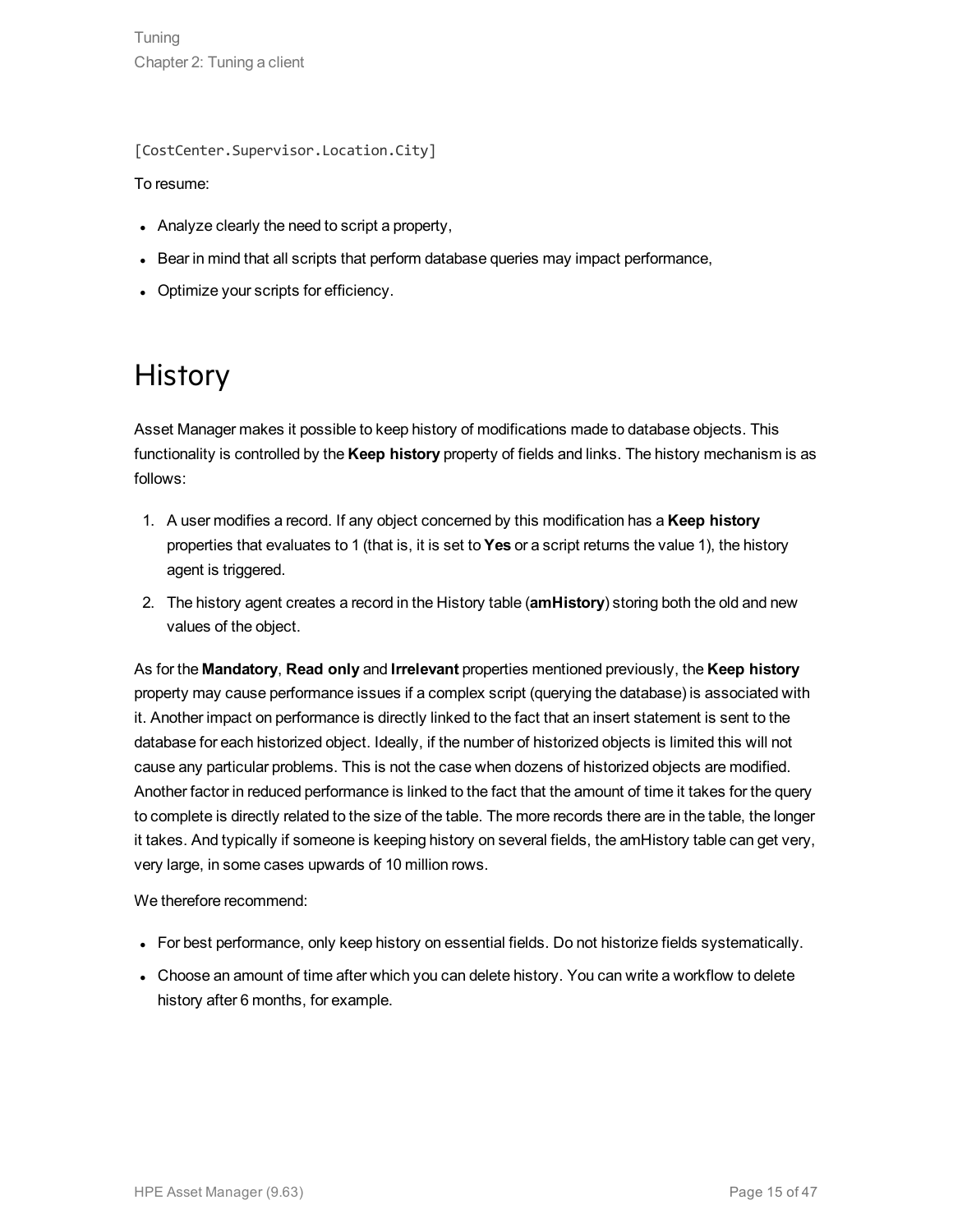### <span id="page-15-0"></span>Validity check

Validity scripts are used by Asset Manager to check certain conditions of records before inserting them into the database. For example, this type of script is used to check that an end date in a contract does not come before the start date. If this occurs, the record is not inserted and an error is raised.

Scripts are subject to the same performance constraints as previously mentioned for the properties of objects.

### <span id="page-15-1"></span>Features

Features are a historical functionality of Asset Manager introduced before version 4.0.0. They provided the ability to define additional information for records when it was not possible for users to extend the database schema. Despite their power, features are often costly in performance terms. Taking the Locations table as an example, three tables are impacted when using the features, as illustrated below:

The Locations table (amLocation) does not actually hold any information about features. It is simply the target of the Feature Values (amFVLocation) table, which holds the values of the features associated with the Locations table. The Features (amFeature) table itself contains the physical data on the feature, such as its SQL name and Label, and so on.

Each feature you assign to a record causes at least one extra join to be executed to pull in that data. The impact on performance may be significant, especially if the feature is displayed in the list.

Since Asset Manager 4.0.0, it is now possible to modify the database schema directly. Using features is less justifiable. However, you may still wish to do so in the following two cases:

- 1. When the piece of information is going to be on very few records (1% or less, but may vary depending on implementations), you may wish to use a feature rather than create a new field in the table. A feature only takes up space when it is populated (the only notable exception being when the **Force display** property is on). An additional field takes up space regardless. Under these circumstances, using a field may use up a large amount of storage space unnecessarily.
- 2. Modifying the database structure is relatively straightforward but can be risky. If something happens during the structure update that causes it to stop, your database will be in an inconsistent state and you will have to restore from a backup. For this reason, HPE recommends:
	- <sup>o</sup> Backing up the database before modifying the structure,
	- $\circ$  Carefully planning changes and having them performed by personnel with the required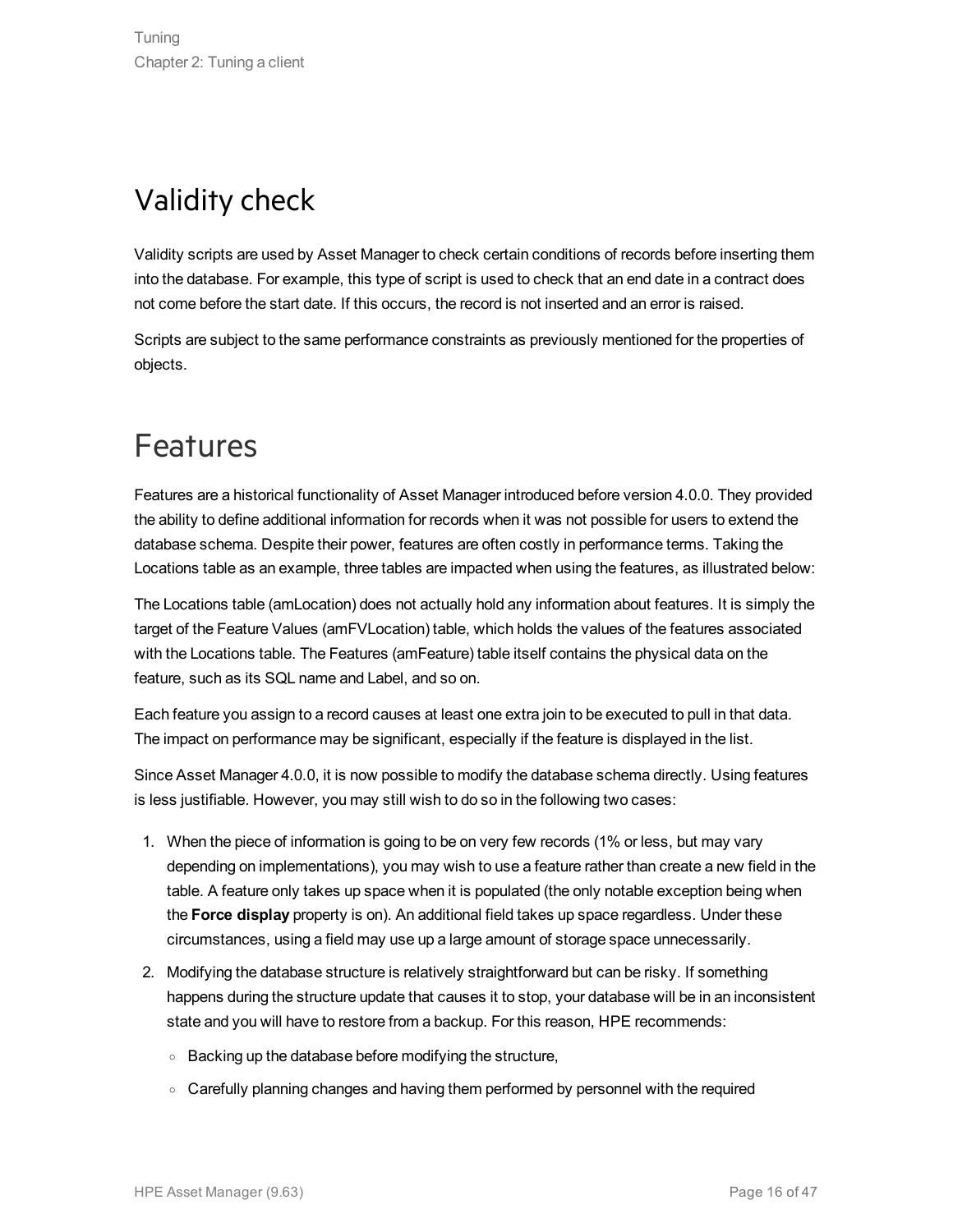competences.

During the planning stage, you may want to temporarily use feature before permanently creating a field to link to perform the same role.

## <span id="page-16-0"></span>List configuration

| Sorts  |  |
|--------|--|
| Filtei |  |

A majority of performance problems experienced when using the Asset Manager client are due to poor list configuration choices. When a user opens a screen, Asset Manager executes a query to pull in all list data. The query is dynamically built based on several settings (the columns in the list, sorts, filters, and so on), read access restrictions, table/tree view, and so on.

The choice of columns in the list is particularly important as they are used in the SELECT clause of the query. Performance is optimal when querying one single table only. However, if you add a column that is a link to another table, a new join is created in the query.

**Note:** This is also true for features, for the reasons already mentioned.

Before adding the following items to a list configuration, we also recommend thinking through your needs:

- A calculated field: Basic-type calculated fields also slow things down because they must be evaluated once for every record in the list.
- <span id="page-16-1"></span>• The **self** description string: For certain tables, the description is complex (for example, the Portfolio Items table) and may require multiple outer joins.

### **Sorts**

When a list is sorted on the value of a field or link, the database engine sorts the results that are sent to Asset Manager. This operation is not expensive when the object is indexed in the database. The following list resumes the sort strategies that can be applied to lists starting with the least expensive in performance terms: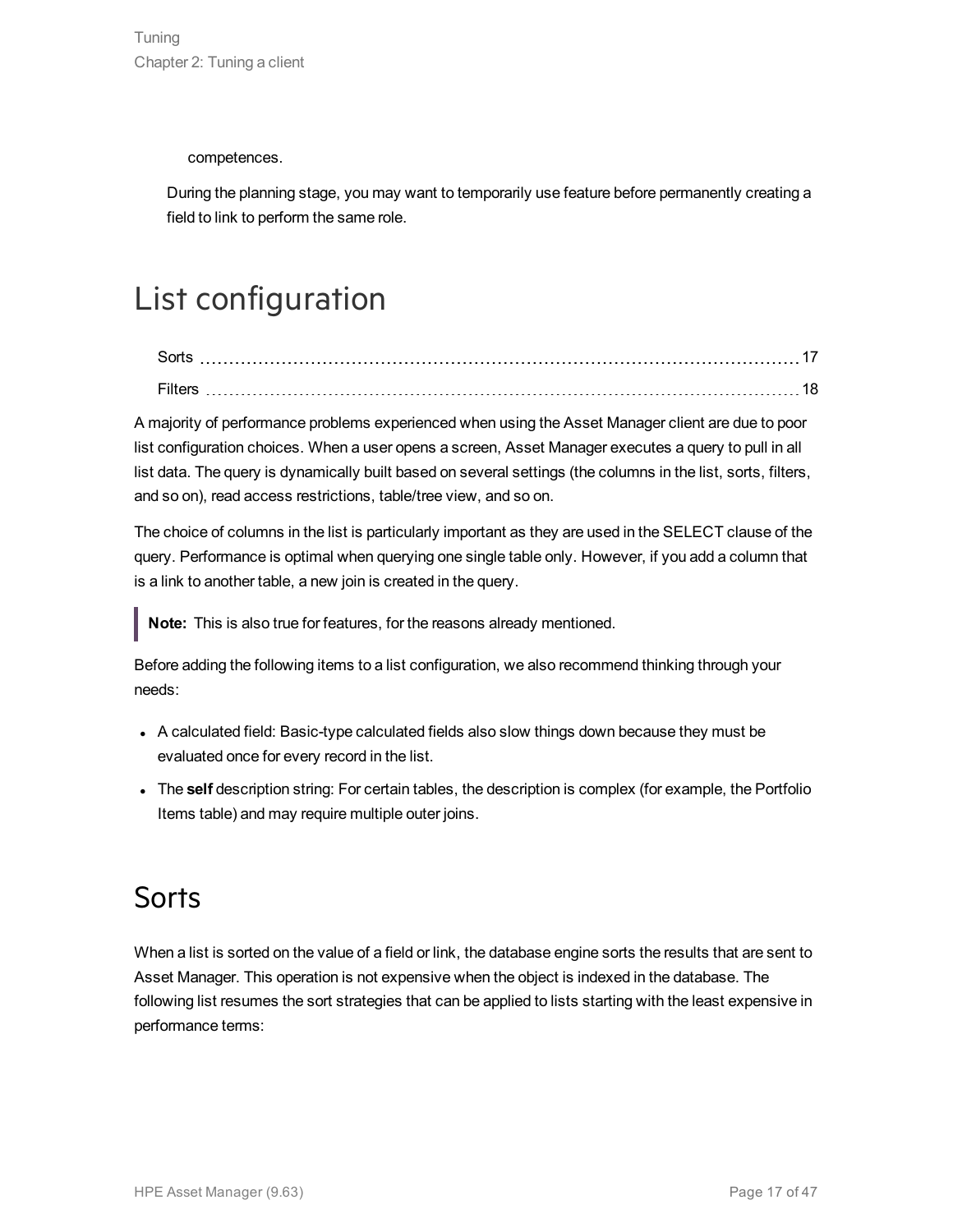- 1. Sort on an indexed field in the table
- 2. Sort on an indexed field on a linked table one link distant (such as **User.BarCode** from the list of Portfolio Items)
- 3. Sort on an non-indexed field in the table
- 4. Sort on multiple indexed fields in the table
- 5. Sort on multiple non-indexed fields in the table
- 6. Sort on multiple fields (indexed or not) in a linked table one link distant
- 7. Sort on the description string of a linked table
- <span id="page-17-0"></span>8. Sort on fields (indexed or not) in a linked table more than one link distant

### **Filters**

Filters translate directly to the WHERE clause of the query that populates the list on a table. As such, you should consider how they are going to be treated by the database when you create them. Filters that involve linked tables are necessarily going to be slower than filters that only involve fields on the main table. Complex filters can, if improperly designed, make the list open extremely slowly. Some rules of thumb for writing filters:

- Whenever possible, try to use AND instead of OR
- Try to avoid using LIKE and NOT LIKE. If you must use them, try to only use a trailing wildcard and use an indexed field. For example, it is better to write:

FullName LIKE '/Taltek/%'

than:

FullName LIKE '%/Taltek/%'

Wildcards at the start of the string for comparison force a complex search through the whole database, which can prove very costly.

It is better to use IN and NOT IN clauses with constants. For example:

Name IN ('Thomas', 'James')

Using these clauses with a sub-queries is very expensive.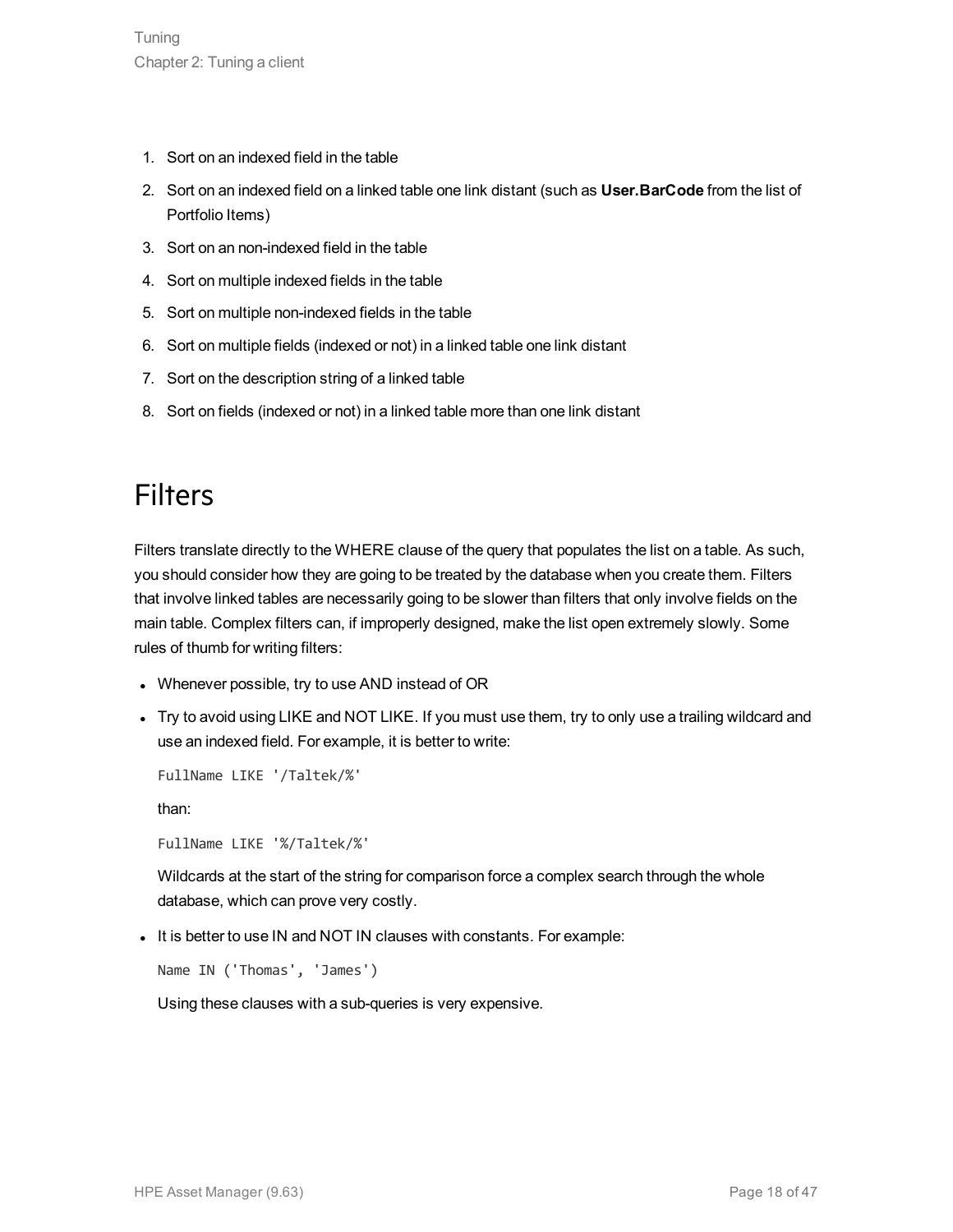## <span id="page-18-0"></span>Performance log

You can enable the performance log to monitor the response times that the web service uses to handle the web tier requests.

To enable the performance log, follow these steps:

- 1. Open http://<Name or IP address of the Asset Manager Web Service server>:<Asset Manager Web Service port>/AssetManagerWebService/diagnostics/logConfig in a web browser.
- 2. On the **Log4j Configuration** page, type PERF in the **Debug** column, and then click **Update**.

**Note:** The web service generates the information of the response time of each request from the web tier. This information is stored in the log file of the web service. For example, if you use Tomcat as the application server, by default, this information is stored in the <tomcat home>\logs\catalina.<date>.log file.

3. On the **Log4j Configuration** page, type com.peregrine.ac.ws.axis.ApiLogger in the **Debug** column, and then click **Update**.

**Note:** The web service generates the detailed response time of each JNI call in the requests from the web tier. This information is also stored in the log file of the web service.

The output of the performance log resembles the following.

```
18:46:17,423 DEBUG - PERF - ws call 'contain soap serialize time' start //Request
starts
18:46:17,426 DEBUG - com.peregrine.ac.ws.axis.ApiLogger - [ApiLogger]ws call api
isMultiTenantSystem() [duration=0]
18:46:17,426 DEBUG - com.peregrine.ac.ws.axis.ApiLogger - [ApiLogger]ws call api
startReadTransaction("admin") [duration=0]
18:46:17,443 DEBUG - com.peregrine.ac.ws.axis.ApiLogger - [ApiLogger]ws call api
getAccessibleItems("admin",8) [duration=17]
18:46:17,526 DEBUG - PERF - [ACWSRPCProvider]ws call
[com.peregrine.ac.ws.api.ACBeanListApi.retrieveFirst] directly without soap
duration=100 //Request handle method
18:46:17,557 DEBUG - PERF - [ACWSServlet]ws call 'contain soap serialize time' end
[duration=133] //Request ends
```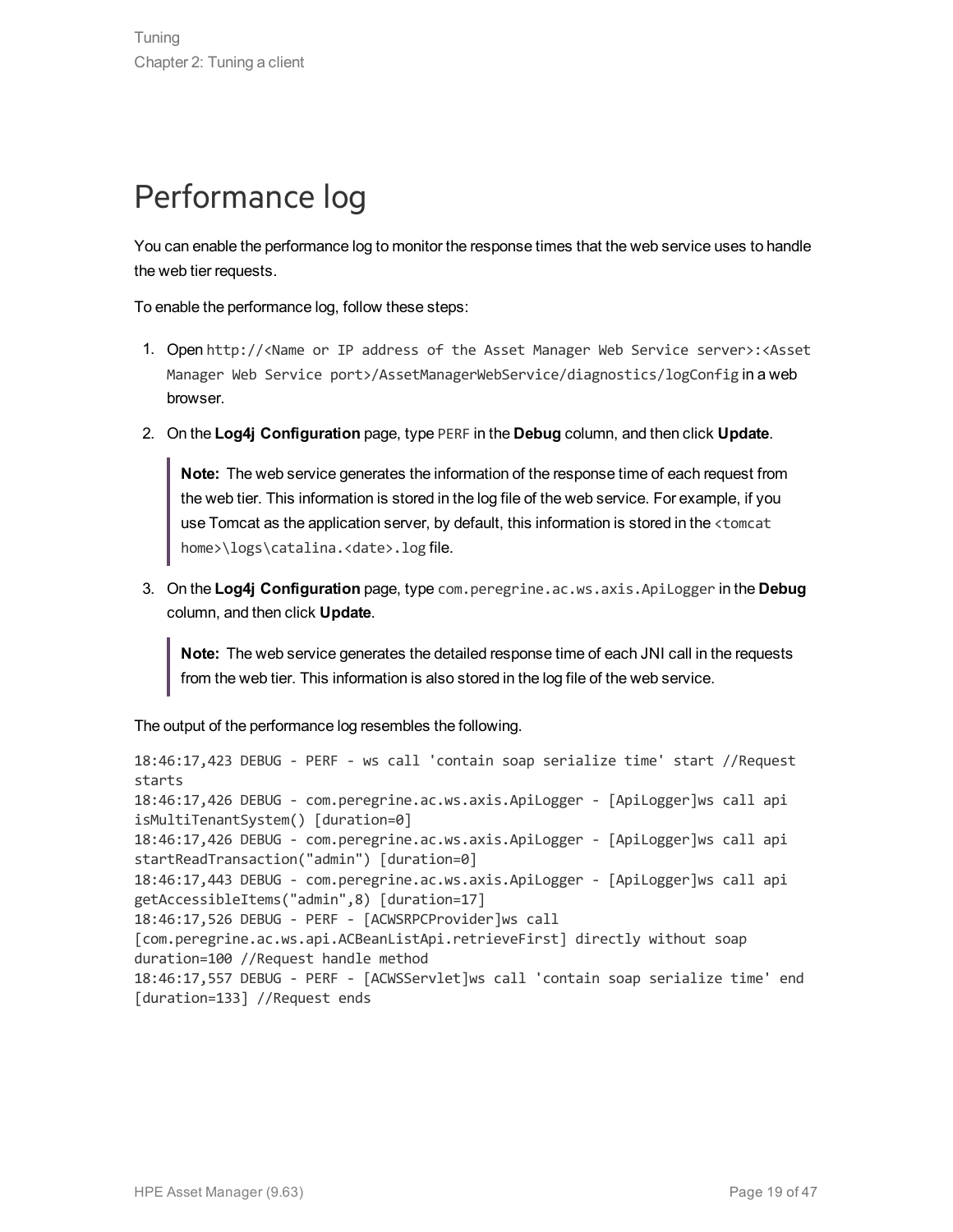### <span id="page-19-0"></span>Tuning Websphere

When using Websphere, you can follow these steps to improve the performance.

1. Locate the following directory:

<driver>:\ibm\WebSphere\AppServer\profiles\[App Server name]\properties\

2. Create an empty file named "commons-logging.properties" with the following content:

priority=1

org.apache.commons.logging.LogFactory=org.apache.commons.logging.impl.LogFactor yImpl

3. Restart Websphere and test the performance.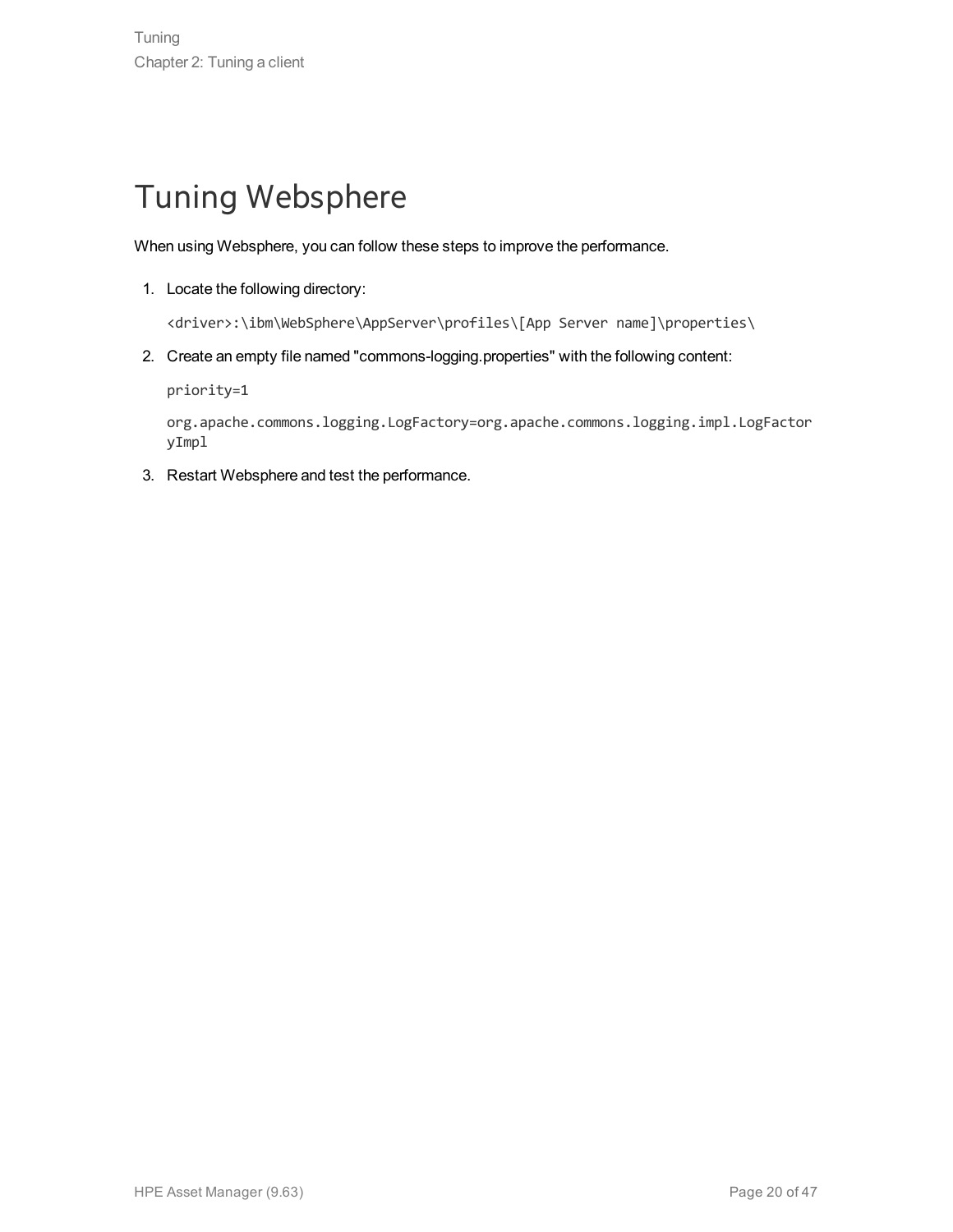## <span id="page-20-0"></span>Chapter 3: Tuning the database

This chapter deals with tuning the database used by Asset Manager. It is not intended to replace specialized books on the subject but does describe several tuning strategies for Asset Manager. Whatever the case, it is highly recommended to leave this sort of operation to a qualified database administrator.

**Note:** After you tune the database by editing stored procedures, if you perform any major Application Designer operation such as upgrading the database, the customized stored procedures may be dropped and overwritten by the OOB version. Therefore, we recommend that you always back up the stored procedures so that you can recover the changes after such Application Designer operations.

The same rule applies to customized indices.

### <span id="page-20-1"></span>About hardware

The levels of database server hardware you need for your database is one of the hardest things to quantify. There are so many different factors involved, such as the number of users, the number of databases, the database engine, other applications running on the server, the quantity of data, and so on.

This section includes: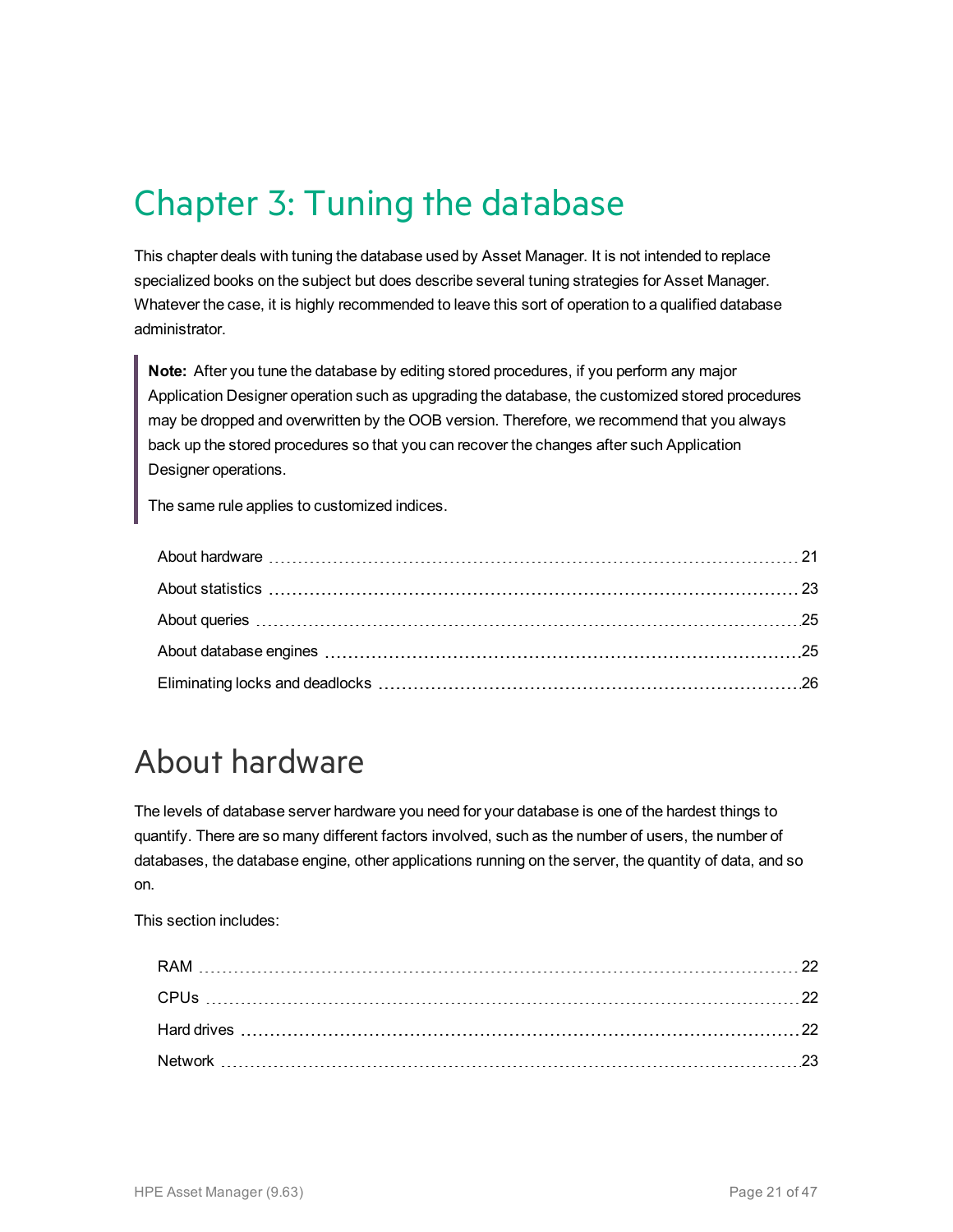### <span id="page-21-0"></span>RAM

As a general rule of thumb, RAM is going to have the greatest impact on database performance. RAM is where the DBMS caches queries and data, so the more of it there is the more likely you are to get a cache hit when you execute a query. It is also where information for each user connection to the database is stored, so the more users you have the more RAM you need.

### <span id="page-21-1"></span>CPUs

The number and type of CPUs is also going to have an effect. If your DBMS can make use of multiple processors, then it is beneficial to have several, which allows the DMBS to do calculations in parallel. And of course, in general, the faster the CPU the better.

### <span id="page-21-2"></span>Hard drives

Hard disk I/O will also has a major effect on database performance. If you have a blazingly fast CPU with tons of RAM but your hard disk is slow, then any time the DBMS has to go to disk to retrieve data, everything else has to wait until is done. Ideally, you want the fastest hard disks you can get, typically SCSI drives. You also may want to consider a RAID setup. RAID stands for Redundant Array of Independent Disks. It is essentially a way to combine multiple hard disks into one system for enhancing certain aspects of performance:

- $\bullet$  If you want to set up a bare minimum RAID system, then you should consider RAID 1. RAID 1 is mirroring. That means that every disk in the array has another identical disk that duplicates its data exactly. This allows a significant increase in Read I/O performance because both disks can be read in parallel (since they both contain the same information). As the majority of Asset Manager queries involve read operations only, this will probably give you good performance. It also has the advantage of fault tolerance; if one disk crashes, causing data loss, you still have another disk with exactly the same data on it, so none of the data is actually lost. You just slip a new hard disk into the array and let it mirror the data again. Unfortunately there is no benefit to writing with this system. The other disadvantage is that you must have an even number of disks, so each one can be mirrored.
- If you have the money and the hardware, however, a RAID 10 system is better. This combines both mirroring and striping into one system. Striping is when the system writes data across several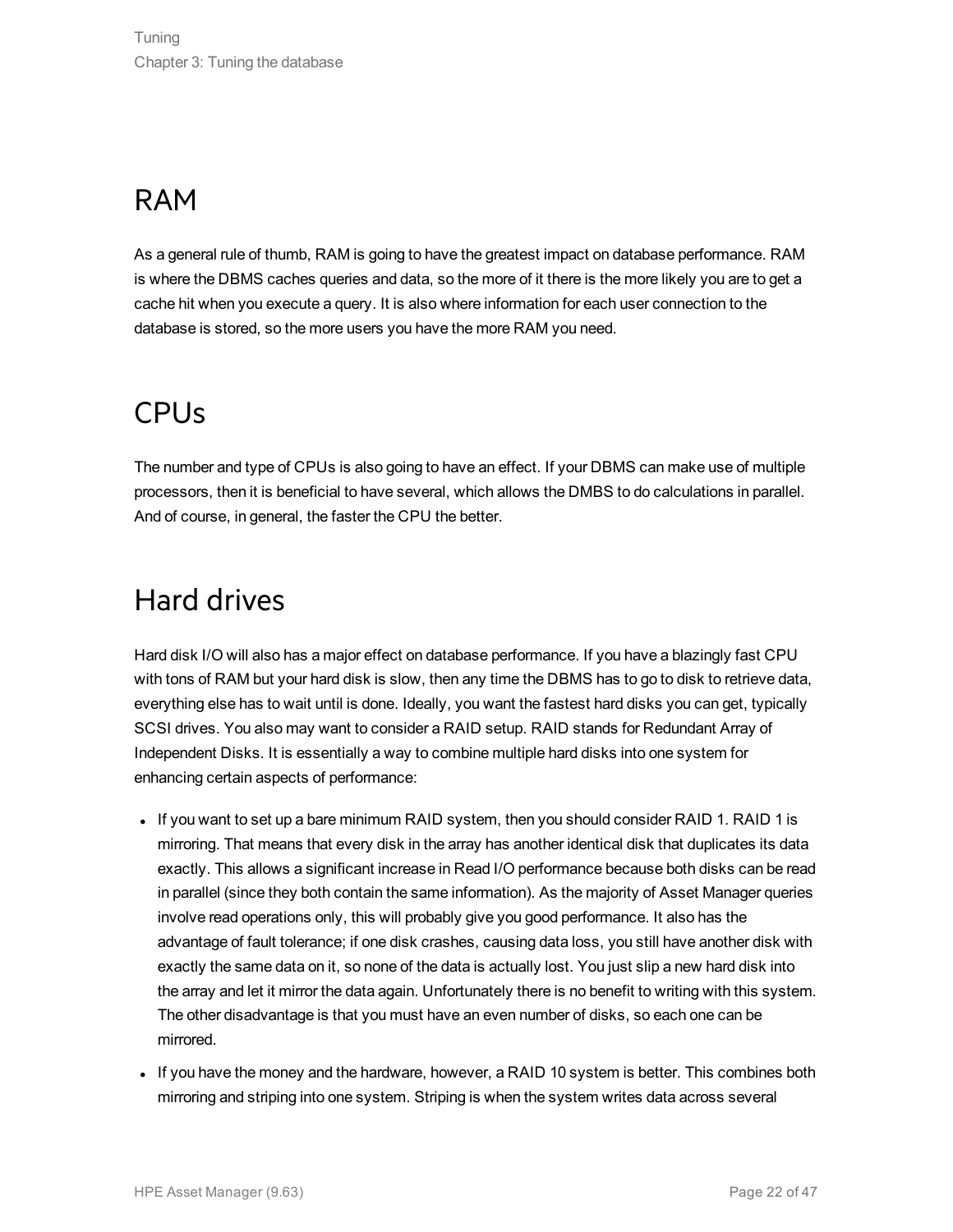<span id="page-22-0"></span>disks. This allows very fast write performance because each disk has a section of the data written to it simultaneously.

### Network

As mentioned on several occasions, network performance is of extreme importance. The faster the network is, the greater the bandwidth and a greater number of concurrent users can be handled.

### <span id="page-22-1"></span>About statistics

Asset Manager uses the number zero instead of "null" values. This design relies on database statistics a lot. The performance will get impacted once the statistics are not up-to-date.

From Asset Manager 9.50, the "Stats" module is removed from APM because all supported databases like Oracle and SQL Server are able to provide better background statistics maintenance with their outof-box tools. We recommend that you gather the database statistics with these tools on a daily or weekly basis.

### <span id="page-22-2"></span>**Oracle**

Choose either way to enable the automatic statistics gathering.

**GUI**

Log on to the Enterprise Manager, navigate to **Server** -> **Automated maintenance Tasks**, click the **Configure** button, select **Enabled**.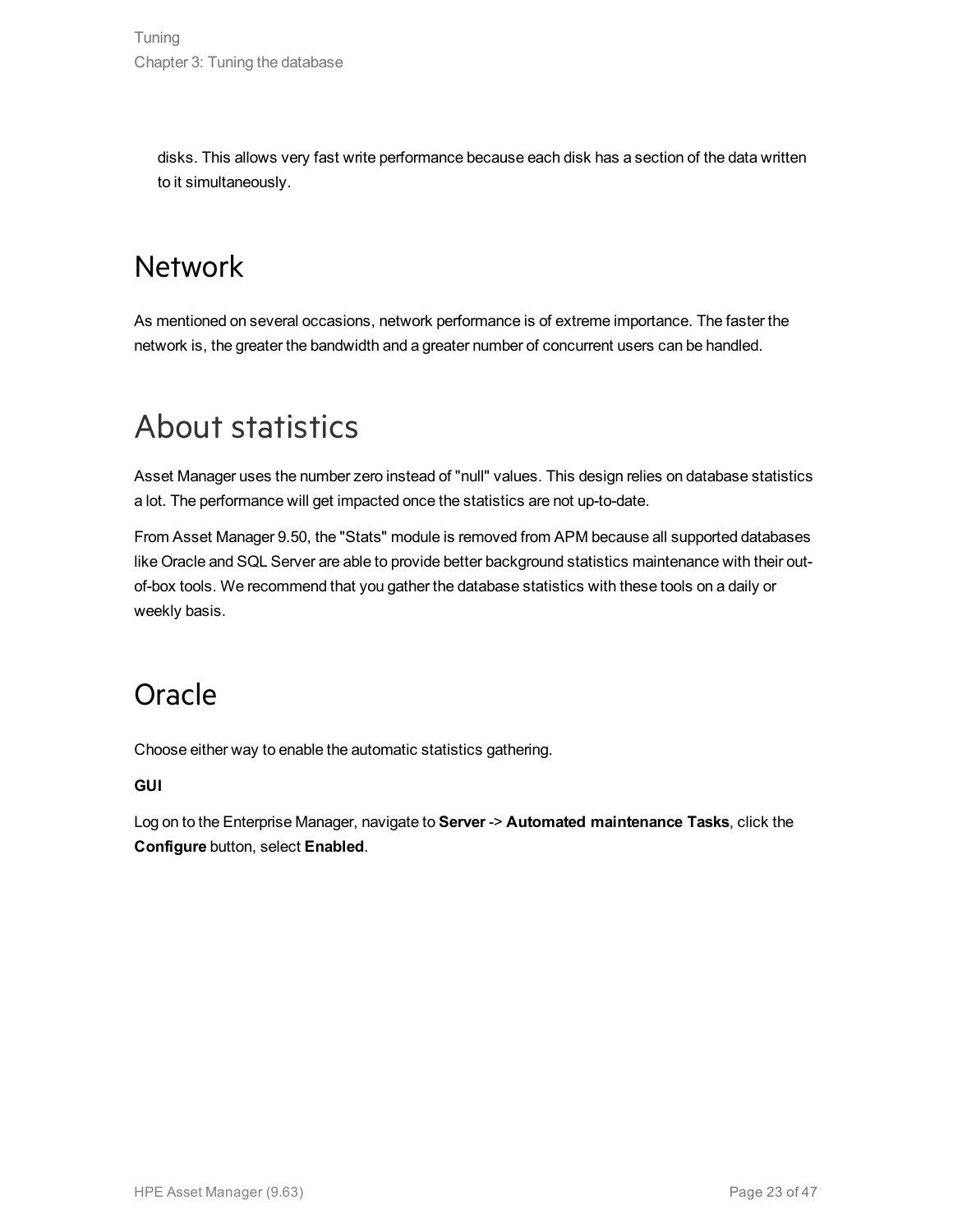| $ORACLE'$ Enterprise Manager 11 $q$<br><b>Database Control</b> | Setup Preferences Help Logout<br><b>Database</b> |
|----------------------------------------------------------------|--------------------------------------------------|
| Database Instance: pcoee > Automated Maintenance Tasks >       | Logged in As SYSTEM                              |
|                                                                | Apply<br>Revert<br>Show SQL                      |
|                                                                |                                                  |

#### **Automated Maintenance Tasks Configuration**

Global Status <sup>O</sup> Enabled © Disabled

#### **Task Settings**

Optimizer Statistics Gathering <sup>O</sup> Enabled © Disabled Configure Segment Advisor <sup>O</sup> Enabled <sup>O</sup> Disabled Automatic SQL Tuning <sup>O</sup> Enabled © Disabled Configure

#### **Maintenance Window Group Assignment**

|                         |                                       |                         | Edit Window Group                                 |
|-------------------------|---------------------------------------|-------------------------|---------------------------------------------------|
| <b>Window</b>           | <b>Optimizer Statistics Gathering</b> | <b>Segment Advisor</b>  | <b>Automatic SQL Tuning</b>                       |
|                         | Select All   Select None              |                         | Select All   Select None Select All   Select None |
| <b>WEDNESDAY WINDOW</b> | V                                     |                         |                                                   |
| <b>THURSDAY WINDOW</b>  | V                                     |                         |                                                   |
| <b>FRIDAY WINDOW</b>    | ⊽                                     |                         |                                                   |
| SATURDAY WINDOW         | V                                     |                         |                                                   |
| <b>SUNDAY WINDOW</b>    | ⊽                                     | V                       |                                                   |
| <b>MONDAY WINDOW</b>    | V                                     | $\overline{\mathsf{v}}$ |                                                   |
| <b>TUESDAY WINDOW</b>   | $\blacktriangledown$                  |                         |                                                   |

Show SQL Revert (Apply)

#### **SQL Plus**

<span id="page-23-0"></span>dbms auto task admin.enable ();

### SQL Server

#### **GUI**

Right -click **Database** -> **Properties** -> **Options**, set **Auto\_Update\_Statistics** and **Auto\_Update\_ Statistics\_Asynchronously** to **True**.

#### **SQL**

<span id="page-23-1"></span>ALTER DATABASE dbName SET AUTO\_UPDATE\_STATISTICS ON ALTER DATABASE dbName SET AUTO\_UPDATE\_STATISTICS\_ASYNC ON

### D<sub>B</sub>2

#### **SQL**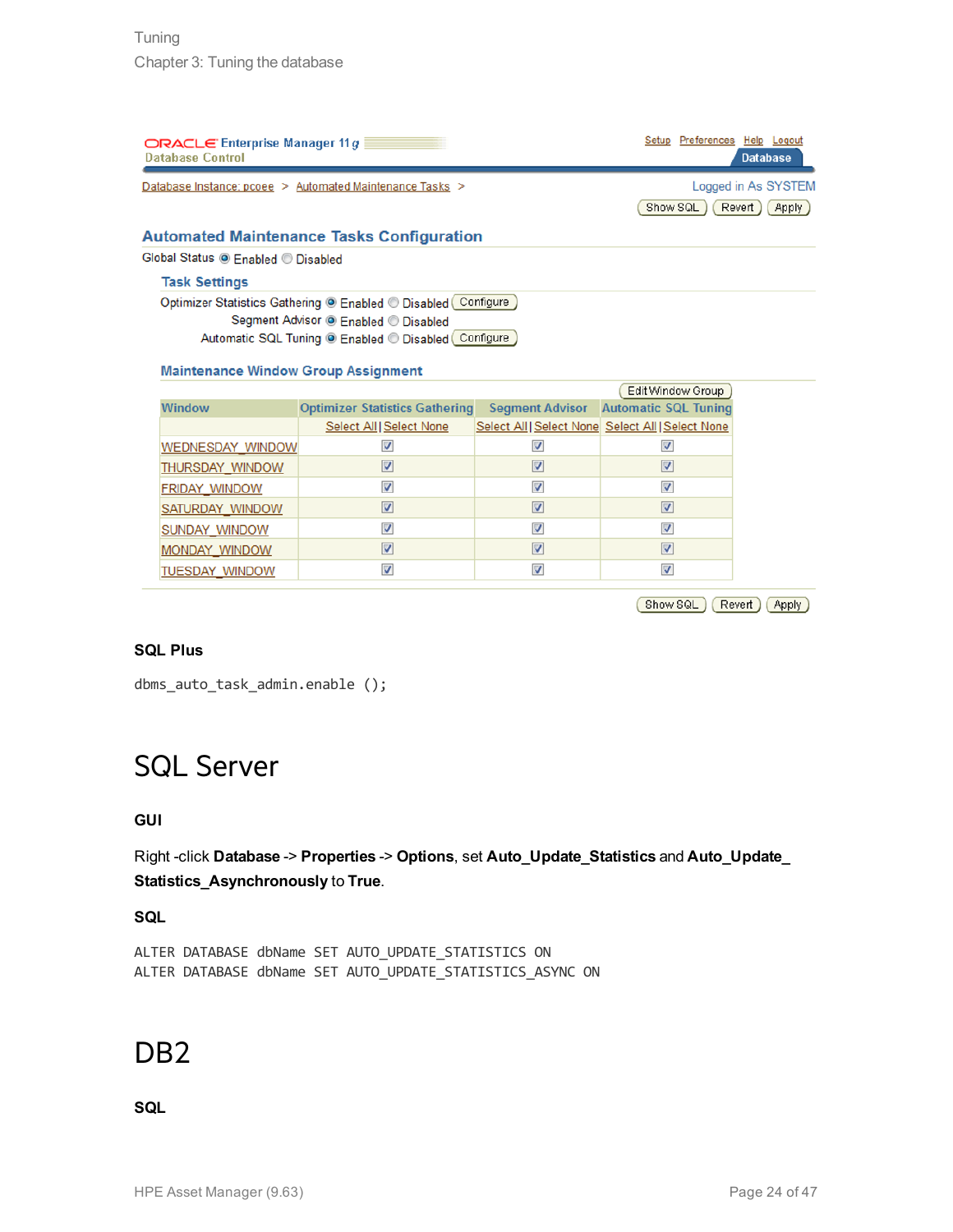CONNECT TO <db alias> UPDATE DB CONFIG USING AUTO\_MAINT ON AUTO\_TBL\_MAINT ON AUTO\_RUNSTATS ON

### <span id="page-24-0"></span>About queries

To better understand how query transactions impact performance, it is worthwhile detailing how a query is sent by Asset Manager:

1. Asset Manager builds the query and sends it to the database, but no parameters are sent yet. The parameters are the hard-coded values of the query that are needed to specify what is returned. For example, in the following WHERE clause:

WHERE lEmplDeptId=12345

**12345** is the parameter.

- 2. The database's query optimizer compiles an **access plan** for the data and returns it to Asset Manager. The value is irrelevant at this point. Using the above example, if the optimizer knows that it is going to get a value for **lEmplDeptId**, it will be able to determine an appropriate access plan (such as using the index on **lEmplDeptId**).
- 3. Asset Manager binds the parameters to the query, then sends it back to the database.
- 4. The database executes the query based on the access plan and retrieves the data, then returns it to Asset Manager.

**Note:** On some RDBMSs, steps 1 and 2 are not used. In that case, the query is just sent directly to the database with the parameters bound and without getting the access plan in advance. The impact on performance may be significant.

### <span id="page-24-1"></span>About database engines

This section contains a few recommendations that are valid for all database engines, although they will have differing levels of effectiveness depending on your DBMS.

• First off, when possible, keep indexes and data in separate tablespaces. Asset Manager uses a lot of indexes out of the box, and performance will typically be improved by having the indexes separated from the data. This is especially true when you can put the two tablespaces on separate disks, where the database can do simultaneous reads of both.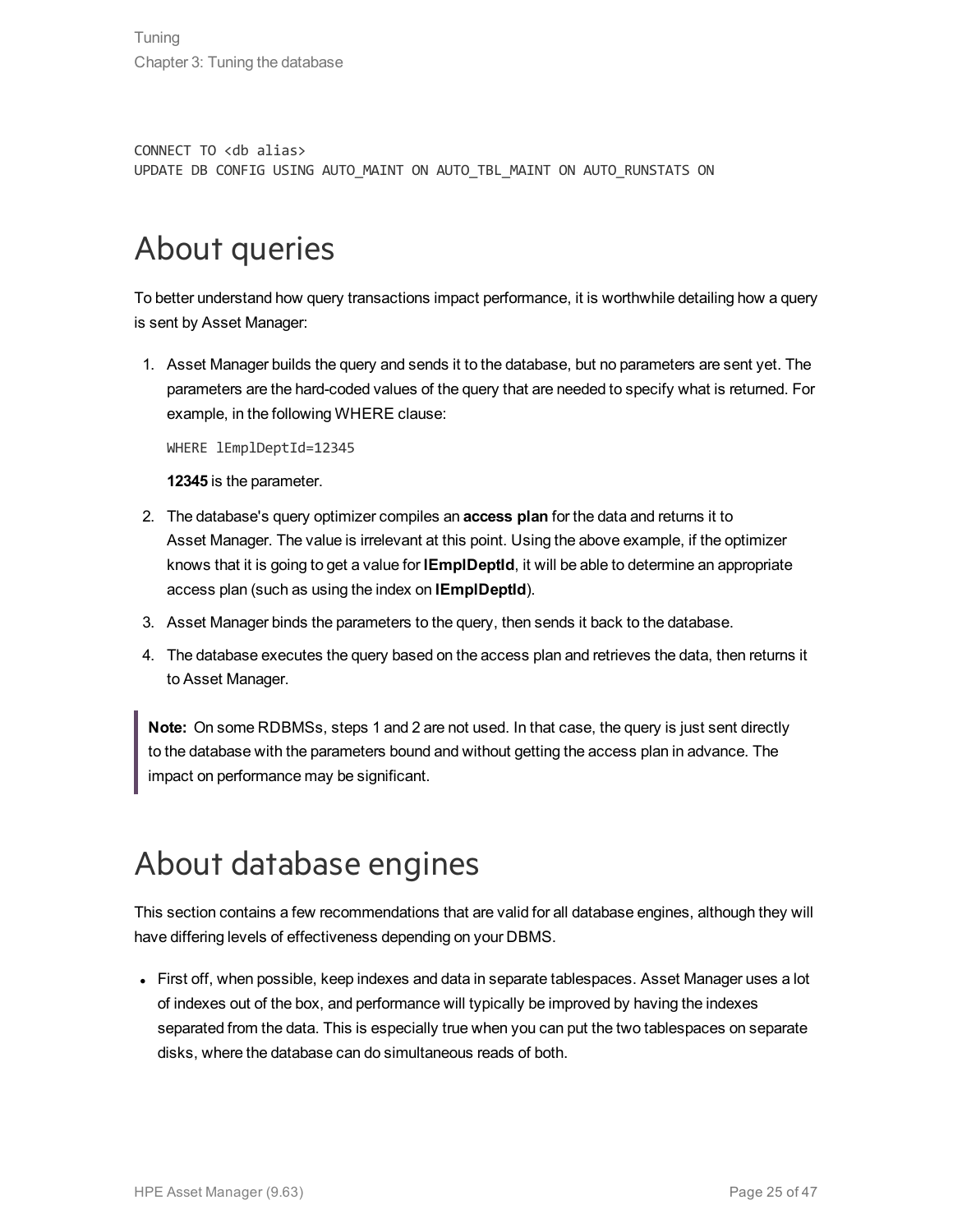- Another recommendation is to calculate statistics for tables regularly. This can be performed by your database administrator as a regular database maintenance task. Table statistics are used to determine how often data is used. This lets the optimizer improve access to frequently used data. You can enable the automatic statistics for tables on the database level to achieve better performance.
- $\bullet$  Rebuild your indexes regularly, as well, especially if you do a lot of inserts/deletes. After a while, the indexes become less efficient because of holes in their data and size. If you mostly do updates and there is not a lot of data being added or deleted, you can probably do this once a quarter. Most likely, though, you should have the DBA perform this once a month as part of the regular database maintenance.
- If you are seeing poor performance overall, you may want to check how much server swapping is going on. This happens when you have virtual memory specified and the operating system has to swap data out of RAM and onto the disk (in the pagefile) to make space for other data, or it needs to swap the data from the disk back into physical RAM in order to act on it. This can happen if there is insufficient physical RAM on the machine, or there is not enough physical RAM allocated to the RDBMS. If you see this happening (which you can see by looking at the Task Manager in Windows), you either need to allocate more physical memory to the RDBMS (if possible) or add more physical memory to the server.

### <span id="page-25-0"></span>Eliminating locks and deadlocks

When several users are doing similar operations with quite large transactions involving counters, there is a significant probability that some concurrent transactions may end with deadlock on amCounter. This section deals with troubleshooting the deadlocks on several RDBMs.

**Caution:** This information is intended for experienced database administrators. Under normal circumstances, the out-of-the-box settings should suffice. The solutions described in this section may require more database space and increase the maintenance cost, therefore, implement the solutions only when there are a large number of concurrent transactions.

**Note:** The modifications introduced in this section can be reverted by the ID defragment process. We recommend that you back up the store procedures before running the ID defragment process.

This section includes: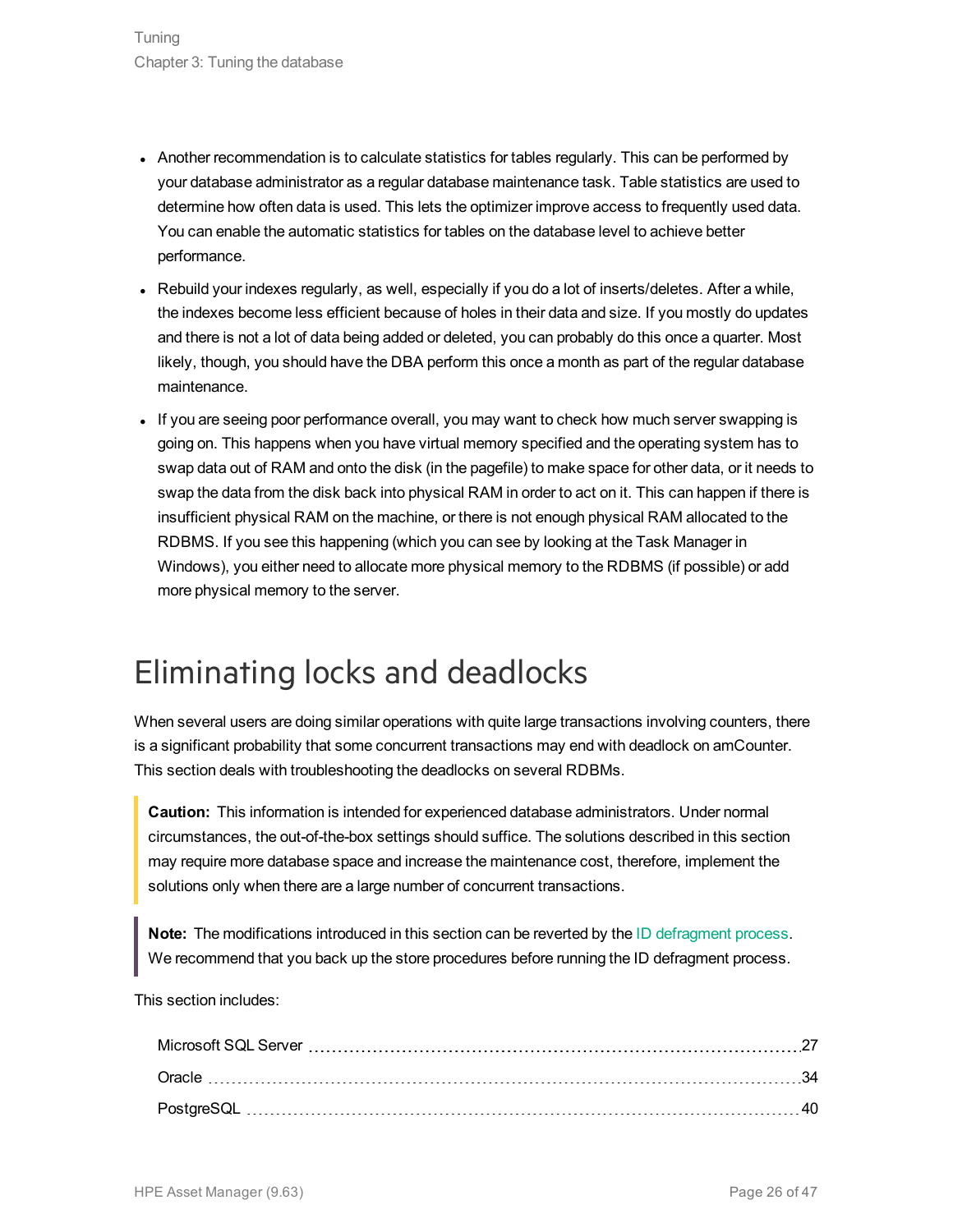### <span id="page-26-0"></span>Microsoft SQL Server

The proposed solution is to replace the amCounter table for most used counters. Each counter will have its own table to minimize locking.

#### Step 1 - Alter the SQLServer Schema isolation level

Execute the following command on the database, replacing **<AMSchema>** with the real schema name:

```
ALTER DATABASE <AMSchema> SET READ_COMMITTED_SNAPSHOT ON
ALTER DATABASE <AMSchema> SET ALLOW_SNAPSHOT_ISOLATION ON
GO
```
**Note:** If the execution takes too long, you may need to disconnect all connections to the database. One possible way is to restart the database service, then execute the command. If you restart the SQL Server, and an Integration Point has already been created in UCMDB, you should restart the UCMDB Probe as well to avoid the issue of dead connections.

#### Step 2 - Alter Asset Manager database options

- 1. Open the Asset Manager Client and connect to the appropriate database schema.
- 2. Navigate on the top menus to **Administration** > **Database options**.
- 3. For option **'Sql Server specifics'|'Isolation command before starting a write transaction'**, change the current value to **set transaction isolation level snapshot**.

#### Step 3 - Identify the deadlocking counters

Most likely, the counters with the highest numbers are the problem areas, but there might be others if some specific operations are leading to locks. Begin by identifying the counters and counter names. To do this:

- 1. Open MS SQL Server Query Analyzer
- 2. Run the following query against the Asset Manager database:

select \* from amcounter

This query returns the current value of the counters stored in this table.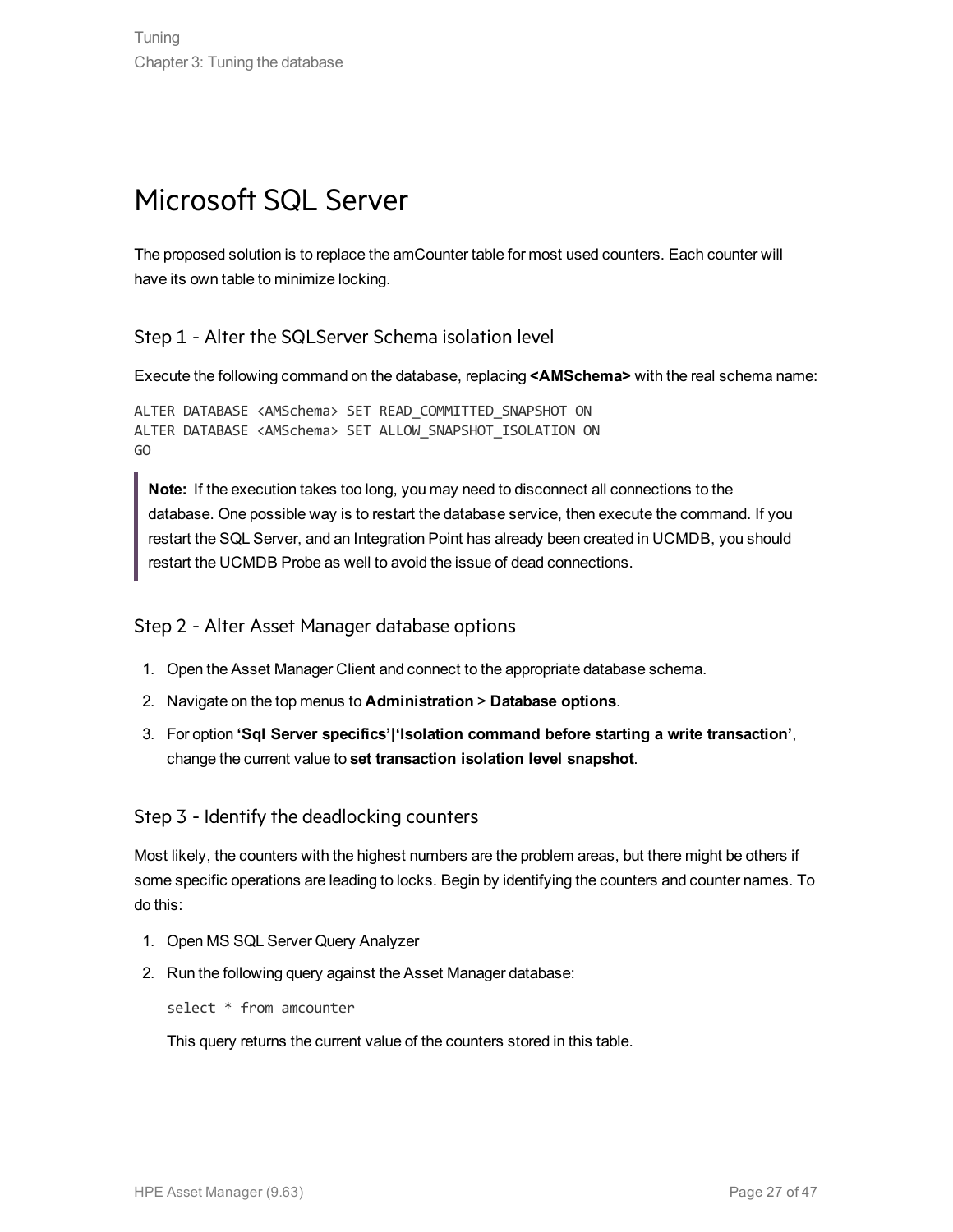**Note:** For the steps to follow, the following counters will be used: **amItemReceived\_ItemNo**, **amAsset\_AssetTag**, **amTicket\_TicketNo** and **amExpenseLine\_ItemNo**.

Step 4 - Backup

Backup the stored procedure **up\_GetCounterVal**.

Step 5 - Create tables for the counters

Run a CREATE TABLE script for each of the counters you are deporting using the following format:

```
CREATE TABLE [itam].[<NewTableName>] (
     [lValue] [int] IDENTITY (<IdentityStart>, 1) NOT NULL ,
     [luserspid] [int] NOT NULL
) ON [PRIMARY]
GO
```
In this script:

- <sup>l</sup> **NewTableName** is the name of the table to create, typically in the format **cnt\_<Original counter name>**.
- **IdentityStart** is the current value of the original counter table.

A typical SQL query that can be used to generate these CREATION STATEMENTS on the database would be:

select 'CREATE TABLE [itam].[cnt\_'+Identifier+'] ([lValue] [int] IDENTITY ('+ltrim (rtrim(str(lValue)))+',1) NOT NULL ,[luserspid] [int] NOT NULL) ON [PRIMARY]' as sqlquery from amCounter where lCounterid<>0

**Note:** In this example the owner of the tables will be specified as **itam**, be sure it matches your database and modify the script if necessary.

Using the examples of counters defined above, the statements sent will be the following:

```
CREATE TABLE [itam]. [cnt amAsset AssetTag] (
     [lValue] [int] IDENTITY (17697, 1) NOT NULL,
     [luserspid] [int] NOT NULL
) ON [PRIMARY]
GO
CREATE TABLE [itam].[cnt_amExpenseLine_ItemNo] (
     [lValue] [int] IDENTITY (10735, 1) NOT NULL ,
     [luserspid] [int] NOT NULL
) ON [PRIMARY]
```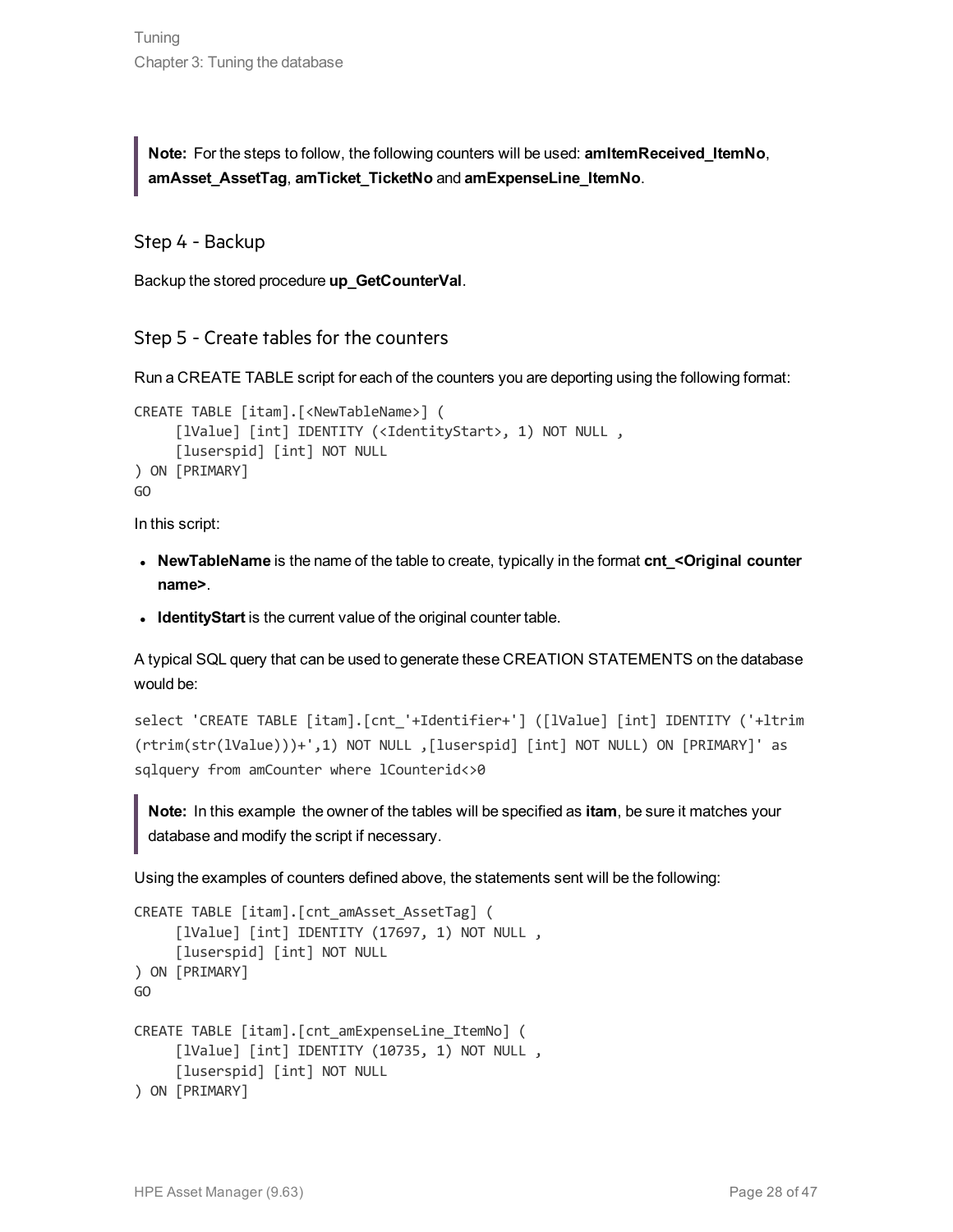#### GO

```
CREATE TABLE [itam].[cnt_amItemReceived_ItemNo] (
     [lValue] [int] IDENTITY (4, 1) NOT NULL,
     [luserspid] [int] NOT NULL
) ON [PRIMARY]
GO
CREATE TABLE [itam].[cnt_amticket_ticketno] (
     [lValue] [int] IDENTITY (140000, 1) NOT NULL ,
     [luserspid] [int] NOT NULL
) ON [PRIMARY]
GO
```
#### Step 6 - Create a stored procedure

The next step is to create the stored procedure to handle counters. We suggest that you use the following example, replace the counters name in the stored procedure and add/remove as many procedure blocks as needed. Also, make sure the counter name appears in the NOT IN () statement used to distinguish counters using their own table from those still using **amCounter**.

```
sp_dropmessage 50895
GO
sp_addmessage 50895, 16,'up_GetCounterVal increment is %d which is not supported
when modified for non-locking optimization. Please edit the AMDB.INI file on your
computer and add ImportCounterCache=1 in the current database connexion
description'
GO
CREATE PROCEDURE up GetCounterVal @CounterName varchar(64), @CounterIncrement int
\DeltaBEGIN
  DECLARE @CounterIdent int
  'Change the NOT IN() list in this next line to reflect the names of the new
counters in your database.
  IF @CounterName NOT IN ('amItemReceived_ItemNo', 'amAsset_AssetTag', 'amTicket_
TicketNo', 'amExpenseLine_ItemNo')
  BEGIN
    DECLARE amCounterLock CURSOR FOR SELECT lCounterId FROM amCounter WHERE
Identifier = @CounterName FOR UPDATE
    SELECT @CounterIdent = MAX(lCounterId) FROM amCounter WHERE Identifier =
@CounterName
    IF @CounterIdent IS NULL
      INSERT INTO amCounter (lCounterId, Identifier, Description, lValue,
dtLastModif) SELECT MAX(lCounterId) + 1, @CounterName, @CounterName,
@CounterIncrement, GetDate() FROM amCounter
    ELSE
    BEGTN
```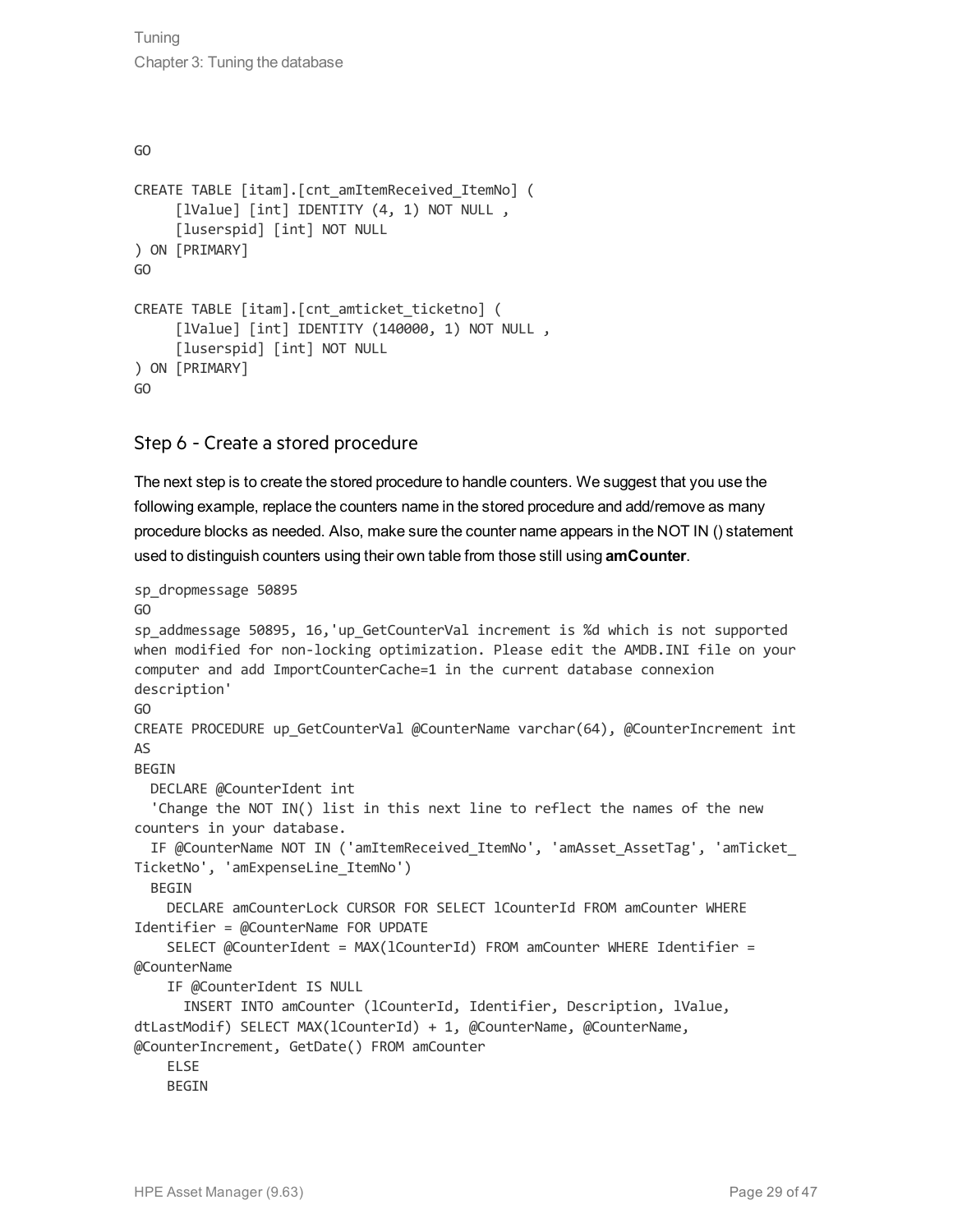```
OPEN amCounterLock
        UPDATE amCounter SET lValue = lValue + @CounterIncrement, dtLastModif =
GetDate() WHERE lCounterId = @CounterIdent
   END
    SELECT lValue FROM amCounter WHERE Identifier = @CounterName
    IF @CounterIdent IS NOT NULL
     CLOSE amCounterLock     
    /* END IF*/
   DEALLOCATE amCounterLock
  END
  ELSE
  BEGIN
  IF @CounterIncrement <> 1
   RAISERROR (50895, 17, @CounterIncrement)
  /* END IF */-- See generation sql below
  --Add an IF block (next 5 lines) for EACH new counter table. Insert the original
counter name in all the bold faced areas.
  IF @CounterName = 'amTicket_TicketNo'
   BEGIN
      insert into cnt amTicket TicketNo (luserspid) values(@@SPID)
      SELECT max(lValue) FROM cnt amTicket TicketNo WITH (NOLOCK) where
luserspid=@@SPID
    END
  IF @CounterName = 'amAsset_AssetTag'
    BEGIN
      insert into cnt amAsset AssetTag (luserspid) values(@@SPID)
      SELECT max(lValue) FROM cnt amAsset AssetTag WITH (NOLOCK) where
luserspid=@@SPID
    END
  IF @CounterName = 'amExpenseLine_ItemNo'
    BEGIN
      insert into cnt amExpenseLine ItemNo (luserspid) values(@@SPID)
      SELECT max(lValue) FROM cnt amExpenseLine ItemNo WITH (NOLOCK) where
luserspid=@@SPID
    END
  IF @CounterName = 'amItemReceived_ItemNo'
    BEGIN
      insert into cnt amItemReceived ItemNo (luserspid) values(@@SPID)
      SELECT max(lValue) FROM cnt amItemReceived ItemNo WITH (NOLOCK) where
luserspid=@@SPID
   END
  -- end of generation sql below
  END
END
GO
```
The content of the NOT IN() statement and the IF block statements can be respectively generated with the following queries: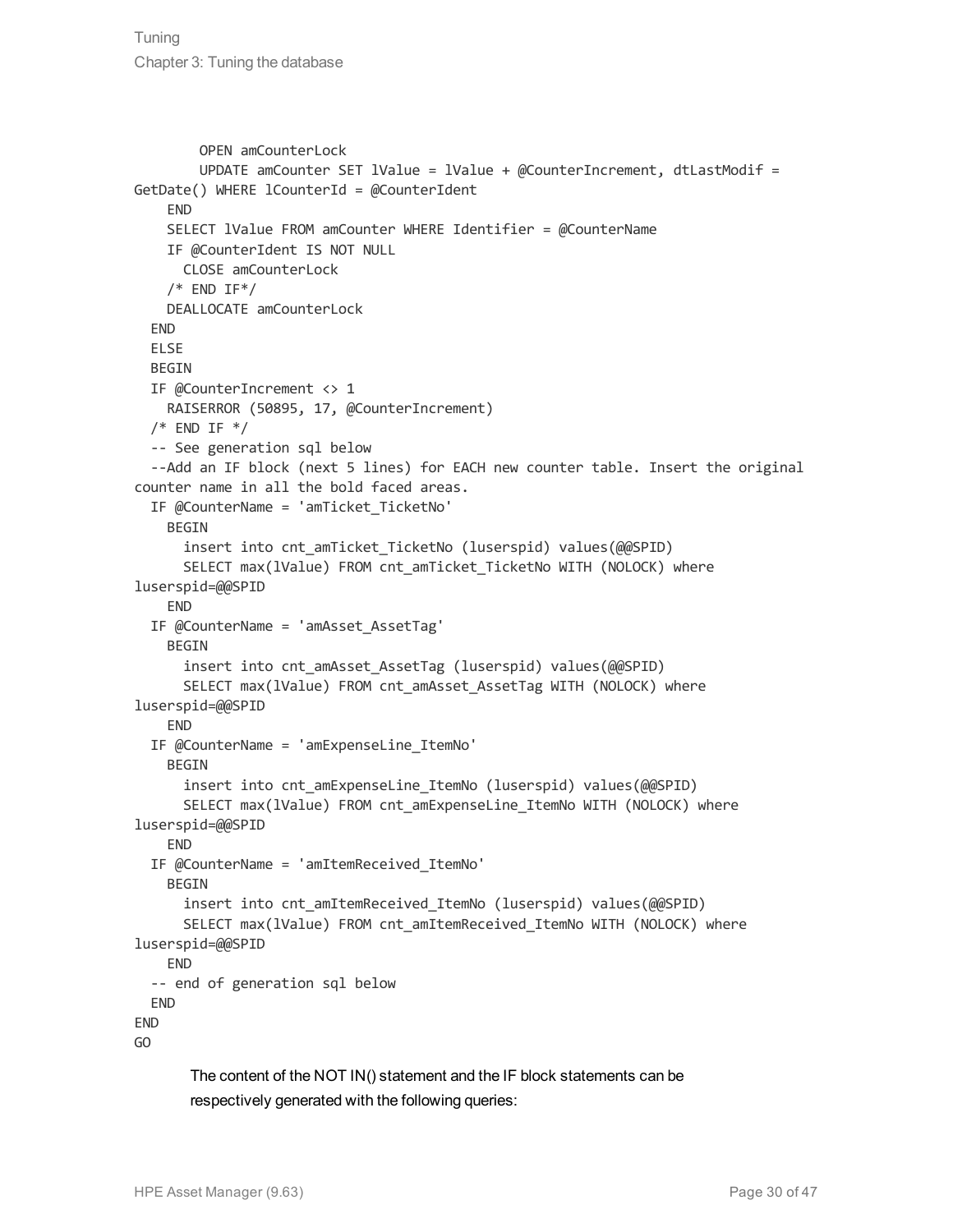Tuning Chapter 3: Tuning the database

```
select ''''+Identifier+''', ' as sqlquery from amCounter where
lCounterid<>0
and
select ' IF @CounterName ='''+Identifier+ '''
    BEGIN
      insert into cnt '+Identifier+' (luserspid) values(@@SPID)
      SELECT max(lValue) FROM cnt_'+Identifier+' WITH (NOLOCK) where
luserspid=@@SPID
    END' as sqlquery from amCounter where lCounterid<>0
```
#### Step 7 - Check the stored procedure

Run the following script:

```
exec up getcounterval 'amAsset AssetTag',1
SELECT COUNT(*) from  cnt_amAsset_AssetTag
exec up getcounterval 'amItemReceived ItemNo',1
SELECT COUNT(*) from  cnt_amItemReceived_ItemNo
exec up getcounterval 'amTicket TicketNo',1
SELECT COUNT(*) from  cnt_amticket_ticketno
exec up getcounterval 'amExpenseLine ItemNo',1
SELECT COUNT(*) from  cnt_amExpenseLine_ItemNo
```
Each and every new counter table should theoretically have one record.

#### Step 8 - Modify the stored procedure UP\_GETID

Locking on ID generation may also occur sometimes. To minimize locking, modify the stored procedure **UP\_GETID** as follows :

```
DROP procedure UP_GETID
GO
CREATE procedure UP_GETID as
declare @id int
set \varnothingid = \varnothingDECLARE @result int;
declare @NewId as table(Id int)
begin tran tran1
    EXEC @result = sp getapplock @Resource = 'up getid', @LockMode = 'Exclusive',
@LockTimeout = '0';
    if (@result >= 0) begin
        select \varnothingid = Min (IdSeed) from LastId where lRemain > \theta and lInUse = \thetaif (@id > 0) update LastId set lInUse = 1 where IdSeed = @id
        else begin
             insert into LastId(Value, lRemain, lInUse) output Inserted.IdSeed INTO
```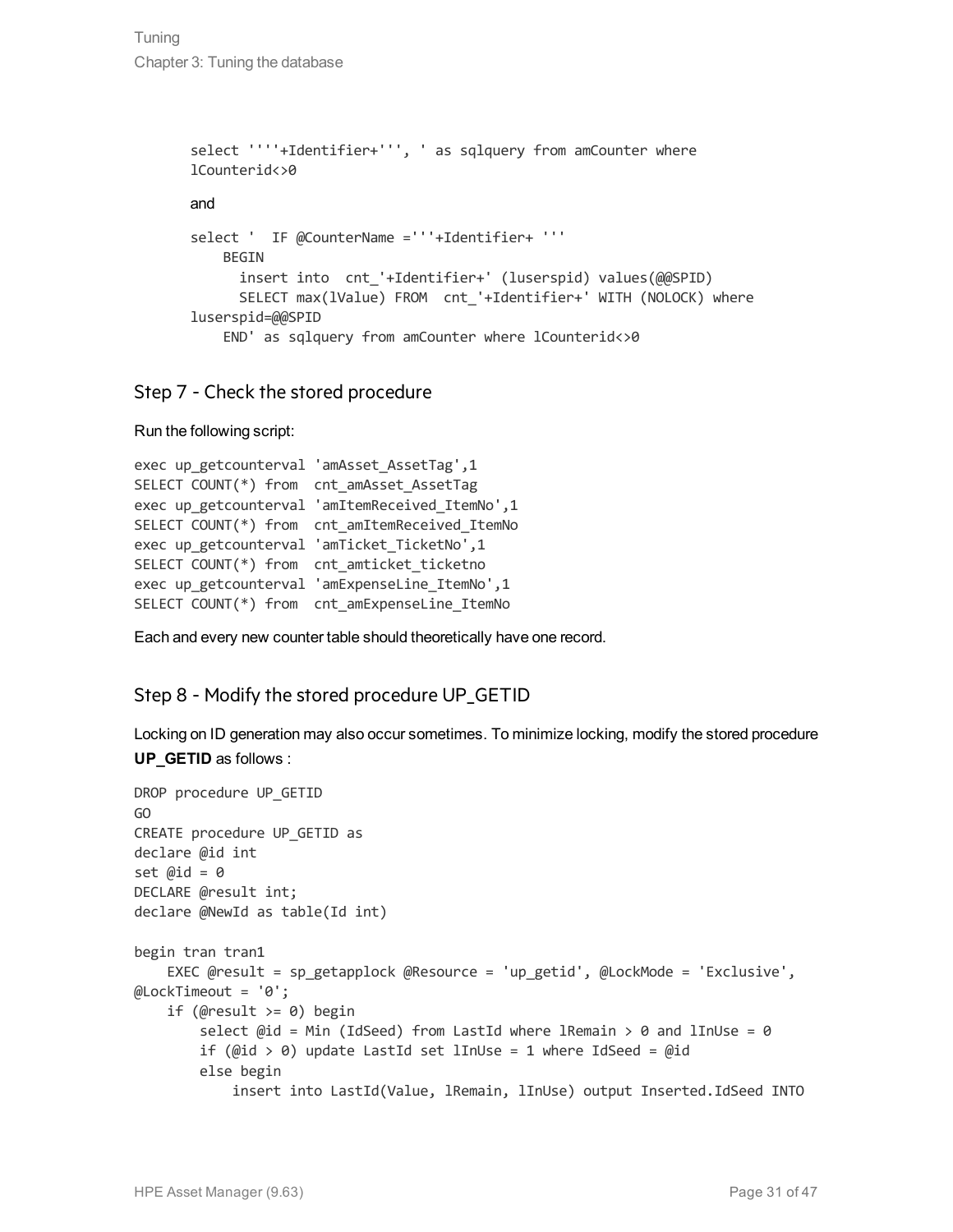Tuning Chapter 3: Tuning the database

```
@NewId values(@@SPID,32, 1)
            select @id = Id from @NewId
        end
    end
    else begin
        insert into LastId(Value, lRemain, lInUse) output Inserted.IdSeed INTO
@NewId values(@@SPID,32, 1)
        select @id = Id from @NewId
    end
commit tran tran1
return @id
GO
```
#### Step 9 - Modify the stored procedure UP\_GETINDEPID

Locking on independent ID generation may also occur sometimes. To minimize locking, modify the stored procedure **UP\_GETINDEPID** as follows :

```
DROP procedure UP_GETINDEPID
GO
CREATE procedure UP_GETINDEPID as
declare @id int
set \varnothingid = 0
DECLARE @result int;
declare @NewId as table(Id int)
begin tran tran1
    EXEC @result = sp getapplock @Resource = 'up GetIndepId', @LockMode =
'Exclusive', @LockTimeout = '0';
    if (@result >= 0) begin
        select @id = Min (IdSeed) from IndependentLastId where lRemain > 0 and
lInUse = 0if (@id > 0) update IndependentLastId set lInUse = 1 where IdSeed = @id
        else begin
            insert into IndependentLastId(Value, lRemain, lInUse) output
Inserted.IdSeed INTO @NewId values(@@SPID,32, 1)
            select @id = Id from @NewId
        end
        EXEC @result = sp_releaseapplock @Resource = 'up_GetIndepId'
    end
    else begin
        insert into IndependentLastId(Value, lRemain, lInUse) output
Inserted.IdSeed INTO @NewId values(@@SPID,32, 1)
        select @id = Id from @NewId
    end
commit tran tran1
return @id
GO
```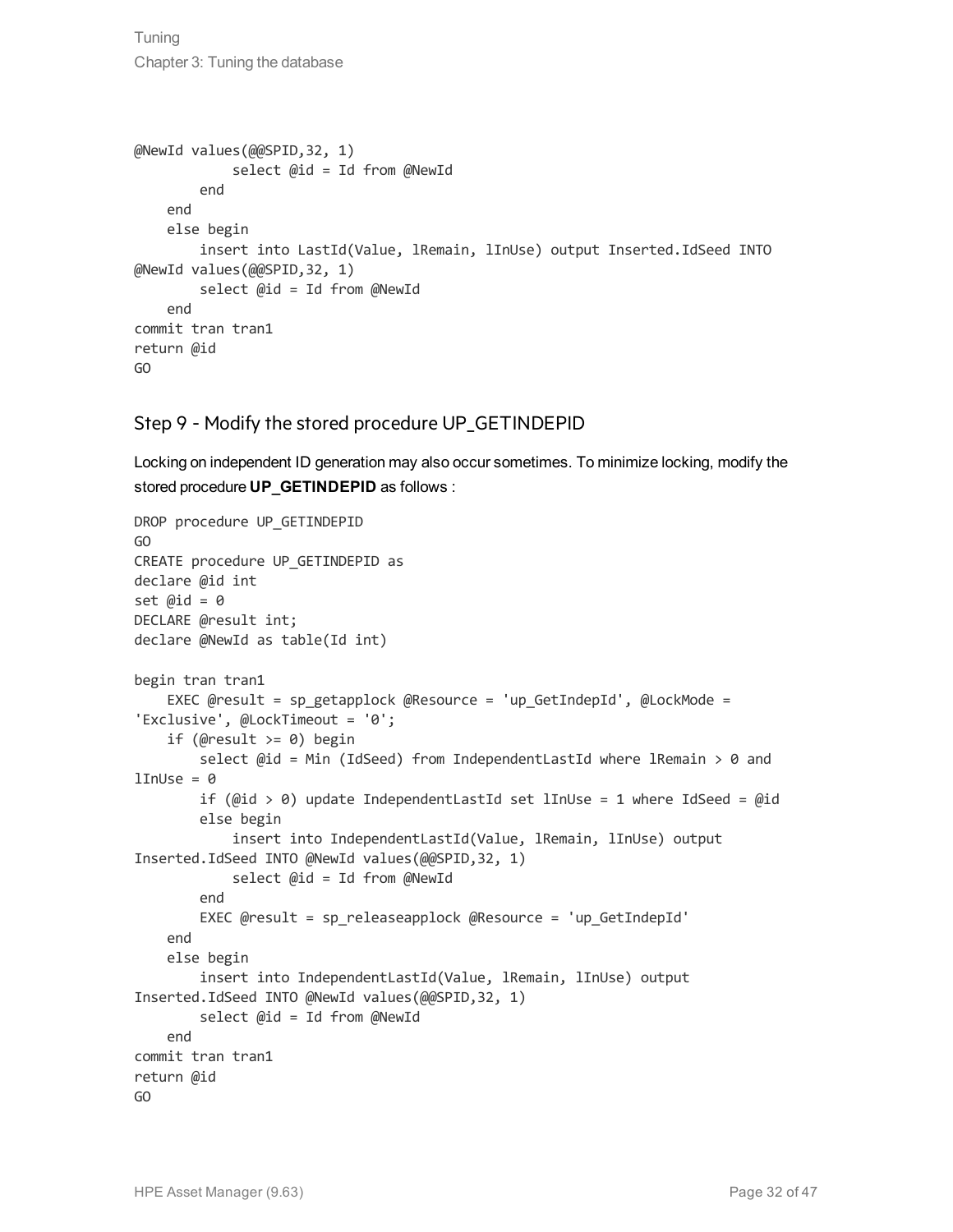#### Step 10 - Create a clean-up stored procedure

The purpose of this step is to build a stored procedure that will wipe out each counter table periodically when no inserts are pending.

1. Get the object ID for each counter table. Run the following query:

select id, name from sysobjects where name like 'cnt%'

2. You should get a result set like this:

```
id          name
---------- ------------------------
1793441463 cnt amAsset AssetTag
2001442204  cnt_amExpenseLine_ItemNo
1745441292  cnt_amItemReceived_ItemNo
1505440437  cnt_amticket_ticketno
```
3. Generate the stored procedure for wiping out specific counter tables:

To generate all the main code block below for all deletes, run the sql query select 'delete from [cnt\_'+Identifier+'] WITH (TABLOCKX)' as sqlquery from amCounter where lCounterid<>0

```
DROP PROCEDURE AM_Cleanspeccounters
GO
CREATE PROCEDURE AM_Cleanspeccounters AS
BEGIN
       declare @locknb int                                                       
       set nocount on                                                            
      --while 1=1
```

```
 'Insert a code block (Next 1 line) for EACH new counter. Insert the
appropriate ID or counter name in the bold faced areas. 
    delete from cnt amAsset AssetTag with (TABLOCKX)
    delete from cnt amExpenseLine ItemNo with (TABLOCKX)
     delete from cnt_amItemReceived_ItemNo with (TABLOCKX)
     delete from cnt_amticket_ticketno with (TABLOCKX)
```

```
...
```
--Next line is to be commented when you define a new SQL Agent Task to kick off the procedure each time on the server (it is in fact recommended). --waitfor delay '000:05:00'

'here the stored procedure is fired each 5 minutes

 -- CONTINUE -- end

end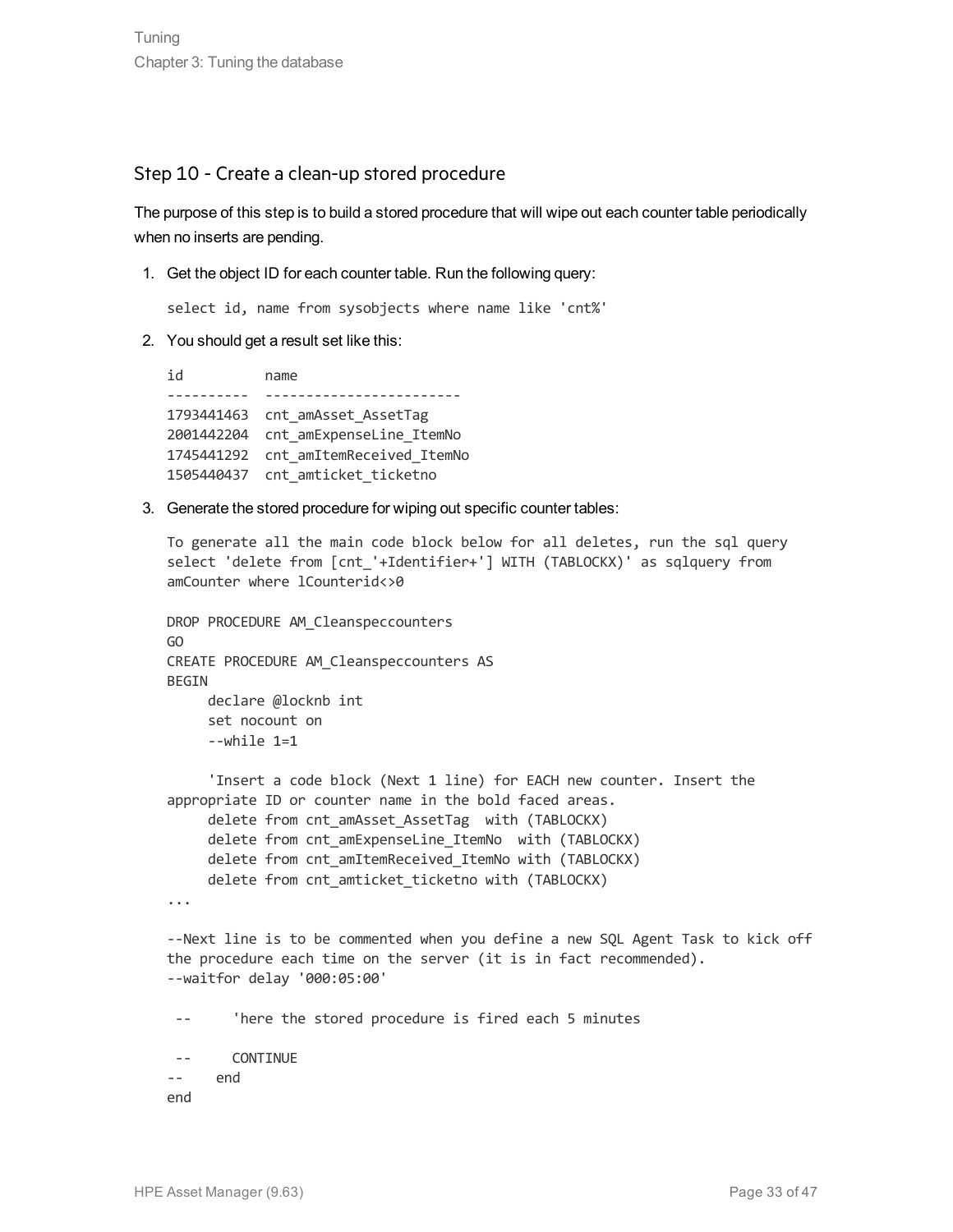- 4. Define a new SQL Agent Task to kick off the procedure each hour or so on the server.
- 5. Verify that it works. After the programmed delay all specific counter tables should be empty.

#### Step 11 - Edit the **amdb.ini** file

- 1. Open the **amdb.ini** file of Asset Manager.
- 2. Find the section named **[Connexion]** and add this line:

ImportCounterCache=1

- 3. Repeat this procedure on each client computer.
- <span id="page-33-0"></span>**Note:** This step is absolutely mandatory.

### **Oracle**

The proposed solution is to modify the **UP\_GETCOUNTERVALUE** stored procedure.

This procedure will improve performance in wizards or external applications calling Asset Manager via APIs. Specifically, it will speed up handling of large transactions involving the insertion of records/objects which need default values taken from counters. On large transactions with several inserts needing default values from counters, counters may lock or deadlock (especially if several transactions are played at the same time, all needing a new value for the same counter). Current lock contention on counters can be monitored through a SQL query on the **v\$session** view (when connected as an administrator) with the following statement:

Select username, machine, sid, serial# from v\$session where lockwait != Null;

If this returns a large number of locks, then you may benefit from the workaround listed below. The purpose of the workaround is to replace counters whenever possible by sequences (which are nonlocking mechanisms).

**Note:** This solution eliminates your ability to query counter values through Asset Manager (the Tools/ Administration/ Counters menu item will display a screen with out-of-date values).

#### Step 1 - Preparation

1. Before you begin, make sure no one is using the database (or at least no one is doing inserts using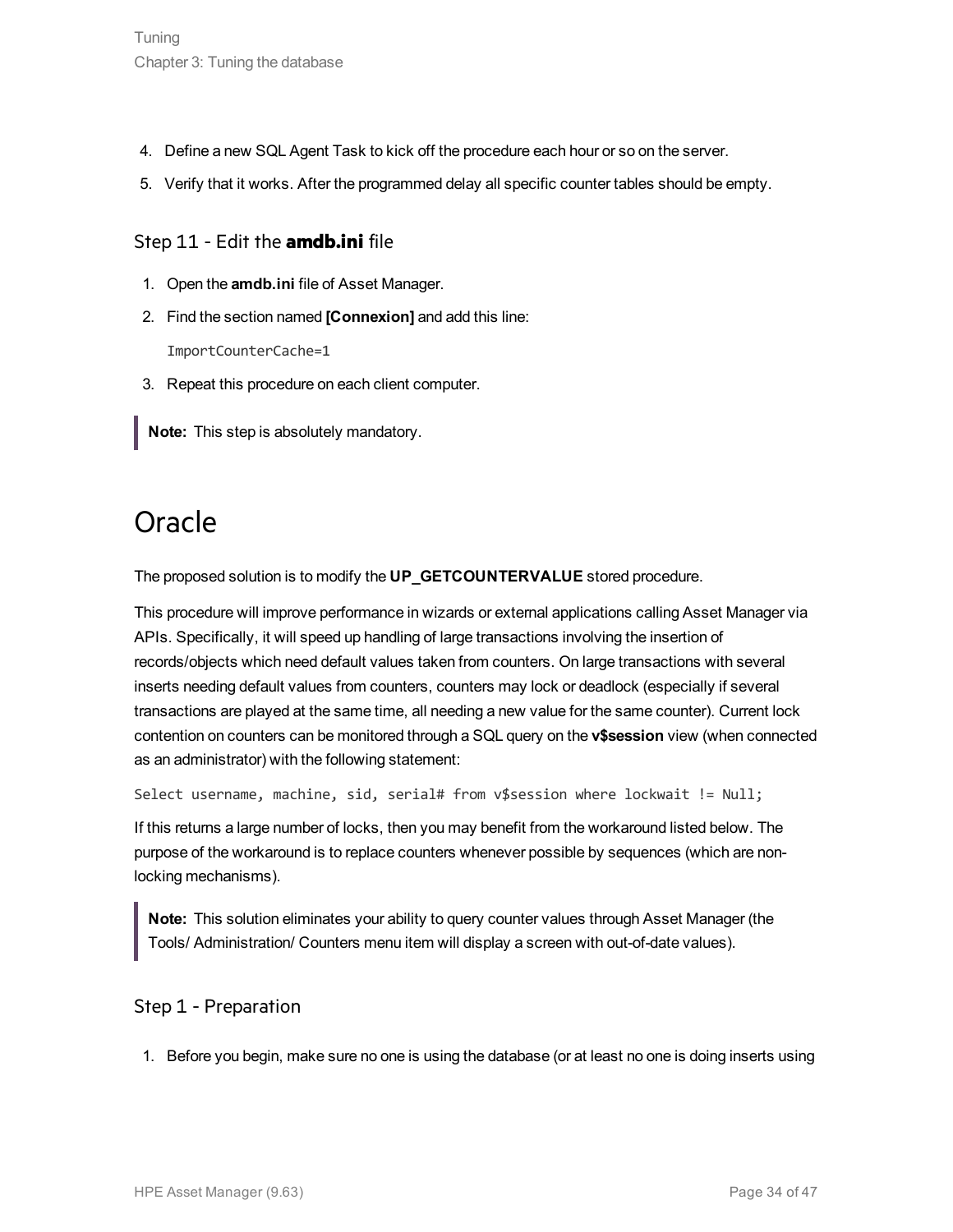counters). This is very important, otherwise the sequences you generate will not have the correct numbers.

2. Before altering the database, make sure you have a backup and tested copy of the database.

#### Step 2 - Replace the counters

- 1. Connect to SQLPlus as the Asset Manager database owner.
- 2. Identify the counters to be replaced by sequences with the following query:

Select \* from amcounter;

3. Move the counters into sequences:

```
SET CHARWIDTH 200;
SET PAGESIZE 9999;
SET HEADING OFF;
SET ECHO OFF;
Spool seqgen.sql
SELECT 'CREATE SEQUENCE ' || IDENTIFIER || ' INCREMENT BY 1 NOMAXVALUE MINVALUE
'|| (LVALUE + 1) || ' NOCYCLE CACHE 20 ORDER;' AS TEXT FROM AMCOUNTER where
identifier IS NOT NULL;
Spool off
```
This yields a result similar to the following:

```
CREATE SEQUENCE amEmplDept_BarCode INCREMENT BY 1 NOMAXVALUE MINVALUE 60155
NOCYCLE CACHE 20 ORDER; CREATE SEOUENCE amLocation BarCode INCREMENT BY 1
NOMAXVALUE MINVALUE 31 NOCYCLE CACHE 20 ORDER; CREATE SEQUENCE amCategory_
BarCode INCREMENT BY 1 NOMAXVALUE MINVALUE 101 NOCYCLE CACHE 20 ORDER; CREATE
SEQUENCE amProduct_CatalogRef INCREMENT BY 1 NOMAXVALUE MINVALUE 34076 NOCYCLE
CACHE 20 ORDER; ...
CREATE SEQUENCE amOutputEvent_EventNo INCREMENT BY 1 NOMAXVALUE MINVALUE 11
NOCYCLE CACHE 20 ORDER;
49 rows selected.
```
4. The **seqgen.sql** file can then be then edited to keep only the CREATE SEQUENCE statements.

#### Step 3 - Update the stored procedure

```
Replace the stored procedure UP_GETCOUNTERVAL to take advantage of sequences where
possible.
```
1. Execute a basic statement to generate most of the sequence calls into the stored procedure. For example: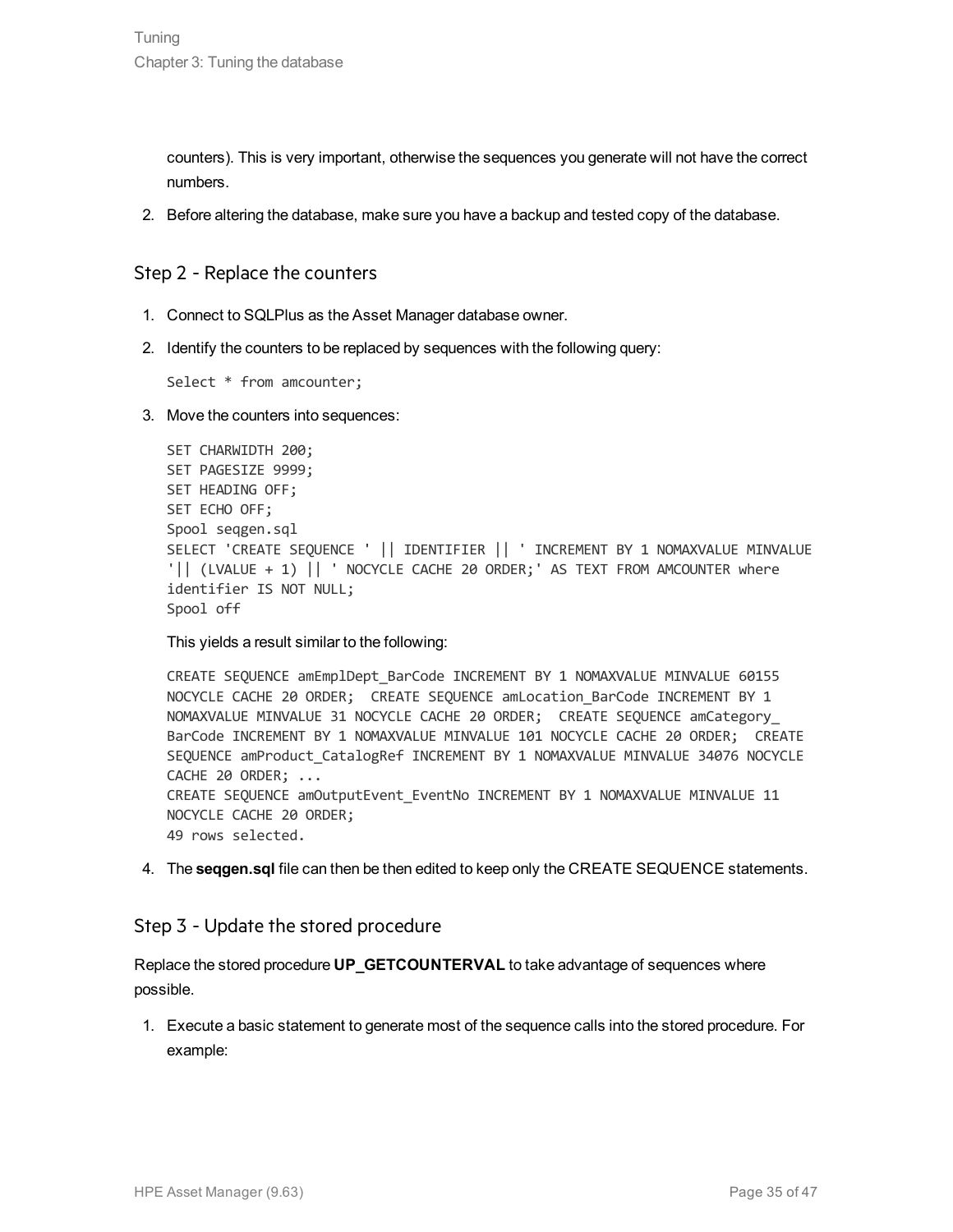```
spool UP GETCOUNTERVAL_gen.SQL
SET CHARWIDTH 200;
SELECT 'ELSIF CounterName = '||CHR(39)|| IDENTIFIER ||CHR(39)||' THEN '
|| ' SELECT '||IDENTIFIER||'.NEXTVAL INTO CounterValue FROM DUAL;'
FROM AMCOUNTER;
spool off;
```
This will generate a statement like the following:

```
ELSIF CounterName = '' THEN SELECT .NEXTVAL INTO CounterValue FROM DUAL;
ELSIF CounterName = 'amEmplDept_BarCode' THEN SELECT amEmplDept_
BarCode.NEXTVAL INTO CounterValue FROM DUAL;
ELSIF CounterName = 'amLocation_BarCode' THEN SELECT amLocation_
BarCode.NEXTVAL INTO CounterValue FROM DUAL;
ELSIF CounterName = 'amCategory_BarCode' THEN SELECT amCategory_
BarCode.NEXTVAL INTO CounterValue FROM DUAL;
...
```
- 2. Make the following modifications to the generated statement:
	- a. Change the generated statement to properly handle IF Blocks.
	- b. Remove the line with that deals with the empty counter:

ELSIF CounterName = '' THEN SELECT .NEXTVAL INTO CounterValue FROM DUAL;

c. Add the declare and end part of the UP\_GETCOUNTERVAL stored procedure.

Your final statement should look like the following example:

```
CREATE OR REPLACE PROCEDURE UP GETCOUNTERVAL (CounterName IN VARCHAR2,
CounterIncrement IN NUMBER, CounterValue OUT NUMBER) AS
  CounterIdent NUMBER;
BEGTN
IF CounterIncrement <> 1 THEN
  RAISE APPLICATION ERROR (-20004, 'Error in counter increment with the Up
getcounterval stored procedure altered to minimize locking, You must use a
counter increment of 1, please add the importcountercache=1 in the amdb.ini
file, in the parameters of your current database connection');
ELSIF CounterName = 'amEmplDept_BarCode' THEN SELECT amEmplDept_
BarCode.NEXTVAL INTO CounterValue FROM DUAL;
ELSIF CounterName = 'amLocation_BarCode' THEN SELECT amLocation_
BarCode.NEXTVAL INTO CounterValue FROM DUAL;
ELSIF CounterName = 'amCategory_BarCode' THEN SELECT amCategory_
BarCode.NEXTVAL INTO CounterValue FROM DUAL;
ELSIF CounterName = 'amProduct CatalogRef' THEN SELECT amProduct
CatalogRef.NEXTVAL INTO CounterValue FROM DUAL;
ELSIF CounterName = 'amProduct_BarCode' THEN SELECT amProduct_
BarCode.NEXTVAL INTO CounterValue FROM DUAL;
ELSIF CounterName = 'amProdCompo_ItemNo' THEN SELECT amProdCompo_
ItemNo.NEXTVAL INTO CounterValue FROM DUAL;
```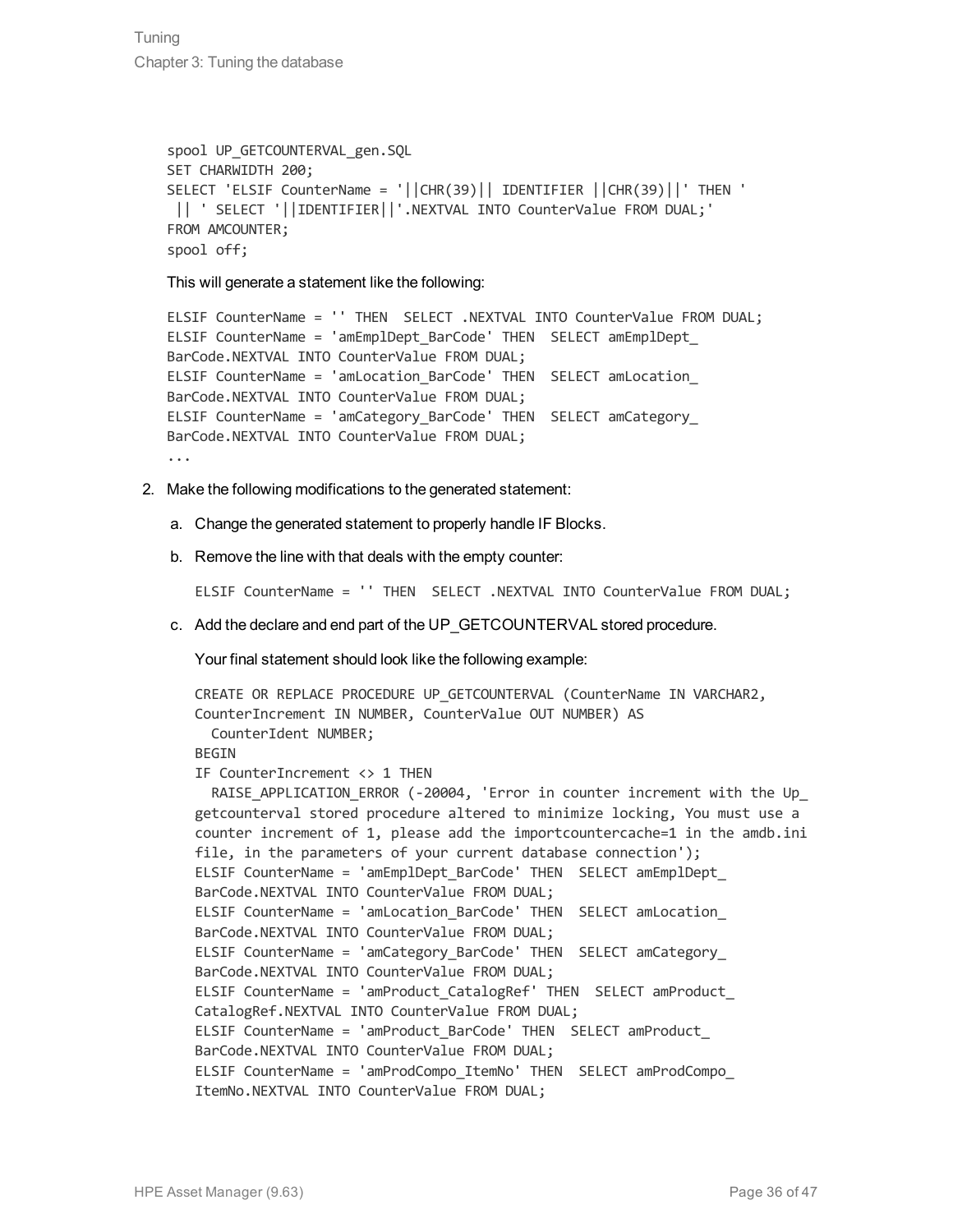ELSIF CounterName = 'amAsset\_AssetTag' THEN SELECT amAsset\_AssetTag.NEXTVAL INTO CounterValue FROM DUAL; ELSIF CounterName = 'amConnection\_CnxNo' THEN SELECT amConnection\_ CnxNo.NEXTVAL INTO CounterValue FROM DUAL; ELSIF CounterName = 'amCompany\_Code' THEN SELECT amCompany\_Code.NEXTVAL INTO CounterValue FROM DUAL; ELSIF CounterName = 'amBudget BudgetNo' THEN SELECT amBudget BudgetNo.NEXTVAL INTO CounterValue FROM DUAL; ELSIF CounterName = 'amContract\_Ref' THEN SELECT amContract\_Ref.NEXTVAL INTO CounterValue FROM DUAL; ELSIF CounterName = 'amConsUse\_ItemNo' THEN SELECT amConsUse\_ItemNo.NEXTVAL INTO CounterValue FROM DUAL; ELSIF CounterName = 'amStock\_Code' THEN SELECT amStock\_Code.NEXTVAL INTO CounterValue FROM DUAL; ELSIF CounterName = 'amProdReserv\_ItemNo' THEN SELECT amProdReserv\_ ItemNo.NEXTVAL INTO CounterValue FROM DUAL; ELSIF CounterName = 'amProject\_Code' THEN SELECT amProject\_Code.NEXTVAL INTO CounterValue FROM DUAL; ELSIF CounterName = 'amTicket TicketNo' THEN SELECT amTicket TicketNo.NEXTVAL INTO CounterValue FROM DUAL; ELSIF CounterName = 'amWorkOrder\_WONo' THEN SELECT amWorkOrder\_WONo.NEXTVAL INTO CounterValue FROM DUAL; ELSIF CounterName = 'amNews\_Name' THEN SELECT amNews\_Name.NEXTVAL INTO CounterValue FROM DUAL; ELSIF CounterName = 'amKnowlBase\_Code' THEN SELECT amKnowlBase\_Code.NEXTVAL INTO CounterValue FROM DUAL; ELSIF CounterName = 'amDecisionTree\_Code' THEN SELECT amDecisionTree\_ Code.NEXTVAL INTO CounterValue FROM DUAL ELSIF CounterName = 'amDownTimePeriod\_Code' THEN SELECT amDownTimePeriod\_ Code.NEXTVAL INTO CounterValue FROM DUAL; ELSIF CounterName = 'amRequest\_ReqNumber' THEN SELECT amRequest\_ ReqNumber.NEXTVAL INTO CounterValue FROM DUAL; ELSIF CounterName = 'amReqLine\_ItemNo' THEN SELECT amReqLine\_ItemNo.NEXTVAL INTO CounterValue FROM DUAL; ELSIF CounterName = 'amEstimate\_EstimNumber' THEN SELECT amEstimate\_ EstimNumber.NEXTVAL INTO CounterValue FROM DUAL; ELSIF CounterName = 'amEstimLine\_ItemNo' THEN SELECT amEstimLine\_ ItemNo.NEXTVAL INTO CounterValue FROM DUAL; ELSIF CounterName = 'amPOrder\_PONumber' THEN SELECT amPOrder\_ PONumber.NEXTVAL INTO CounterValue FROM DUAL; ELSIF CounterName = 'amPOrdLine\_ItemNo' THEN SELECT amPOrdLine\_ ItemNo.NEXTVAL INTO CounterValue FROM DUAL; ELSIF CounterName = 'amDeliv DelivNumber' THEN SELECT amDeliv DelivNumber.NEXTVAL INTO CounterValue FROM DUAL; ELSIF CounterName = 'amItemReceived\_ItemNo' THEN SELECT amItemReceived\_ ItemNo.NEXTVAL INTO CounterValue FROM DUAL; ELSIF CounterName = 'amItemReturned\_ItemNo' THEN SELECT amItemReturned\_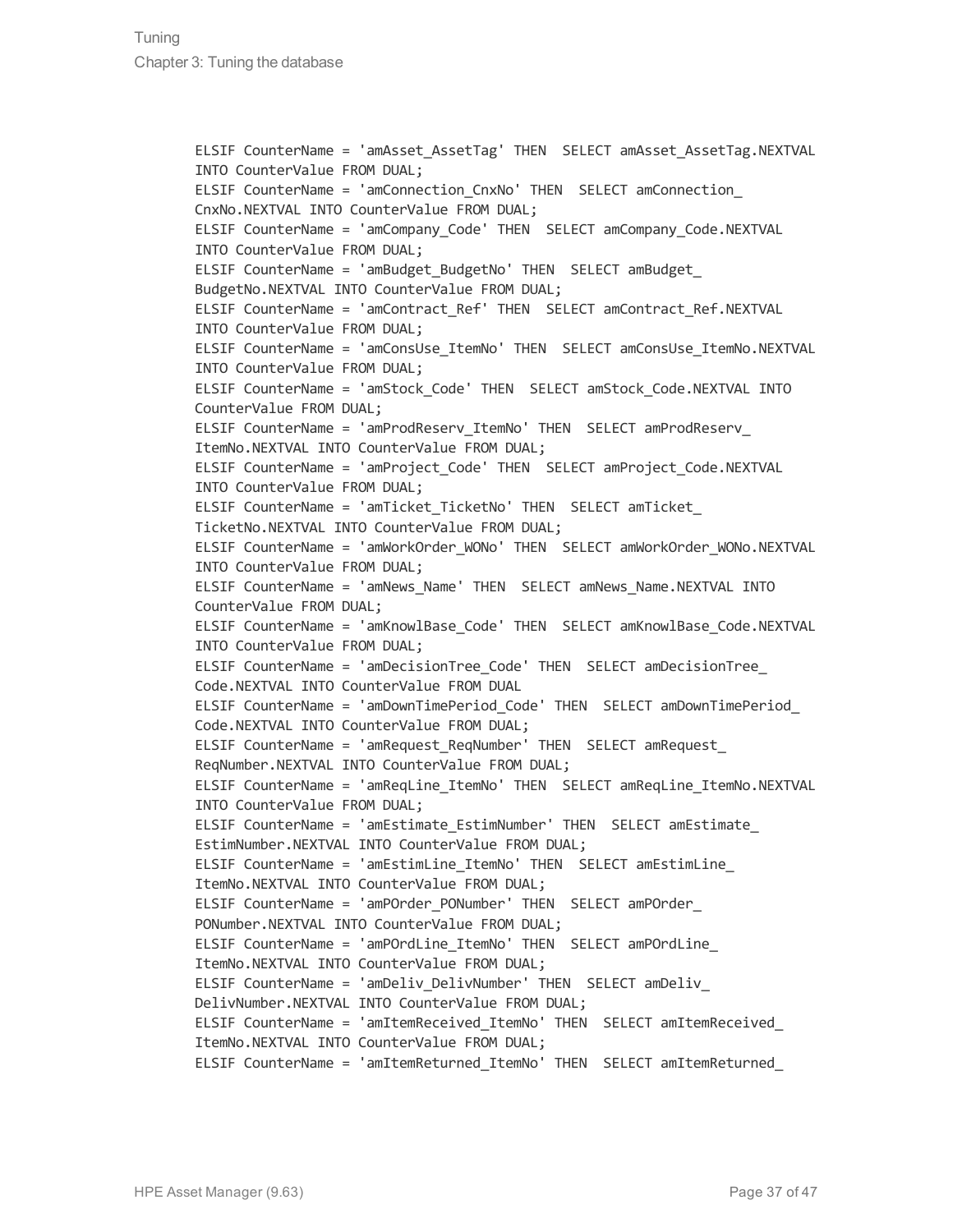ItemNo.NEXTVAL INTO CounterValue FROM DUAL; ELSIF CounterName = 'amInvoice InvoiceNumber' THEN SELECT amInvoice InvoiceNumber.NEXTVAL INTO CounterValue FROM DUAL; ELSIF CounterName = 'amAdjustment\_ItemNo' THEN SELECT amAdjustment\_ ItemNo.NEXTVAL INTO CounterValue FROM DUAL; ELSIF CounterName = 'amFieldAdjust\_ItemNo' THEN SELECT amFieldAdjust\_ ItemNo.NEXTVAL INTO CounterValue FROM DUAL; ELSIF CounterName = 'amFieldAdjustModel\_ItemNo' THEN SELECT amFieldAdjustModel ItemNo.NEXTVAL INTO CounterValue FROM DUAL; ELSIF CounterName = 'amReturnEnv\_Code' THEN SELECT amReturnEnv\_Code.NEXTVAL INTO CounterValue FROM DUAL; ELSIF CounterName = 'amLoan\_Code' THEN SELECT amLoan\_Code.NEXTVAL INTO CounterValue FROM DUAL; ELSIF CounterName = 'amCostCenter Code' THEN SELECT amCostCenter Code.NEXTVAL INTO CounterValue FROM DUAL; ELSIF CounterName = 'amExpenseLine\_ItemNo' THEN SELECT amExpenseLine\_ ItemNo.NEXTVAL INTO CounterValue FROM DUAL; ELSIF CounterName = 'amWfScheme\_Ref' THEN SELECT amWfScheme\_Ref.NEXTVAL INTO CounterValue FROM DUAL; ELSIF CounterName = 'amWfOrgRole\_Ref' THEN SELECT amWfOrgRole\_Ref.NEXTVAL INTO CounterValue FROM DUAL; ELSIF CounterName = 'amWfActivity\_Ref' THEN SELECT amWfActivity\_Ref.NEXTVAL INTO CounterValue FROM DUAL; ELSIF CounterName = 'amWfActivAlarm Ref' THEN SELECT amWfActivAlarm Ref.NEXTVAL INTO CounterValue FROM DUAL; ELSIF CounterName = 'amWfEvent\_Ref' THEN SELECT amWfEvent\_Ref.NEXTVAL INTO CounterValue FROM DUAL; ELSIF CounterName = 'amWfTransition Ref' THEN SELECT amWfTransition Ref.NEXTVAL INTO CounterValue FROM DUAL; ELSIF CounterName = 'amWfWorkItem\_Ref' THEN SELECT amWfWorkItem\_Ref.NEXTVAL INTO CounterValue FROM DUAL; ELSIF CounterName = 'amWfSyncPoint\_Ref' THEN SELECT amWfSyncPoint\_ Ref.NEXTVAL INTO CounterValue FROM DUAL; ELSIF CounterName = 'amWfInstance\_Ref' THEN SELECT amWfInstance\_Ref.NEXTVAL INTO CounterValue FROM DUAL; ELSIF CounterName = 'amInputEvent\_EventNo' THEN SELECT amInputEvent\_ EventNo.NEXTVAL INTO CounterValue FROM DUAL; ELSIF CounterName = 'amOutputEvent\_EventNo' THEN SELECT amOutputEvent\_ EventNo.NEXTVAL INTO CounterValue FROM DUAL; ELSE SELECT MAX(lCounterId) INTO CounterIdent FROM amCounter WHERE Identifier = CounterName; IF CounterIdent IS NULL THEN SELECT MAX(lCounterId)+1 INTO CounterIdent FROM amCounter; INSERT INTO amCounter (lCounterId, Identifier, Description, lValue,

dtLastModif) VALUES (CounterIdent, CounterName, CounterName, CounterIncrement, SYSDATE);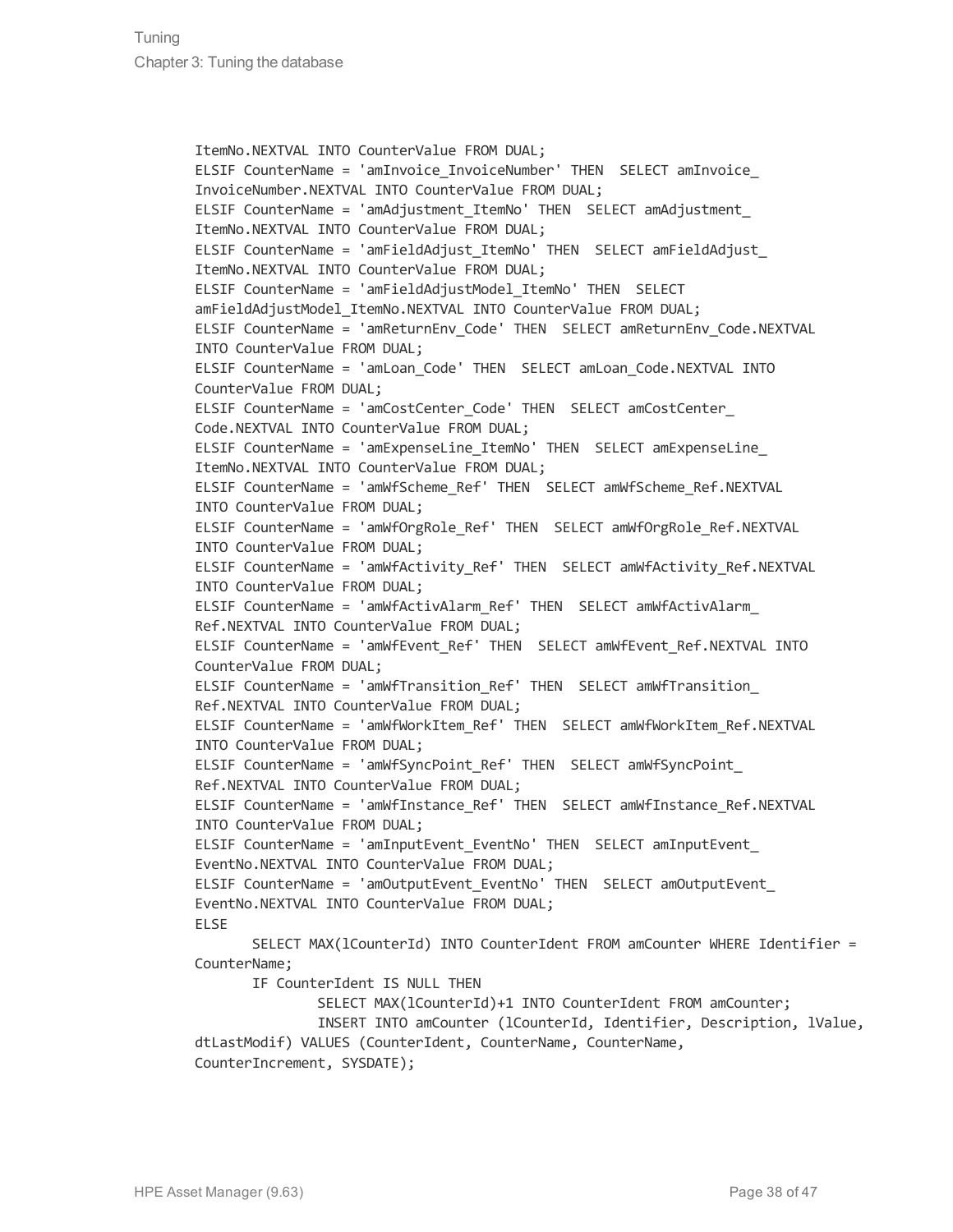```
ELSE
               UPDATE amCounter SET lValue = lValue + CounterIncrement, dtLastModif =
SYSDATE WHERE 1CounterId = CounterIdent;
       END IF;
       SELECT lValue INTO CounterValue FROM amCounter WHERE Identifier =
CounterName;
Commit;
END IF;
END;
/
```
- 3. Make a backup of the original **UP\_GETCOUNTERVAL** stored procedure.
- 4. Update the stored procedure using the script previously generated.

#### Step 4 - Modify the stored procedure UP\_GETID

Locking on ID generation may also occur sometimes. To minimize locking, modify the stored procedure **UP\_GETID** as follows:

```
create or replace procedure UP_GETID(lSeedId OUT NUMBER) AS PRAGMA AUTONOMOUS_
TRANSACTION;
v id NUMBER DEFAULT 0;
v count INT DEFAULT 0;
BEGIN
Lock table LastId IN EXCLUSIVE MODE;
select count(*) into v count from LastId where lRemain = 0;
IF(v count > 20) THEN
      delete from LastId where lRemain = 0;
END IF;
select Min(IdSeed) into v_id from LastId where lRemain > 0 and lInUse = 0;
if (v id is null or v id = 0) then
       select LastId autoid.nextval into lSeedId from dual;
       insert into LastId(IdSeed, value, lRemain, lInUse) values(lSeedId, 1, 32, 1);
else
       update LastId set lInUse = 1 where IdSeed = v id;
      lSeedId := v id;end if;
commit;
END;
```
### Step 5 - Modify the stored procedure UP\_GETINDEPID

Locking on independent ID generation may also occur sometimes. To minimize locking, modify the stored procedure **UP\_GETINDEPID** as follows :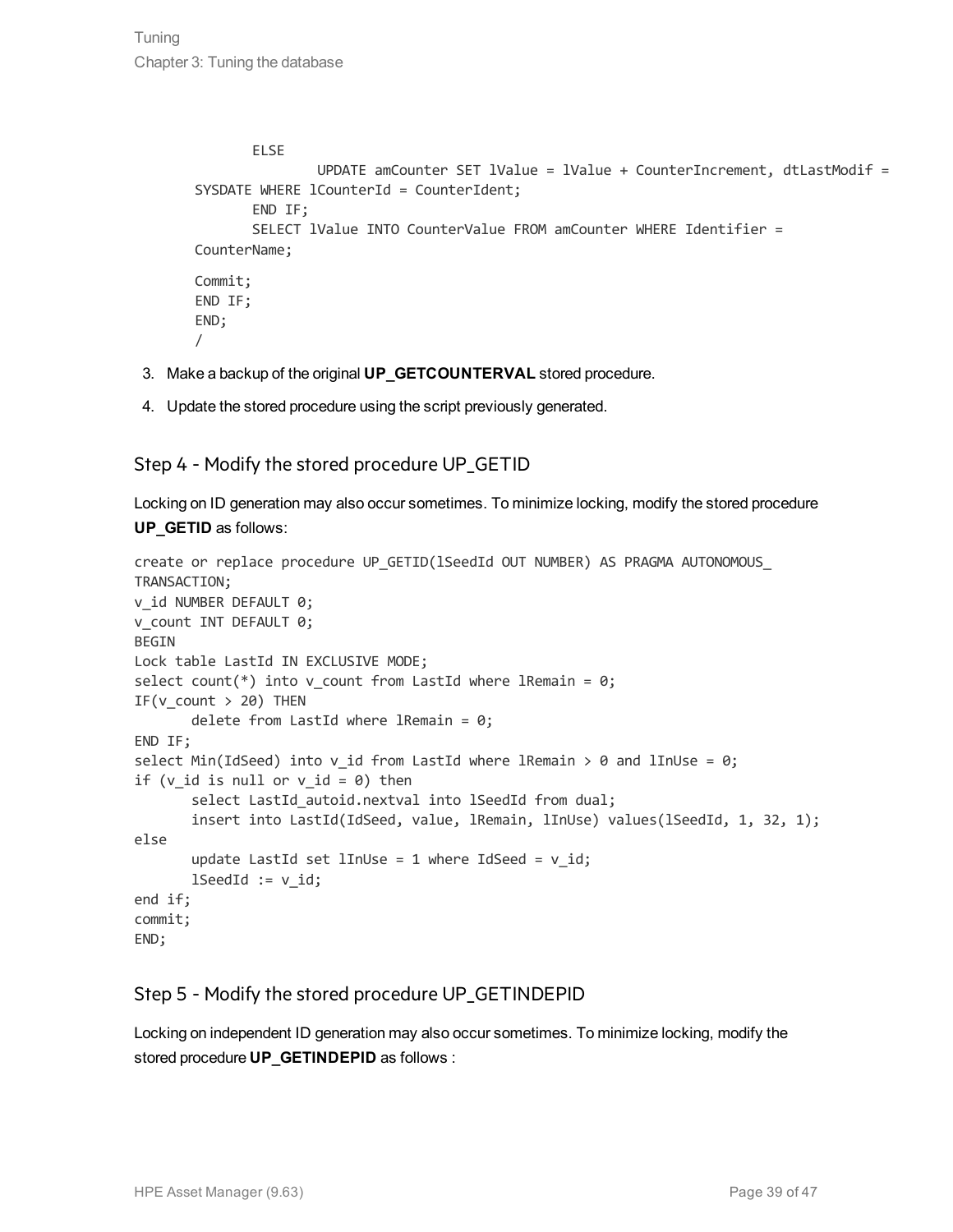```
create or replace procedure UP_GETINDEPID(lSeedId OUT NUMBER) AS PRAGMA AUTONOMOUS_
TRANSACTION;
v id NUMBER DEFAULT 0;
v count INT DEFAULT 0;
BEGIN
Lock table IndependentLastId IN EXCLUSIVE MODE;
select count(*) into v count from IndependentLastId where lRemain = 0;
IF(v count > 20) THEN
       delete from IndependentLastId where lRemain = 0;
END IF;
select Min(IdSeed) into v id from IndependentLastId where lRemain > 0 and lInUse =
0;
if (v id is null or v id = 0) then
       select IndependentLastId autoid.nextval into lSeedId from dual;
       insert into IndependentLastId(IdSeed, value, lRemain, lInUse) values(lSeedId, 1,
32, 1);
else
       update IndependentLastId set lInUse = 1 where IdSeed = v id;
       lSeedId := v id;end if;
commit;
END;
```
### Step 6 - Edit the **amdb.ini** file

- 1. Open the **amdb.ini** file of Asset Manager.
- 2. Find the section named **[Connexion]** and add this line:

ImportCounterCache=1

3. Repeat this procedure on each client computer.

<span id="page-39-0"></span>**Note:** This step is absolutely mandatory.

### PostgreSQL

The proposed approach is to replace the **amCounter** table for frequently used counters so that every counter has a corresponding sequence. Each counter will have its own sequence to minimize locking.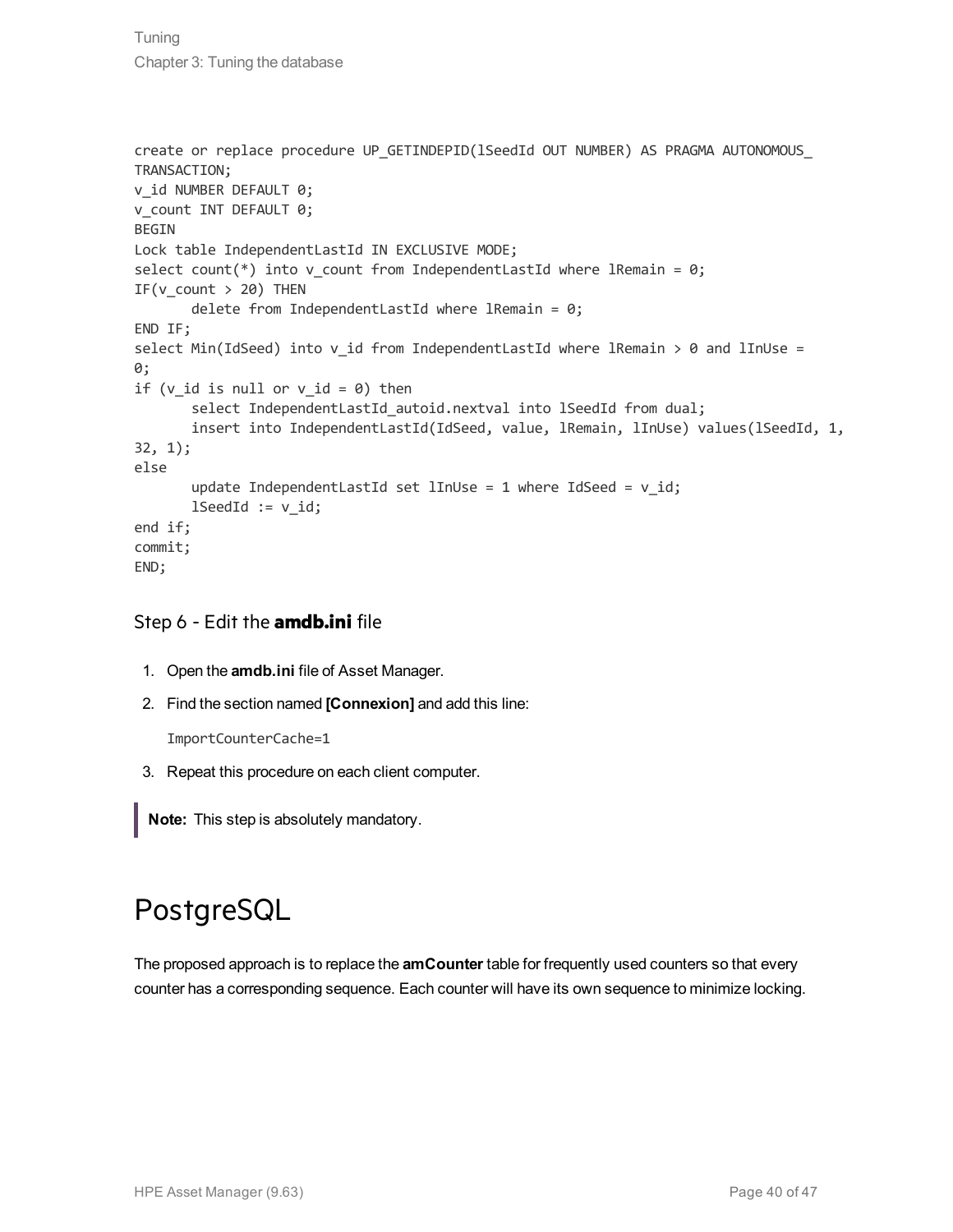#### Step 1 - Preparation

- 1. Before you begin, make sure no one is using the database (or at least no one is doing inserts using counters). This is very important, otherwise the sequences you generate will not have the correct numbers.
- 2. Before altering the database, make sure you have a backup and tested copy of the database.

#### Step 2 - Replace the counters

- 1. Connect to PGAdmin as the Asset Manager database owner.
- 2. Identify the counters to be replaced by sequences with the following query:

Execute this statement SELECT 'CREATE SEQUENCE ' || IDENTIFIER || ' INCREMENT BY 1 NO MAXVALUE MINVALUE '|| (LVALUE + 1) || ' NO CYCLE CACHE 20;' AS TEXT FROM AMCOUNTER where identifier IS NOT NULL;

#### This will generate a statement like below:

CREATE SEQUENCE amDashboarditem\_Name INCREMENT BY 1 NO MAXVALUE MINVALUE 1 NO CYCLE CACHE 20; CREATE SEQUENCE amInputEvent\_EventNo INCREMENT BY 1 NO MAXVALUE MINVALUE 1001 NO CYCLE CACHE 20; CREATE SEQUENCE amOutputEvent EventNo INCREMENT BY 1 NO MAXVALUE MINVALUE 1001 NO CYCLE CACHE 20; CREATE SEQUENCE amWfActivAlarm\_Ref INCREMENT BY 1 NO MAXVALUE MINVALUE 1001 NO CYCLE CACHE 20; CREATE SEQUENCE amWfActivity\_Ref INCREMENT BY 1 NO MAXVALUE MINVALUE 1001 NO CYCLE CACHE 20; CREATE SEQUENCE amWfEvent Ref INCREMENT BY 1 NO MAXVALUE MINVALUE 1001 NO CYCLE CACHE 20; CREATE SEQUENCE amWfInstance Ref INCREMENT BY 1 NO MAXVALUE MINVALUE 1116 NO CYCLE CACHE 20; …

Copy the result and remove quotes at the beginning and ending if there are. Execute the SQL statements.

#### Step 3 - Update the stored procedure

Replace the stored procedure **UP\_GETCOUNTERVAL** to take advantage of sequences where possible.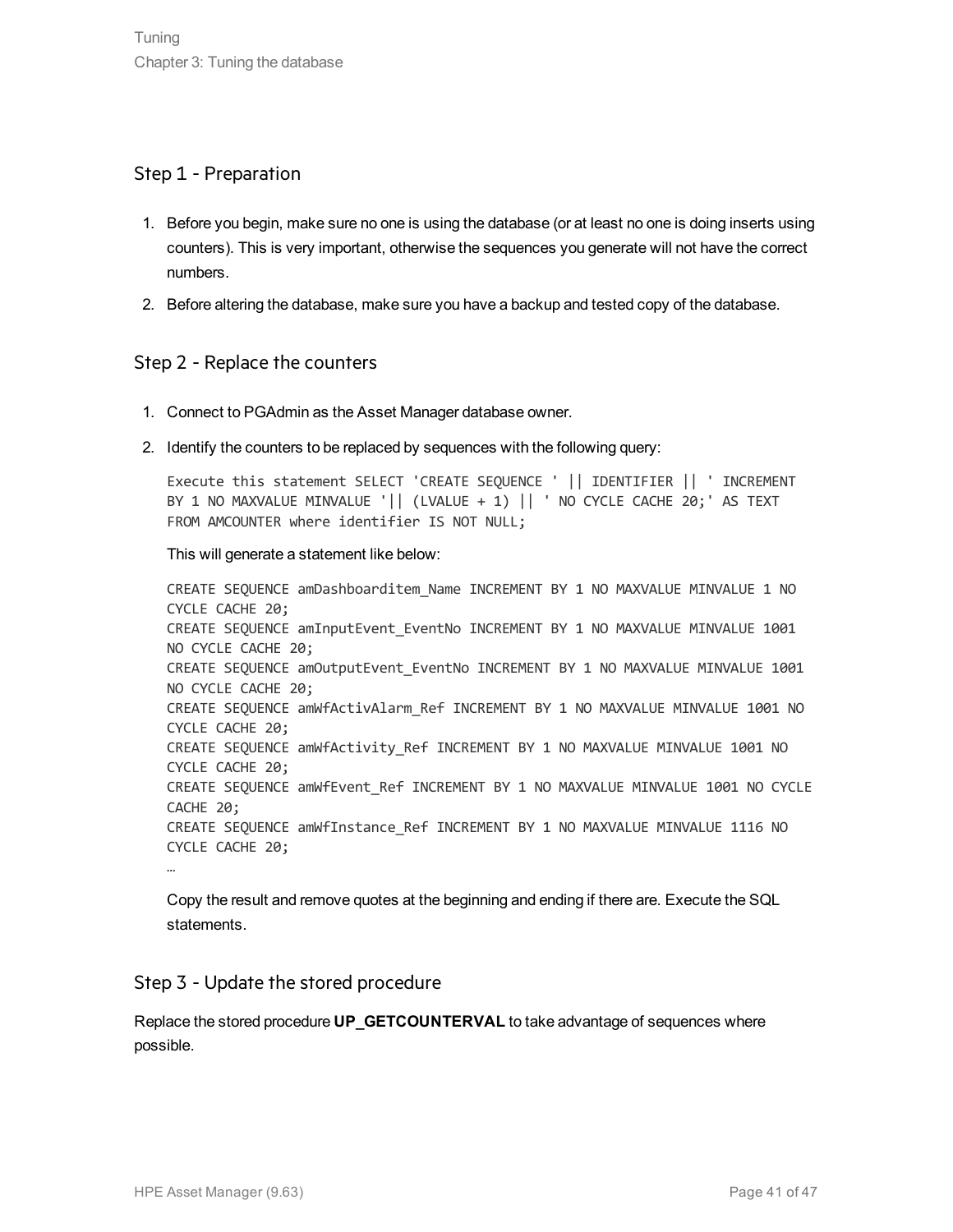1. Execute a basic statement to generate most of the sequence calls into the stored procedure. For example:

```
SELECT 'ELSIF CounterName = '||CHR(39)|| IDENTIFIER ||CHR(39)||' THEN '
 || ' SELECT nextval('||CHR(39)||IDENTIFIER||CHR(39)||') INTO result;'
FROM AMCOUNTER;
```
This will generate a statement like the following:

```
ELSIF CounterName = 'amDashboarditem_Name' THEN SELECT nextval
('amDashboarditem_Name') INTO result;
ELSIF CounterName = 'amInputEvent_EventNo' THEN SELECT nextval('amInputEvent_
EventNo') INTO result;
ELSIF CounterName = 'amOutputEvent_EventNo' THEN SELECT nextval
('amOutputEvent_EventNo') INTO result;
ELSIF CounterName = 'amWfActivAlarm_Ref' THEN SELECT nextval('amWfActivAlarm_
Ref') INTO result;
…
```
- 2. Make the following modifications to the generated statement:
	- a. Change the generated statement to properly handle IF Blocks.
	- b. Remove the empty line .
	- c. Add the declare and end part of the **UP\_GETCOUNTERVAL** stored procedure.

Your final statement should look like the following example:

```
CREATE OR REPLACE FUNCTION up_getcounterval(
                countername character varying,
    counterincrement integer)
  RETURNS integer AS
$BODY$
DECLARE CounterIdent int4;
DECLARE result int4;
DECLARE amCounterLock CURSOR FOR SELECT lCounterId FROM amCounter WHERE Identifier
= CounterName FOR UPDATE;
BEGIN
IF CounterIncrement <> 1 THEN
 RAISE EXCEPTION '-2004, Error in counter increment with the Up getcounterval
stored procedure altered to minimize locking, You must use a counter increment of
1, please add the importcountercache=1 in the amdb.ini file, in the parameters of
your current database connection';
ELSIF CounterName = 'amDashboarditem_Name' THEN SELECT nextval('amDashboarditem_
Name')INTO result;
ELSIF CounterName = 'amInputEvent_EventNo' THEN SELECT nextval('amInputEvent_
EventNo')INTO result;
ELSIF CounterName = 'amOutputEvent_EventNo' THEN SELECT nextval('amOutputEvent_
EventNo')INTO result;
```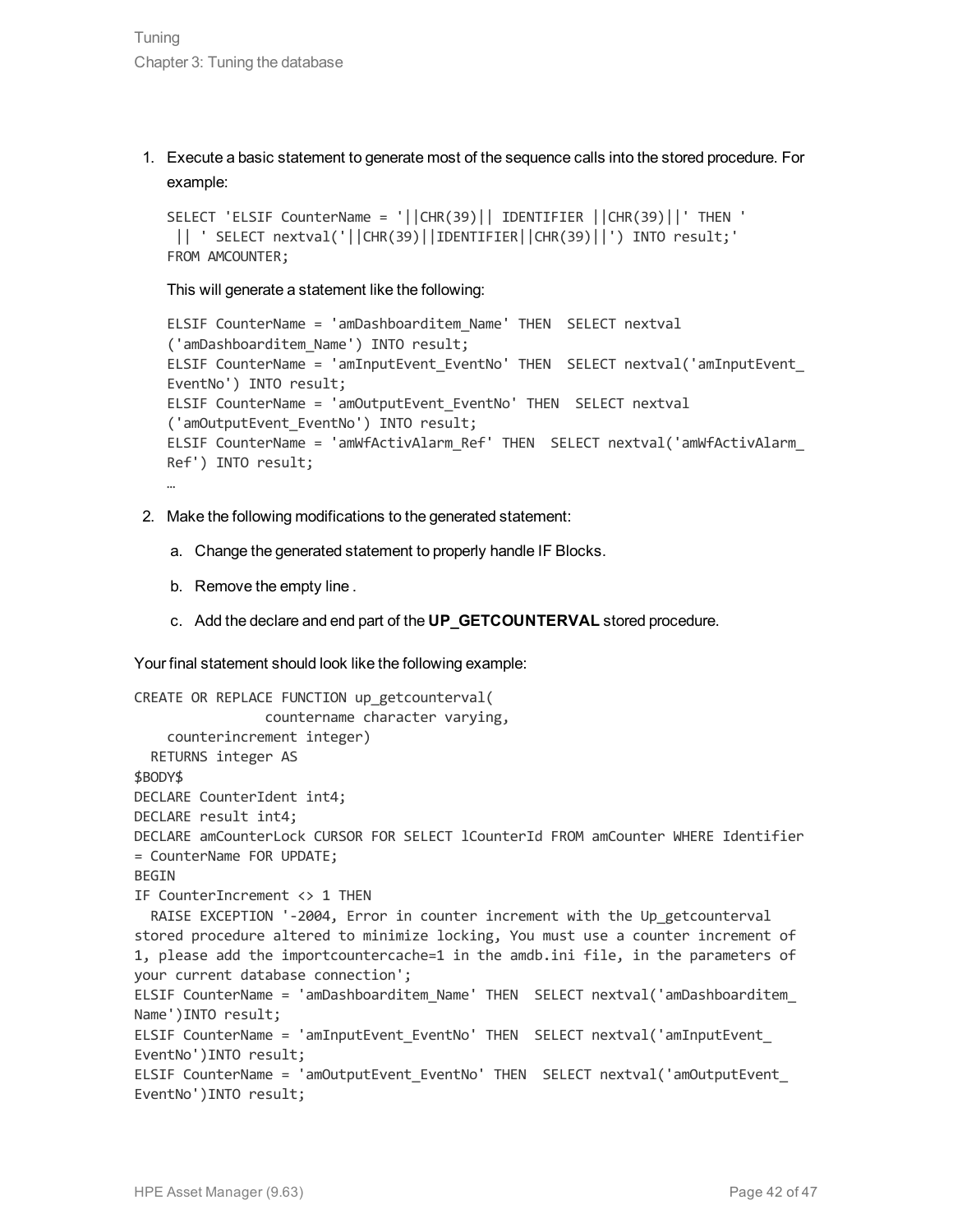ELSIF CounterName = 'amWfActivAlarm\_Ref' THEN SELECT nextval('amWfActivAlarm\_Ref') INTO result; ELSIF CounterName = 'amWfActivity Ref' THEN SELECT nextval('amWfActivity Ref')INTO result; ELSIF CounterName = 'amWfEvent\_Ref' THEN SELECT nextval('amWfEvent\_Ref')INTO result; ELSIF CounterName = 'amWfInstance\_Ref' THEN SELECT nextval('amWfInstance\_Ref')INTO result; ELSIF CounterName = 'amWfOrgRole\_Ref' THEN SELECT nextval('amWfOrgRole\_Ref')INTO result; ELSIF CounterName = 'amWfScheme\_Ref' THEN SELECT nextval('amWfScheme\_Ref')INTO result; ELSIF CounterName = 'amWfTransition\_Ref' THEN SELECT nextval('amWfTransition\_Ref') INTO result; ELSIF CounterName = 'amWfWorkItem\_Ref' THEN SELECT nextval('amWfWorkItem\_Ref')INTO result; ELSIF CounterName = 'amCable\_CableTag' THEN SELECT nextval('amCable\_CableTag')INTO result; ELSIF CounterName = 'amCableLink\_BarCode' THEN SELECT nextval('amCableLink\_ BarCode')INTO result; ELSIF CounterName = 'amColorCode\_Code' THEN SELECT nextval('amColorCode\_Code')INTO result; ELSIF CounterName = 'amTraceHistory\_BarCode' THEN SELECT nextval('amTraceHistory\_ BarCode')INTO result; ELSIF CounterName = 'amCatalog\_Code' THEN SELECT nextval('amCatalog\_Code')INTO result; ELSIF CounterName = 'InternalRef' THEN SELECT nextval('InternalRef')INTO result; ELSIF CounterName = 'amResourceOption\_Code' THEN SELECT nextval('amResourceOption\_ Code')INTO result; ELSIF CounterName = 'amSubscription' THEN SELECT nextval('amSubscription')INTO result; ELSIF CounterName = 'amConditions\_Code' THEN SELECT nextval('amConditions\_Code') INTO result; ELSIF CounterName = 'amContract\_Ref' THEN SELECT nextval('amContract\_Ref')INTO result; ELSIF CounterName = 'amStdConditions\_lStdCondNb' THEN SELECT nextval ('amStdConditions\_lStdCondNb')INTO result; ELSIF CounterName = 'amStdCondSets\_lStdCondSetNb' THEN SELECT nextval ('amStdCondSets\_lStdCondSetNb')INTO result; ELSIF CounterName = 'amCntrRent\_Code' THEN SELECT nextval('amCntrRent\_Code')INTO result; ELSIF CounterName = 'amLoan\_Code' THEN SELECT nextval('amLoan\_Code')INTO result; ELSIF CounterName = 'amReturnEnv\_Code' THEN SELECT nextval('amReturnEnv\_Code')INTO result; ELSIF CounterName = 'amBudget\_code' THEN SELECT nextval('amBudget\_code')INTO result; ELSIF CounterName = 'amBudgetCategory\_code' THEN SELECT nextval('amBudgetCategory\_ code')INTO result; ELSIF CounterName = 'amBudget BudgetNo' THEN SELECT nextval('amBudget BudgetNo')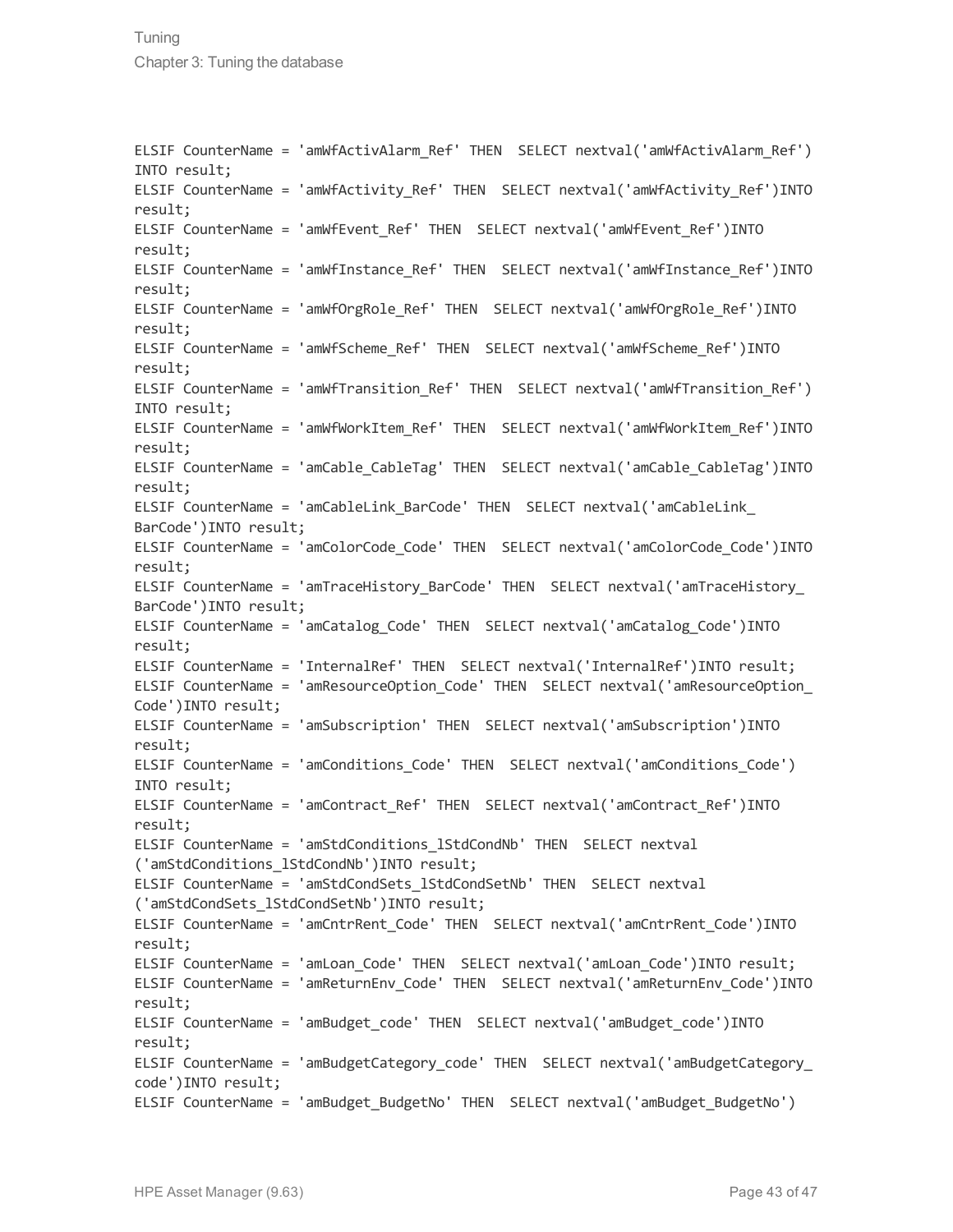INTO result; ELSIF CounterName = 'amCostCategory Code' THEN SELECT nextval('amCostCategory Code')INTO result; ELSIF CounterName = 'amCostCenter\_Code' THEN SELECT nextval('amCostCenter\_Code') INTO result; ELSIF CounterName = 'amExpenseLine\_ItemNo' THEN SELECT nextval('amExpenseLine\_ ItemNo')INTO result; ELSIF CounterName = 'amFYDivision\_Code' THEN SELECT nextval('amFYDivision\_Code') INTO result; ELSIF CounterName = 'amPeriod\_Code' THEN SELECT nextval('amPeriod\_Code')INTO result; ELSIF CounterName = 'amSloLine\_Code' THEN SELECT nextval('amSloLine\_Code')INTO result; ELSIF CounterName = 'amCbkStoredEvent\_Event' THEN SELECT nextval ('amCbkStoredEvent\_Event')INTO result; ELSIF CounterName = 'amDecisionTree\_BarCode' THEN SELECT nextval('amDecisionTree\_ BarCode')INTO result; ELSIF CounterName = 'amDecisionTree\_Code' THEN SELECT nextval('amDecisionTree\_ Code')INTO result; ELSIF CounterName = 'amDownTimePeriod\_Code' THEN SELECT nextval('amDownTimePeriod\_ Code')INTO result; ELSIF CounterName = 'amEscalScheme\_BarCode' THEN SELECT nextval('amEscalScheme\_ BarCode')INTO result; ELSIF CounterName = 'amEscSchLevel\_Code' THEN SELECT nextval('amEscSchLevel\_Code') INTO result; ELSIF CounterName = 'amKnowlBase\_Code' THEN SELECT nextval('amKnowlBase\_Code')INTO result; ELSIF CounterName = 'amProblemClass\_BarCode' THEN SELECT nextval('amProblemClass\_ BarCode')INTO result; ELSIF CounterName = 'amSeverity\_Code' THEN SELECT nextval('amSeverity\_Code')INTO result; ELSIF CounterName = 'amTicket TicketNo' THEN SELECT nextval('amTicket TicketNo') INTO result; ELSIF CounterName = 'amAsset\_AssetTag' THEN SELECT nextval('amAsset\_AssetTag')INTO result; ELSIF CounterName = 'amBrand\_BarCode' THEN SELECT nextval('amBrand\_BarCode')INTO result; ELSIF CounterName = 'amCompany\_Code' THEN SELECT nextval('amCompany\_Code')INTO result; ELSIF CounterName = 'amLicType\_Code' THEN SELECT nextval('amLicType\_Code')INTO result; ELSIF CounterName = 'amModel\_BarCode' THEN SELECT nextval('amModel\_BarCode')INTO result; ELSIF CounterName = 'amNature\_Code' THEN SELECT nextval('amNature\_Code')INTO result; ELSIF CounterName = 'amNews\_Name' THEN SELECT nextval('amNews\_Name')INTO result; ELSIF CounterName = 'amAssignment\_Code' THEN SELECT nextval('amAssignment\_Code') INTO result; ELSIF CounterName = 'amEmplGroup BarCode' THEN SELECT nextval('amEmplGroup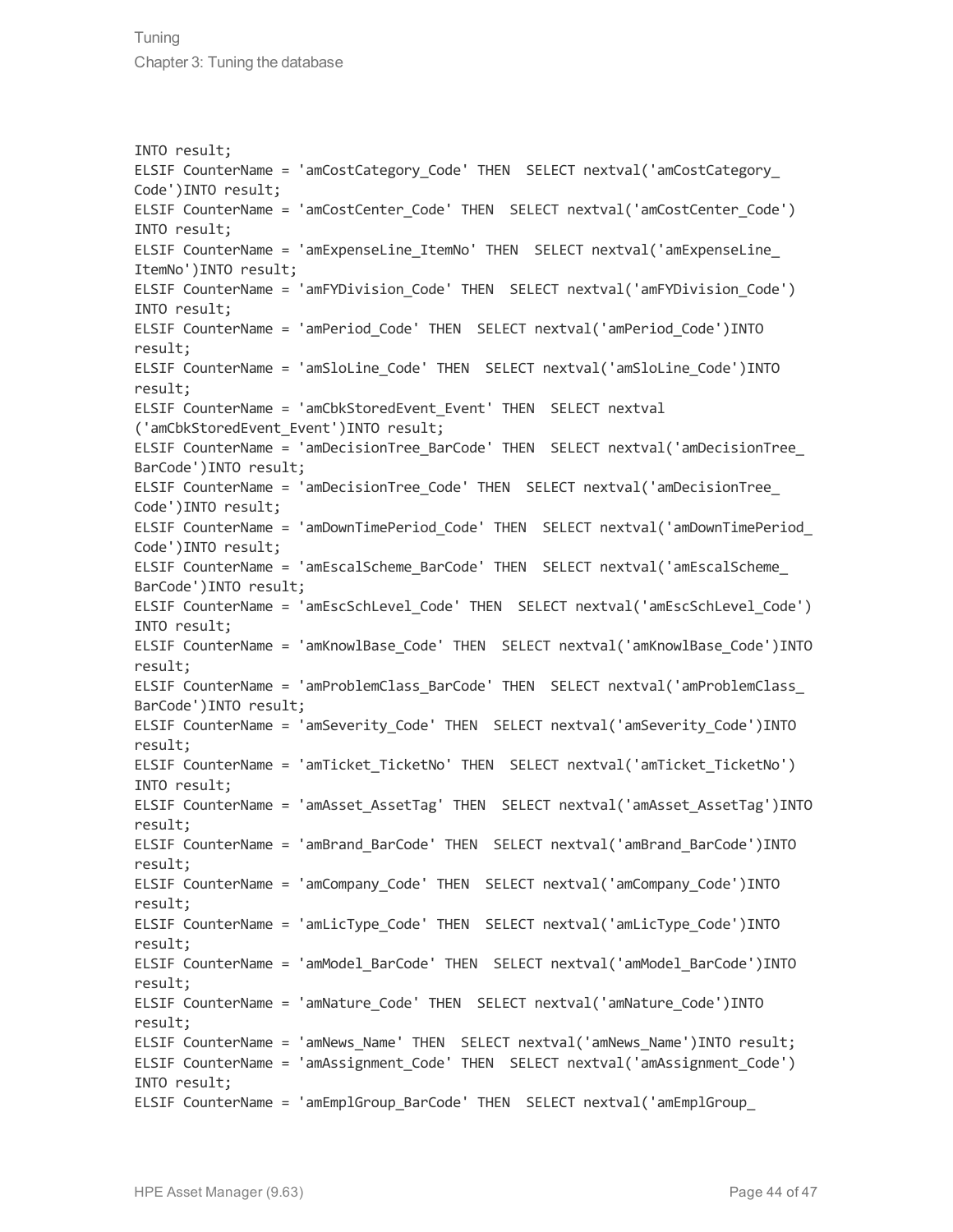BarCode')INTO result; ELSIF CounterName = 'amLocation\_BarCode' THEN SELECT nextval('amLocation\_BarCode') INTO result; ELSIF CounterName = 'amAdjustment\_ItemNo' THEN SELECT nextval('amAdjustment\_ ItemNo')INTO result; ELSIF CounterName = 'amFieldAdjust\_ItemNo' THEN SELECT nextval('amFieldAdjust\_ ItemNo')INTO result; ELSIF CounterName = 'amFieldAdjustModel\_ItemNo' THEN SELECT nextval ('amFieldAdjustModel\_ItemNo')INTO result; ELSIF CounterName = 'amProject\_Code' THEN SELECT nextval('amProject\_Code')INTO result; ELSIF CounterName = 'amReqLine\_ItemNo' THEN SELECT nextval('amReqLine\_ItemNo')INTO result; ELSIF CounterName = 'amRequest\_ReqNumber' THEN SELECT nextval('amRequest\_ ReqNumber')INTO result; ELSIF CounterName = 'amStock\_Code' THEN SELECT nextval('amStock\_Code')INTO result; ELSIF CounterName = 'amTraining\_BarCode' THEN SELECT nextval('amTraining\_BarCode') INTO result; ELSIF CounterName = 'amWorkOrder\_WONo' THEN SELECT nextval('amWorkOrder\_WONo')INTO result; ELSIF CounterName = 'amComputer\_Group' THEN SELECT nextval('amComputer\_Group')INTO result; ELSIF CounterName = 'amComputer Domain' THEN SELECT nextval('amComputer Domain') INTO result; ELSIF CounterName = 'amComputer\_Vm' THEN SELECT nextval('amComputer\_Vm')INTO result; ELSIF CounterName = 'amComputer\_MD' THEN SELECT nextval('amComputer\_MD')INTO result; ELSIF CounterName = 'amComputer\_Name' THEN SELECT nextval('amComputer\_Name')INTO result; ELSIF CounterName = 'amConnection\_CnxNo' THEN SELECT nextval('amConnection\_CnxNo') INTO result; ELSIF CounterName = 'amHCItem\_Code' THEN SELECT nextval('amHCItem\_Code')INTO result; ELSIF CounterName = 'amHCRule\_Code' THEN SELECT nextval('amHCRule\_Code')INTO result; ELSIF CounterName = 'amResourcePool\_Code' THEN SELECT nextval('amResourcePool\_ Code')INTO result; ELSIF CounterName = 'amSoftInstall\_Code' THEN SELECT nextval('amSoftInstall\_Code') INTO result; ELSIF CounterName = 'amMonitor\_Serial' THEN SELECT nextval('amMonitor\_Serial')INTO result; ELSIF CounterName = 'amDelegation\_DelegNumber' THEN SELECT nextval('amDelegation\_ DelegNumber')INTO result; ELSIF CounterName = 'amInvoice\_InvoiceNumber' THEN SELECT nextval('amInvoice\_ InvoiceNumber')INTO result; ELSIF CounterName = 'amPOrder\_PONumber' THEN SELECT nextval('amPOrder\_PONumber') INTO result; ELSIF CounterName = 'amPOrdLine\_ItemNo' THEN SELECT nextval('amPOrdLine\_ItemNo')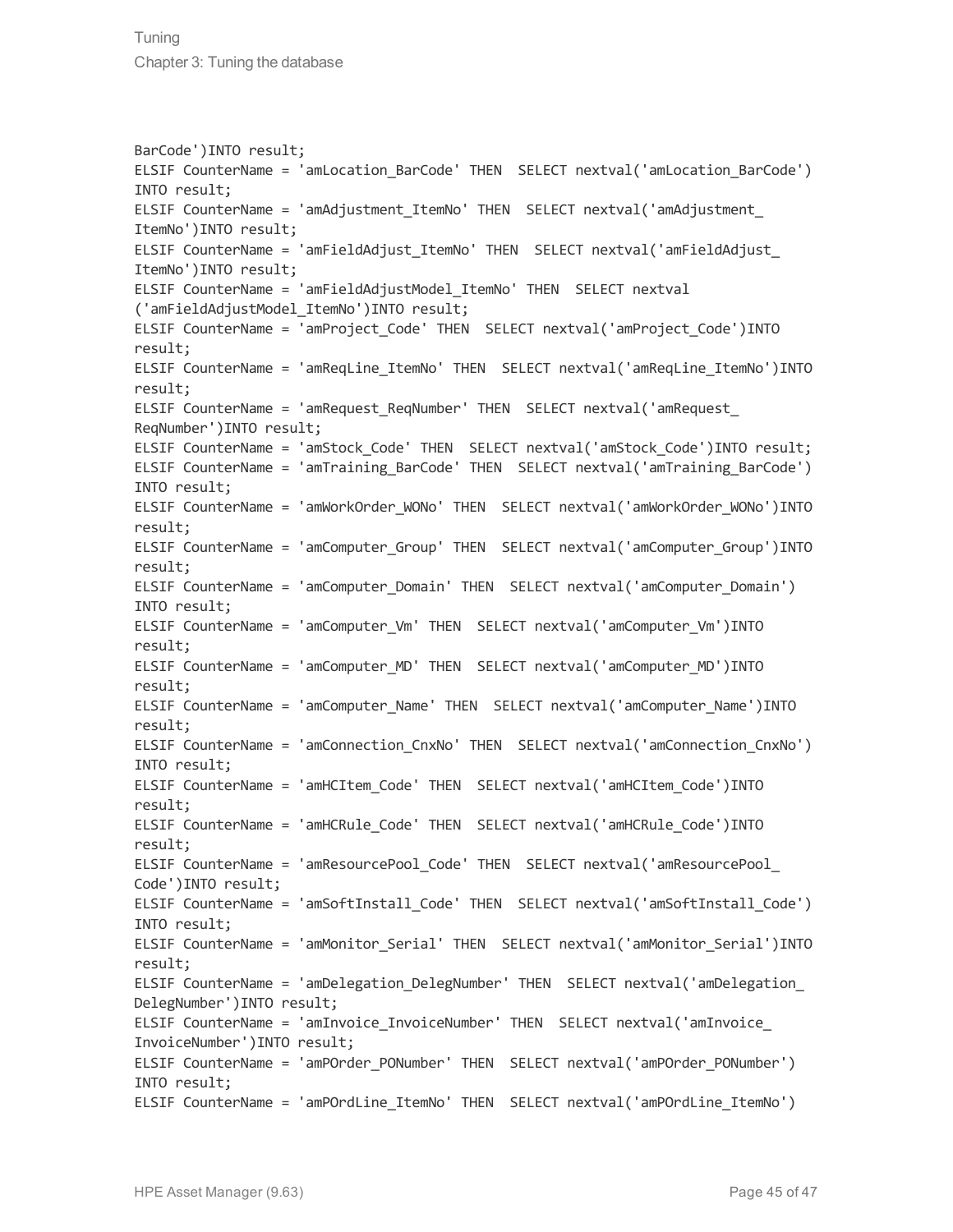INTO result; ELSIF CounterName = 'amDeliv\_Number' THEN SELECT nextval('amDeliv\_Number')INTO result; ELSIF CounterName = 'amResa\_ItemNo' THEN SELECT nextval('amResa\_ItemNo')INTO result; ELSIF CounterName = 'amCatRefOption\_ItemNo' THEN SELECT nextval('amCatRefOption\_ ItemNo')INTO result; ELSIF CounterName = 'amESDTask\_Name' THEN SELECT nextval('amESDTask\_Name')INTO result; ELSIF CounterName = 'amItemReceived\_ItemNo' THEN SELECT nextval('amItemReceived\_ ItemNo')INTO result; ELSIF CounterName = 'amSubscriptionOption\_ItemNo' THEN SELECT nextval ('amSubscriptionOption\_ItemNo')INTO result; ELSIF CounterName = 'amWfSyncPoint\_Ref' THEN SELECT nextval('amWfSyncPoint\_Ref') INTO result; ELSIF CounterName = 'amEmplDept\_BarCode' THEN SELECT nextval('amEmplDept\_BarCode') INTO result; ELSIF CounterName = 'amModel\_ModelRef' THEN SELECT nextval('amModel\_ModelRef')INTO result; ELSE SELECT MAX(lCounterId) INTO CounterIdent FROM amCounter WHERE Identifier = CounterName; IF CounterIdent IS NULL THEN INSERT INTO amCounter (lCounterId, Identifier, Description, lValue, dtLastModif) SELECT MAX(lCounterId) + 1, CounterName, CounterName, CounterIncrement, NOW() FROM amCounter; ELSE OPEN amCounterLock; UPDATE amCounter SET lValue = lValue + CounterIncrement, dtLastModif = NOW() WHERE lCounterId = CounterIdent; END IF; IF CounterIdent IS NOT NULL THEN CLOSE amCounterLock; END IF; SELECT lValue INTO result FROM amCounter WHERE Identifier = CounterName; END IF; RETURN result; END; \$BODY\$